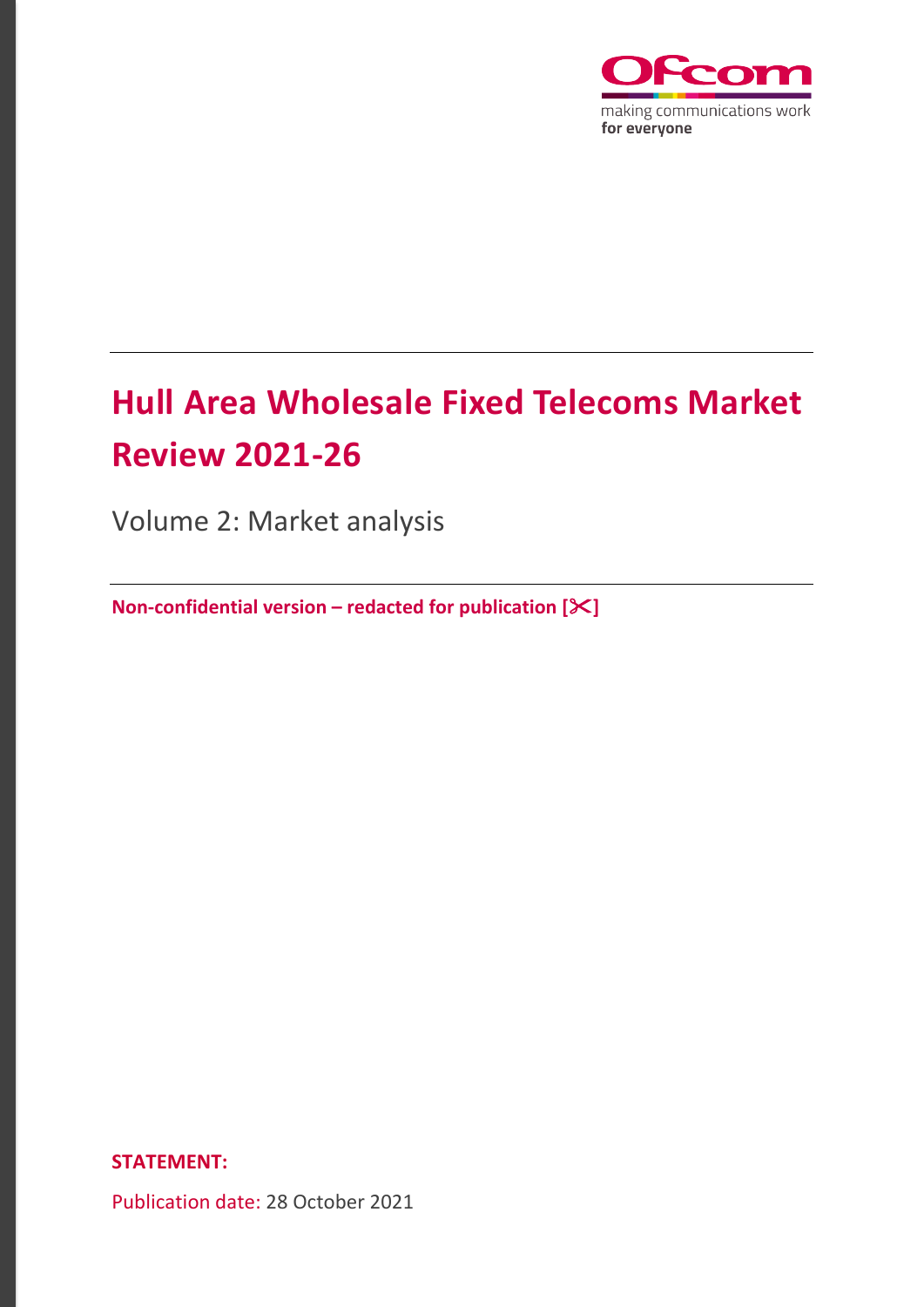# **Contents**

# **Section**

| 1. Introduction                                                                             | 1             |
|---------------------------------------------------------------------------------------------|---------------|
| 2. Market context                                                                           | $\mathcal{L}$ |
| 3. Wholesale local access market definition and significant market power                    | 12            |
| 4. Wholesale leased lines access services market definition and significant market power 19 |               |
| 5. Wholesale broadband access                                                               | 26            |
| 6. Fixed voice services                                                                     | 30            |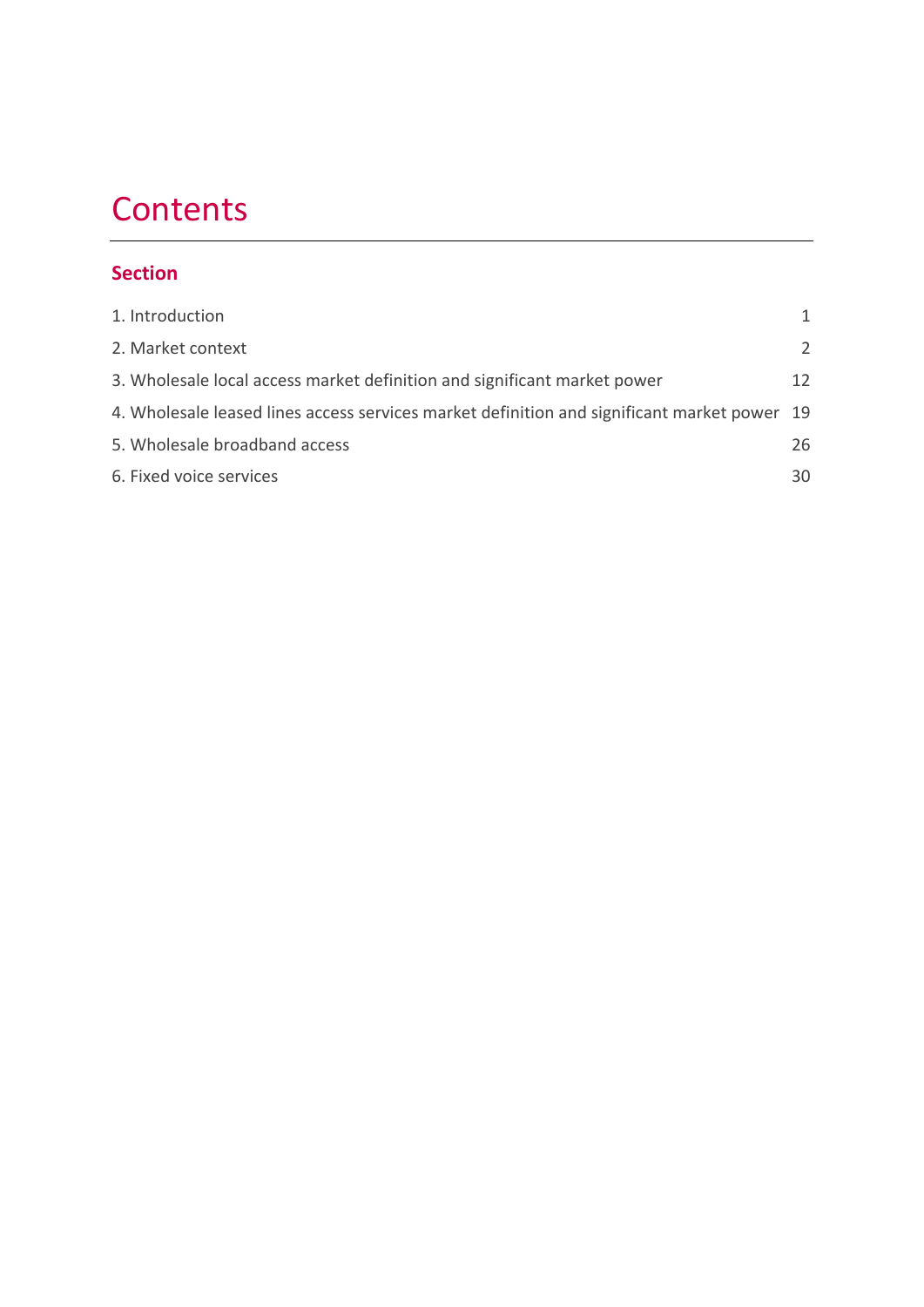# <span id="page-2-0"></span>1. Introduction

- 1.1 In this volume we set out our reasoning and decisions on identifying product and geographic markets and our significant market power (SMP) determinations for the following markets in the Hull Area:
	- a) wholesale local access (WLA);
	- b) leased lines access (LL Access);
	- c) wholesale broadband access (WBA); and
	- d) fixed voice services (WFAEL, ISDN2/30 and WCO).
- 1.2 We consulted on our proposals for the regulation of wholesale fixed telecoms markets in the Hull Area in July 2020 (the '2020 Hull Area WFTMR Consultation')[.1](#page-2-1) Taking responses to our consultation into account, our final decisions regarding market definition and SMP are the same as those we set out in our provisional assessment.
- 1.3 We set out our market definition and SMP determinations on WLA and LL Access in Sections 3 and 4 of this volume respectively. In summary, we define a single market for the supply of WLA at a fixed location in the Hull Area and a single market for the supply of LL Access in the Hull Area. We determine that KCOM has SMP in both markets.
- 1.4 We set out the remedies we have decided to impose in the WLA and LL Access markets in Volume 3.
- 1.5 We also set out in Sections 5 and 6 our decision to remove all SMP regulation from KCOM in the legacy markets for wholesale fixed analogue exchange lines (WFAEL), wholesale ISDN2 and ISDN30, wholesale call origination (WCO) and wholesale broadband access (WBA). We consider that the three criteria test set out in section 79(2B) of the Communications Act 2003 (the Act) is not met and it follows that we must, therefore, deregulate them. For the WFAEL, ISDN2, ISDN30 and WCO markets we are partially maintaining the existing regulation for a transitional period of 12-months. See Section 5 of Volume 3.

<span id="page-2-1"></span><sup>1</sup> Ofcom, 2020[. Consultation: Promoting competition in fibre networks –](https://www.ofcom.org.uk/consultations-and-statements/category-1/2021-26-hull-area-wholesale-fixed-telecoms-market-review) Hull Area Wholesale Fixed Telecoms Market [Review 2021-26 -](https://www.ofcom.org.uk/consultations-and-statements/category-1/2021-26-hull-area-wholesale-fixed-telecoms-market-review) Ofcom.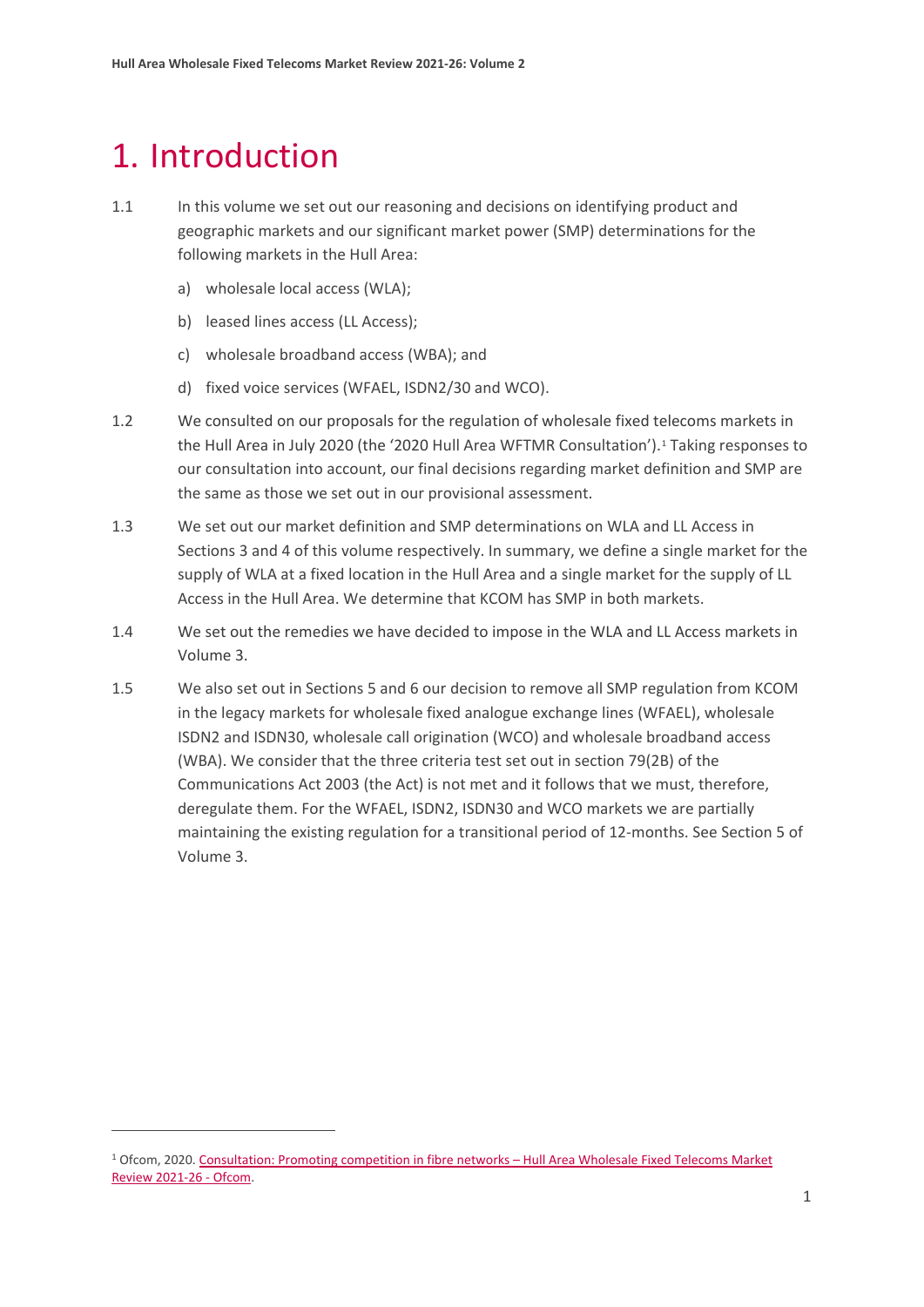# <span id="page-3-0"></span>2. Market context

- 2.1 In this section we set out background information on network operators in the Hull Area, alongside information on the retail and wholesale markets for the provision of broadband, leased lines and fixed voice services.
- 2.2 KCOM has a ubiquitous network in the Hull Area and faces minimal competition from alternative networks.
- 2.3 KCOM has regulatory obligations to provide access to its network to other telecoms providers and it therefore offers various wholesale access products.[2](#page-3-1) While these are actively used to provide competing leased line services, to date take-up of wholesale broadband products has been very small. Accordingly, KCOM has been able to retain over 90% of retail supply of broadband services. Providers with a fairly large market share in the rest of the UK, such as BT, Sky, TalkTalk, Virgin Media and Vodafone do not provide broadband services in the Hull Area.
- 2.4 Similarly, KCOM supplies the vast majority of retail fixed voice services in the Hull Area. There is very limited use of fixed voice access products by retail competitors to provide voice services over analogue lines or ISDN lines.

# **Network operators in the Hull Area**

- 2.5 KCOM is the incumbent telecoms provider in the Hull Area and operates both an existing copper network, and a newly completed fibre to the premises (FTTP) network.<sup>[3](#page-3-2)</sup>
- 2.6 Two other telecoms providers have invested in fibre networks in the Hull Area, serving a small number of business customers:
	- a) CityFibre passes less than 1% of all premises<sup>[4](#page-3-3)</sup>, and is within 50m of 10-20% [ $\le$ ] of large business and mobile sites.<sup>[5](#page-3-4)</sup> It currently has no expansion plans within the Hull Area.<sup>[6](#page-3-5)</sup> It has approximately 150-250 [ $\ll$ ] leased lines customer connections, the majority of which are dark fibre.[7](#page-3-6) CityFibre's network in the Hull Area was built as part of a long-term deal to supply dark fibre to mobile base stations operated by Mobile Broadband Network Limited (MBNL).[8](#page-3-7)

<span id="page-3-1"></span><sup>2</sup> KCOM, 2021. [Products and Services](https://www.kcom.com/wholesale/products/) [accessed 12 October 2021].

<span id="page-3-2"></span><sup>&</sup>lt;sup>3</sup> KCOM Group Limited was acquired by Macquarie Infrastructure and Real Assets (MEIF 6 Fibre Limited) in August 2019. Macquarie, 2019. [Macquarie Infrastructure and Real Assets finalises acquisition of KCOM Group](https://www.macquarie.com/au/en/about/news/2019/macquarie-infrastructure-and-real-assets-finalises-acquisition-of-kcom-group.html) [accessed 12 October 2021].

<span id="page-3-3"></span><sup>4</sup> We calculated network coverage for CityFibre using information on the number of premises it passes in the Hull Area gathered for [Connected Nations update: Summer 2019](https://www.ofcom.org.uk/research-and-data/multi-sector-research/infrastructure-research/connected-nations-update-summer-2019) and information on the total number of premises in the Hull Area from [Connected Nations update: Spring 2021.](https://www.ofcom.org.uk/research-and-data/multi-sector-research/infrastructure-research/connected-nations-update-summer-2021)

<span id="page-3-4"></span><sup>5</sup> Ofcom analysis of Market Location's 2018 Business Connectivity Report, CityFibre's response to the 1st BCMR s.135 notice, February 2018 and stakeholder responses to the 5th BCMR s.135 notice, February 2018.

<span id="page-3-5"></span><sup>6</sup> CityFibre response dated 24 February 2020 to the s.135 notice dated 31 January 2020, explanatory note.

<span id="page-3-6"></span><sup>7</sup> CityFibre response dated 24 February 2020 to the s.135 notice dated 31 January 2020, question 3.

<span id="page-3-7"></span><sup>&</sup>lt;sup>8</sup> MBNL is a network co-owned by EE and Three which is used to deliver mobile services. See CityFibre, 2014. [CityFibre signs](https://www.cityfibre.com/news/20141112cityfibre-signs-dark-fibre-deals-with-ee-and-three-to-enhance-mobile-networks/) [deals with EE and Three to enhance mobile networks](https://www.cityfibre.com/news/20141112cityfibre-signs-dark-fibre-deals-with-ee-and-three-to-enhance-mobile-networks/) [accessed 12 October 2021].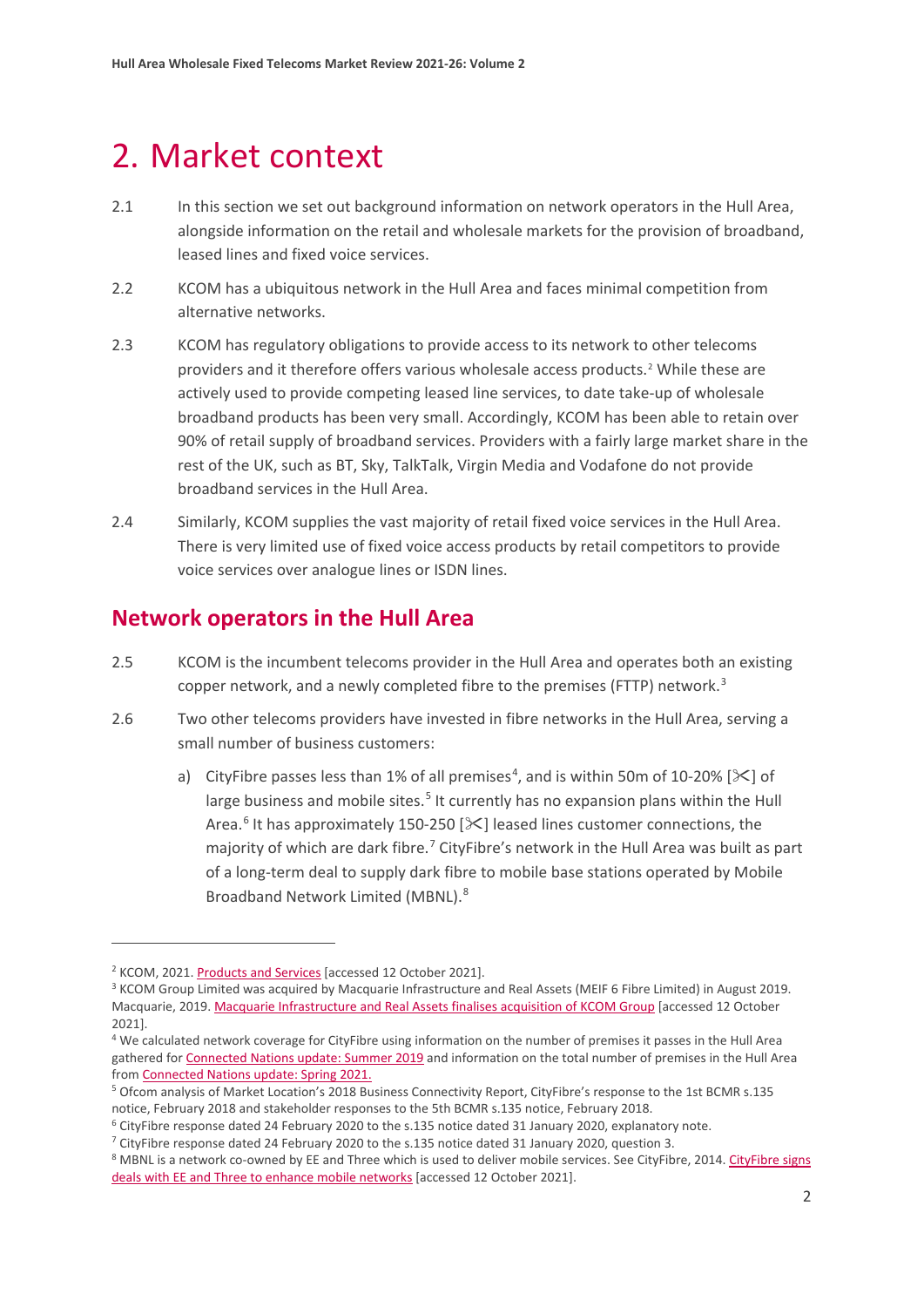- b) MS3 passes 2% of all premises<sup>[9](#page-4-0)</sup>, and is within 50m of 8% of large business and mobile sites.<sup>[10](#page-4-1)</sup> It has plans to cover a further 21,000 premises in the Hull Area during the current review period, extending its network to reach around 13% of premises. It currently serves around 50-150  $[\times]$  customers with broadband or leased line services.<sup>[11](#page-4-2)</sup>
- 2.7 Alongside these fibre networks, there are four fixed wireless access (FWA) network operators in the Hull Area providing broadband services<sup>12</sup>: Connexin, Purebroadband<sup>13</sup>, Quickline<sup>[14](#page-4-5)</sup> and Wisper. These providers offer speeds between 10Mbit/s and 60Mbit/s, focusing primarily on providing broadband to residential consumers.[15](#page-4-6) Mobile network operators (MNOs) also provide fixed broadband services for homes and businesses using 4G and, more recently, 5G.[16](#page-4-7)
- 2.8 Connexin, one of the existing FWA providers in the Hull Area, has recently announced that it plans invest £80m to build a full-fibre network.<sup>[17](#page-4-8)</sup>

# **Retail broadband**

## **Providers in the Hull Area**

- 2.9 There is very little competition for retail broadband in the Hull Area.
- 2.10 KCOM supplies the vast majority (over 90%)  $[35]$  of the fixed line retail broadband connections in the Hull Area. The remaining fixed line retail broadband services are offered by local telecoms providers – such as Excel Telecom, River and The One Point – which resell KCOM's retail services under a white label arrangement, predominantly to business customers. Although these providers may innovate in relation to, for example, billing and customer service, the underlying broadband service is technically the same as KCOM's retail product. These resellers offer broadband products at slightly lower prices than KCOM, but take-up is very low.[18](#page-4-9)

<span id="page-4-0"></span><sup>9</sup> Ofcom analysis of MS3 response dated 20 February 2020 to the s.135 notice dated 31 January 2020, question 1a and [Connected Nations update: Spring 2021.](https://www.ofcom.org.uk/__data/assets/pdf_file/0028/218881/Connected-Nations-Spring-Update-2021.pdf)

<span id="page-4-1"></span><sup>&</sup>lt;sup>10</sup> Ofcom analysis of Market Location's 2018 Business Connectivity Report, MS3 response to the 1st BCMR s.135 notice, February 2018 and stakeholder responses to the 5th BCMR s.135 notice, February 2018.

<span id="page-4-2"></span><sup>&</sup>lt;sup>11</sup> MS3 response dated 20 February 2020 to the s.135 notice dated 31 January 2020, question 3.

<span id="page-4-3"></span><sup>&</sup>lt;sup>12</sup> We describe FWA technology in more detail in Annex 2.

<span id="page-4-4"></span><sup>&</sup>lt;sup>13</sup> Purebroadband also offers fixed broadband retail services through reselling KCOM products.

<span id="page-4-5"></span><sup>&</sup>lt;sup>14</sup> Quickline told us that  $[\&$ . Quickline response dated 26 February 2020 to the s.135 notice dated 5 February 2020, question 1.

<span id="page-4-6"></span><sup>&</sup>lt;sup>15</sup> Connexin response dated 19 February 2020 to the s.135 notice dated 29 January 2020, question 1; Wisper response dated 24 February 2020 to the s.135 notice dated 11 February 2020, question 1; Purebroadband response dated 14 February 2020 to the s.135 notice dated 29 January 2020, question 1; and Quickline response dated 26 February 2020 to the s.135 notice dated 5 February 2020, question 1.

<span id="page-4-7"></span><sup>16</sup> We describe 4G/5G FWA in more detail in Annex 2.

<span id="page-4-9"></span><span id="page-4-8"></span><sup>&</sup>lt;sup>17</sup> Connexin, 2021. We're ending the broadband monopoly [accessed 12 October 2021].<br><sup>18</sup> Daisy response dated 20 March 2020 to the s.135 notice dated 28 February 2020, question 2; Excel response dated 24 January 2020 to the s.135 notice dated 24 January 2020, question 1; Purebroadband response dated 14 February 2020 to the s.135 notice dated 29 January 2020, question 1; and The One Point response dated 18 February 2020 to the s.135 notice dated 29 January 2020, question 1.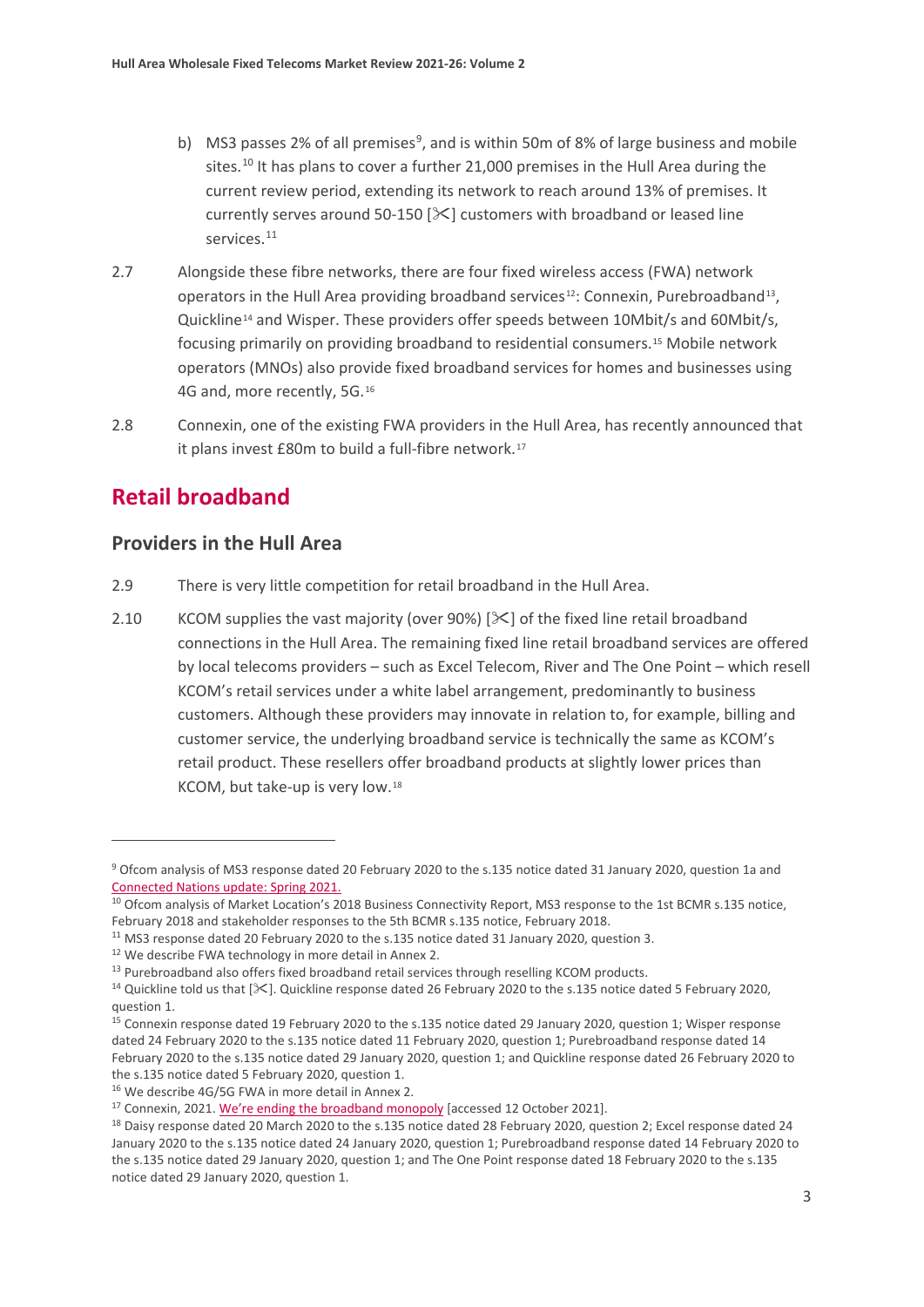2.11 The share of supply by FWA services, supplied by local telecoms providers, also remains low.<sup>[19](#page-5-0)</sup> Overall, KCOM accounts for the vast majority (over 90%) [ $\mathbb{X}$ ] of retail broadband supply in the Hull Area including FWA.<sup>[20](#page-5-1)</sup>

|  | Figure 2.1 Retail broadband shares of supply in the Hull Area |  |  |  |
|--|---------------------------------------------------------------|--|--|--|
|  |                                                               |  |  |  |

| Provider                                    | <b>Retail share (incl. FWA)</b> | <b>Retail share (excl. FWA)</b> |
|---------------------------------------------|---------------------------------|---------------------------------|
| <b>KCOM</b>                                 | $>90\%$ [ $\&$ ]                | $>90\%$ [ $\times$ ]            |
| <b>FWA</b>                                  | $<$ 10% $[\times]$              | n/a                             |
| <b>Resellers</b>                            | $<$ 10% $[\times]$              | $<$ 10% $[\times]$              |
| Alternative networks<br>(MS3 and CityFibre) | $<$ 10% $[\times]$              | $<$ 10% $[\times]$              |

## **Fixed broadband product characteristics**

2.12 KCOM offers a range of broadband services over its FTTP network. In general, these products have comparable characteristics to products offered in the rest of the UK, as outlined in Figure 2.2 below.

### **Figure 2.2 Fixed retail broadband product characteristics in the Hull Area compared to the rest of the UK**

|                                       | <b>KCOM</b>                  | <b>BT</b>                       | <b>Virgin</b><br><b>Media</b>     | <b>Sky</b>      | <b>TalkTalk</b>    | <b>Plusnet</b> | EE.                             |
|---------------------------------------|------------------------------|---------------------------------|-----------------------------------|-----------------|--------------------|----------------|---------------------------------|
| <b>Headline</b><br>speeds<br>(Mbit/s) | 30, 100,<br>300, 500,<br>900 | 36, 50,<br>74, 150,<br>300, 900 | 54, 108,<br>213, 362,<br>516, 630 | 59, 145,<br>500 | 38, 67,<br>145,900 | 10, 36, 66     | 10, 36,<br>67, 145,<br>300, 900 |
| Contract<br>length<br>(months)        | 18                           | 24                              | 18                                | 18              | 18                 | 12/18          | 24                              |
| <b>Usage limit</b>                    | 50Gb,<br>Unlimited           | Unlimited                       | Unlimited                         | Unlimited       | Unlimited          | Unlimited      | Unlimited                       |

<span id="page-5-1"></span><span id="page-5-0"></span><sup>&</sup>lt;sup>19</sup> Around  $[\&]$  customers take these FWA services in the Hull Area. Connexin response dated 19 February 2020 to the s.135 notice dated 29 January 2020, question 1; Wisper response dated 24 February 2020 to the s.135 notice dated 11 February 2020, question 1; Purebroadband response dated 14 February 2020 to the s.135 notice dated 29 January 2020, question 1; and Quickline response dated 26 February 2020 to the s.135 notice dated 5 February 2020, question 1. <sup>20</sup> This is reflected in all providers' responses during our evidence gathering. We note that our data on FWA take-up in the Hull Area excludes fixed broadband supplied by MNOs over 4G/5G. However, our finding that there is low take-up of fixed wireless over 4G/5G in the rest of the UK (excluding the Hull Area) suggests that take up of 4G/5G broadband is likely to be low in the Hull Area.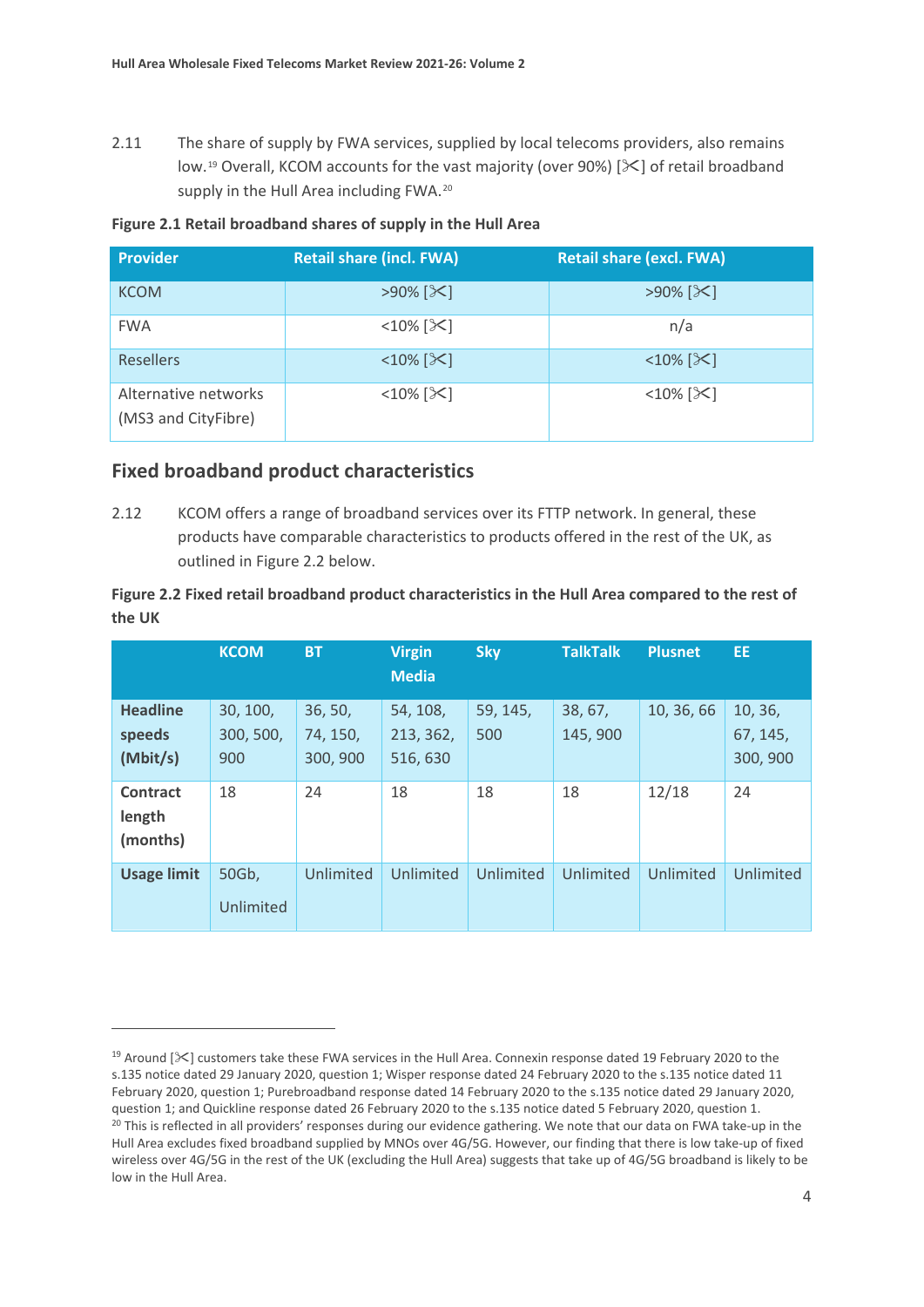| Primary                   | Copper;                | Copper;                | Cable                  | Copper;                | Copper;                | Copper;                | Copper;                |
|---------------------------|------------------------|------------------------|------------------------|------------------------|------------------------|------------------------|------------------------|
| technology<br>21          | <b>FTTP</b>            | <b>FTTC</b>            |                        | <b>FTTC</b>            | <b>FTTC</b>            | <b>FTTC</b>            | <b>FTTC</b>            |
| <b>Inclusive</b><br>calls | Available<br>as add-on | Available<br>as add-on | Available<br>as add-on | Available<br>as add-on | Available<br>as add-on | Available<br>as add-on | Available<br>as add-on |
| TV                        | No.                    | Available<br>as add-on | Available<br>as add-on | Available<br>as add-on | Available<br>as add-on | <b>No</b>              | N <sub>o</sub>         |

*Source: Provider websites [accessed* 2 August 2021*]. Products available for new supply only.*

- 2.13 There are two key differences between the retail broadband services consumers are purchasing in the Hull Area compared to the rest of the UK:
	- a) **Data caps:** To date many KCOM customers purchase data-capped products, whereas almost all consumers in the rest of the UK take products with unlimited data usage.<sup>[22](#page-6-1)</sup> Currently, some  $[\times]$ % of KCOM customers take a data-capped product, with  $[\times]$ % of customers taking a data cap of 150GB or less per month.<sup>[23](#page-6-2)</sup> Given that data usage in the UK has increased significantly in recent years, the data constraints faced by customers in the Hull Area are significant.<sup>[24](#page-6-3)</sup> However, we note that  $[\mathcal{K}]$ .<sup>[25](#page-6-4)</sup>
	- b) **FTTP connections:** 85-95% ([ $\angle$ ) of KCOM's fixed broadband consumers in the Hull Area take an FTTP broadband product<sup>26</sup>, whereas in the rest of the UK most fixed broadband services are currently delivered over FTTC, copper or cable.[27](#page-6-6) All of KCOM's FTTP customers receive download speeds of at least 30Mbit/s.

## **Fixed broadband retail pricing**

- 2.14 At the time of the 2020 Hull Area WFTMR Consultation we noted that consumers in the Hull Area paid higher prices for broadband services than consumers in the rest of the UK, with the difference greatest for lower speed entry products.
- 2.15 In our consultation we noted that KCOM was intending to implement a new portfolio of retail prices, which we anticipated would bring prices more into line with the rest of the

<span id="page-6-0"></span><sup>&</sup>lt;sup>21</sup> We note that network operators in the rest of the UK have plans to deploy FTTP over the review period. This includes Openreach, which sells wholesale access services to various retail broadband providers, and Virgin Media, which is a vertically integrated supplier.

<span id="page-6-1"></span> $^{22}$  We note that KCOM temporarily removed data caps for all online activities during the COVID-19 pandemic. See KCOM, 2021[. Price lists and notices](https://www.kcom.com/regulatory/price-lists-and-notices/) [accessed 12 October 2021]. Also see Ofcom, 2020. How broadband [and mobile firms are](https://www.ofcom.org.uk/about-ofcom/latest/features-and-news/broadband-and-mobile-firms-commit-helping-customers-during-coronavirus)  [serving customers during the coronavirus pandemic](https://www.ofcom.org.uk/about-ofcom/latest/features-and-news/broadband-and-mobile-firms-commit-helping-customers-during-coronavirus) [accessed 12 October 2021].

<span id="page-6-2"></span> $23$  KCOM response dated 14 October 2021 to the s.135 notice dated 7 October 2021, question 2a. For comparison, around 3% of broadband consumers in the rest of the UK take data-capped products. See Ofcom, 2019[. Helping consumers get](https://www.ofcom.org.uk/consultations-and-statements/category-2/helping-consumers-get-better-deals)  [better deals,](https://www.ofcom.org.uk/consultations-and-statements/category-2/helping-consumers-get-better-deals) Annex 4 – Analysis of provider data, paragraph A4.11.

<span id="page-6-3"></span><sup>&</sup>lt;sup>24</sup> Average usage in 2020 was 429GB per month, increasing from 315GB in 2019 and 240GB in 2018. See Ofcom, 2020. Connected Nations: Main report, page 26. We note that the figures for 2020 were recorded during the Covid-19 pandemic. <sup>25</sup> KCOM response dated 14 October 2021 to the s.135 notice dated 7 October 2021, question 2a.

<span id="page-6-5"></span><span id="page-6-4"></span><sup>&</sup>lt;sup>26</sup> KCOM response dated 14 October 2021 to the s.135 notice dated 7 October 2021, question 2a.

<span id="page-6-6"></span><sup>&</sup>lt;sup>27</sup> Gigabit capable networks such as FTTP offer many advantages in comparison to copper, for example higher speeds and reliability (2021 WFTMR Statement, Volume 1, paragraphs 2.15-2.19). Coverage of gigabit capable networks including FTTP is growing rapidly (se[e Connected Nations Update: Summer 2021 \(ofcom.org.uk\)\)](https://www.ofcom.org.uk/__data/assets/pdf_file/0013/224212/connected-nations-summer-2021.pdf).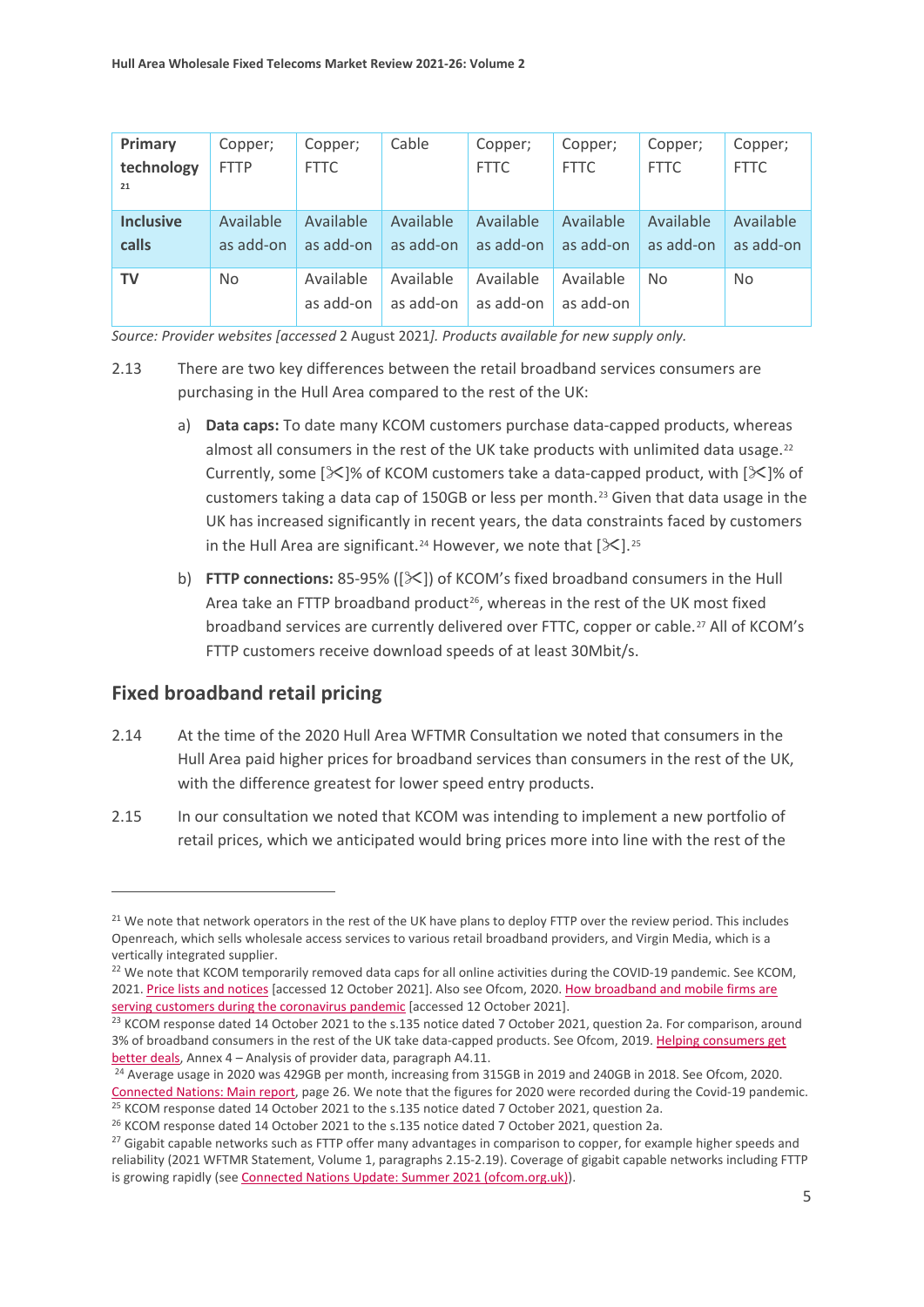UK.<sup>[28](#page-7-0)</sup> KCOM has recently implemented these new retail prices,  $[\frac{1}{2}]$ .<sup>[29](#page-7-1)</sup> As shown in Figure 2.3 below, KCOM's new list prices for its unlimited dual play (landline and broadband) products are closer to those prevailing in the rest of the UK, though will remain the highest.[30](#page-7-2)





*Source: Provider websites accessed June 2021. All prices shown are for products with unlimited data; prices for national providers are new-contract prices.* 

2.16 KCOM's cheapest unlimited broadband product costs £30 per month.<sup>[32](#page-7-4)</sup> In the rest of the UK, consumers benefit from a range of providers offering broadband products (including some superfast broadband products) with unlimited data usage at or around £20-£30 per month for new-contract customers.<sup>[33](#page-7-5)</sup>

<span id="page-7-0"></span><sup>28</sup> 2020 Hull Area WFTMR Consultation, Volume 2, paragraph 1.17.

<span id="page-7-1"></span><sup>&</sup>lt;sup>29</sup> KCOM response dated 14 October 2021 to the s.135 notice dated 7 October 2021, question 2b.

<span id="page-7-2"></span><sup>&</sup>lt;sup>30</sup> As detailed above, fixed broadband customers in the Hull Area are more likely to purchase products subject to a data cap, whereas in the rest of the UK almost all customers purchase products with unlimited data. As we expect data consumption to increase during the review period, we have compared the price of taking an unlimited data product in the Hull Area with the rest of the UK.

<span id="page-7-3"></span><sup>&</sup>lt;sup>31</sup> While not plotted in this graph, we have also found that KCOM's retail prices for its 400Mbit/s product (£54.99/month), 500Mbit/s product (£59.99/month), 750Mbit/s product (£64.99/month) and 900Mbit/s product (£69.99/month) are the highest, or nearly highest, in the UK for those speeds.

<span id="page-7-5"></span><span id="page-7-4"></span> $32$  This price does not take account of any time-limited offers.<br> $33$  We note that the actual prices paid by customers may differ from advertised prices for a number of reasons. Existing customers may have contracts for prices offered in the past. Prices for out-of-contract and re-contracting customers may differ from in-contract prices (see Ofcom, 2020[. Helping consumers get](https://www.ofcom.org.uk/__data/assets/pdf_file/0018/168003/broadband-price-differentials.pdf) better deals for more information).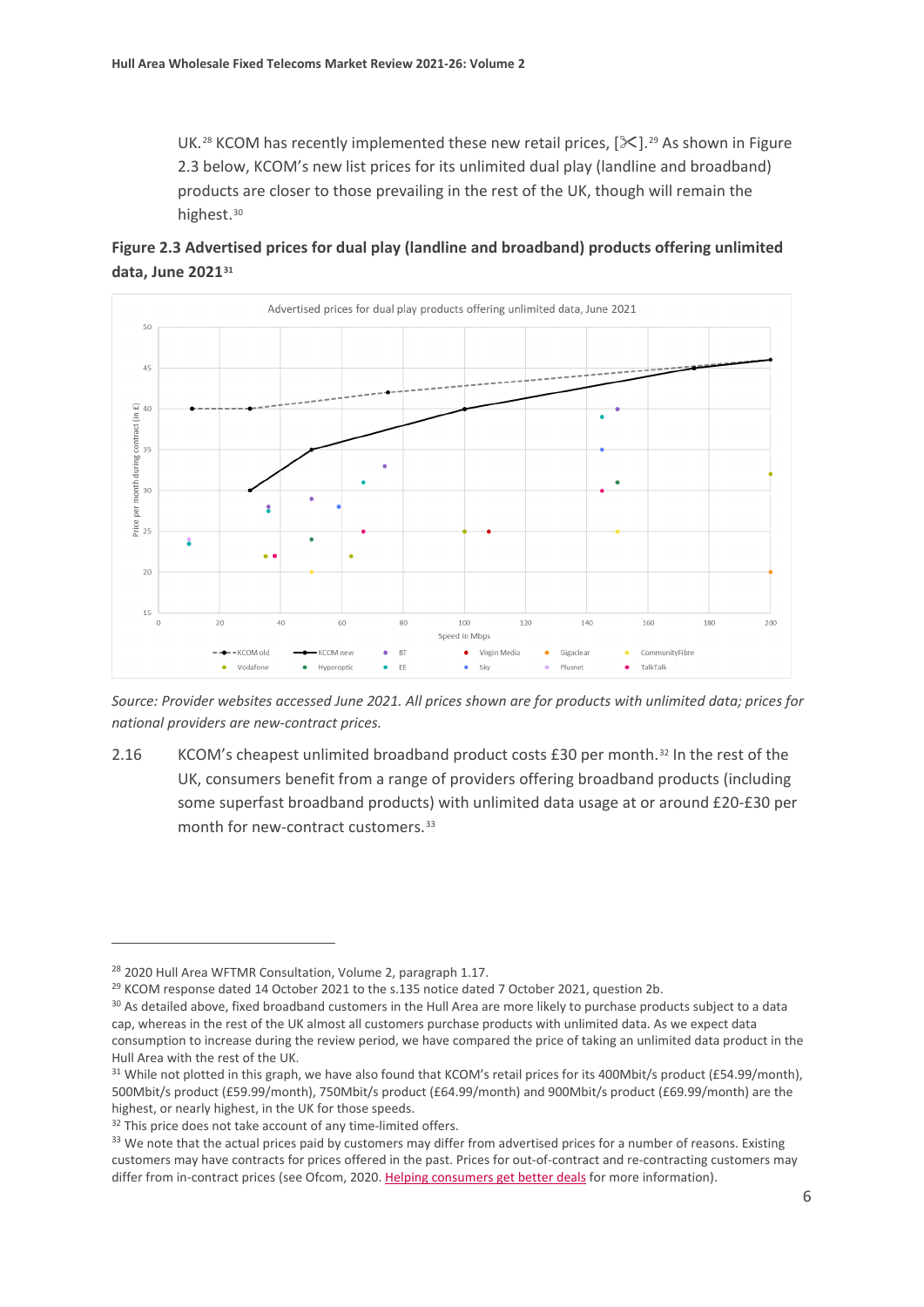### **FWA operators**

- 2.17 Broadly, there are two types of FWA networks offering broadband services to homes and businesses in the Hull Area: [34](#page-8-0)
	- a) Wireless internet service providers (WISPs) using licence-exempt or lightly-licensed spectrum; and
	- b) MNOs using their 4G and, more recently, 5G mobile networks to deliver FWA services (4G/5G FWA).

#### **WISPs**

- 2.18 WISPs use licence-exempt or lightly-licensed spectrum to deliver a wireless broadband connection to a fixed location.[35](#page-8-1)
- 2.19 Figure 2.4 shows the prices and product characteristics for two WISPs offering services in the Hull Area.

| Figure 2.4 WISP product characteristics in the Hull Area <sup>36</sup> |  |  |  |  |  |  |
|------------------------------------------------------------------------|--|--|--|--|--|--|
|------------------------------------------------------------------------|--|--|--|--|--|--|

|                                           | Connexin <sup>37</sup> | <b>Wisper</b>   |
|-------------------------------------------|------------------------|-----------------|
| <b>Monthly price</b>                      | £18-25                 | £20-35          |
| Set-up cost                               | £25                    | Free            |
| <b>Headline speeds</b><br>$(Mbit/s)^{38}$ | 10, 20                 | 30,60           |
| <b>Contract length</b>                    | 18 months              | No minimum      |
| <b>Usage limit</b>                        | 100GB-Unlimited        | 100GB-Unlimited |

*Source: [home.connexin.co.uk](http://home.connexin.co.uk/) [accessed 13 October 2021] and*

*<https://wisperbroadband.com/prices.php?postcode=undefined&type=domestic> [accessed 13 October 2021].* 

2.20 WISPs tend to offer products with characteristics equivalent to those of KCOM's standard broadband services, often with unlimited data, with comparable (or in some cases cheaper) prices. These packages may offer other benefits, such as flexible contracts with no minimum length. However, take-up remains low as shown in Figure 2.1 above.

<span id="page-8-0"></span><sup>&</sup>lt;sup>34</sup> We provide a description of FWA technologies in Annex 2.

<span id="page-8-1"></span><sup>&</sup>lt;sup>35</sup> As this service operates on licence-exempt or lightly-licensed frequencies, it can suffer from interference from nearby services' frequencies.

<span id="page-8-2"></span><sup>&</sup>lt;sup>36</sup> Another WISP, Purebroadband, has been removed from this table since our 2020 Hull Area WFTMR Consultation due to a lack of current information about its FWA products available in the Hull Area. At the time of consultation, Purebroadband offered FWA for £15-25 a month with no set-up costs and headline speeds of 20 Mbit/s. Its customers could purchase 30 day rolling contracts with usage limits from 50GB to unlimited usage.

<span id="page-8-3"></span><sup>&</sup>lt;sup>37</sup> Connexin offers some higher speed FWA services for businesses.

<span id="page-8-4"></span><sup>&</sup>lt;sup>38</sup> We note that actual average speeds tend to be lower than headline.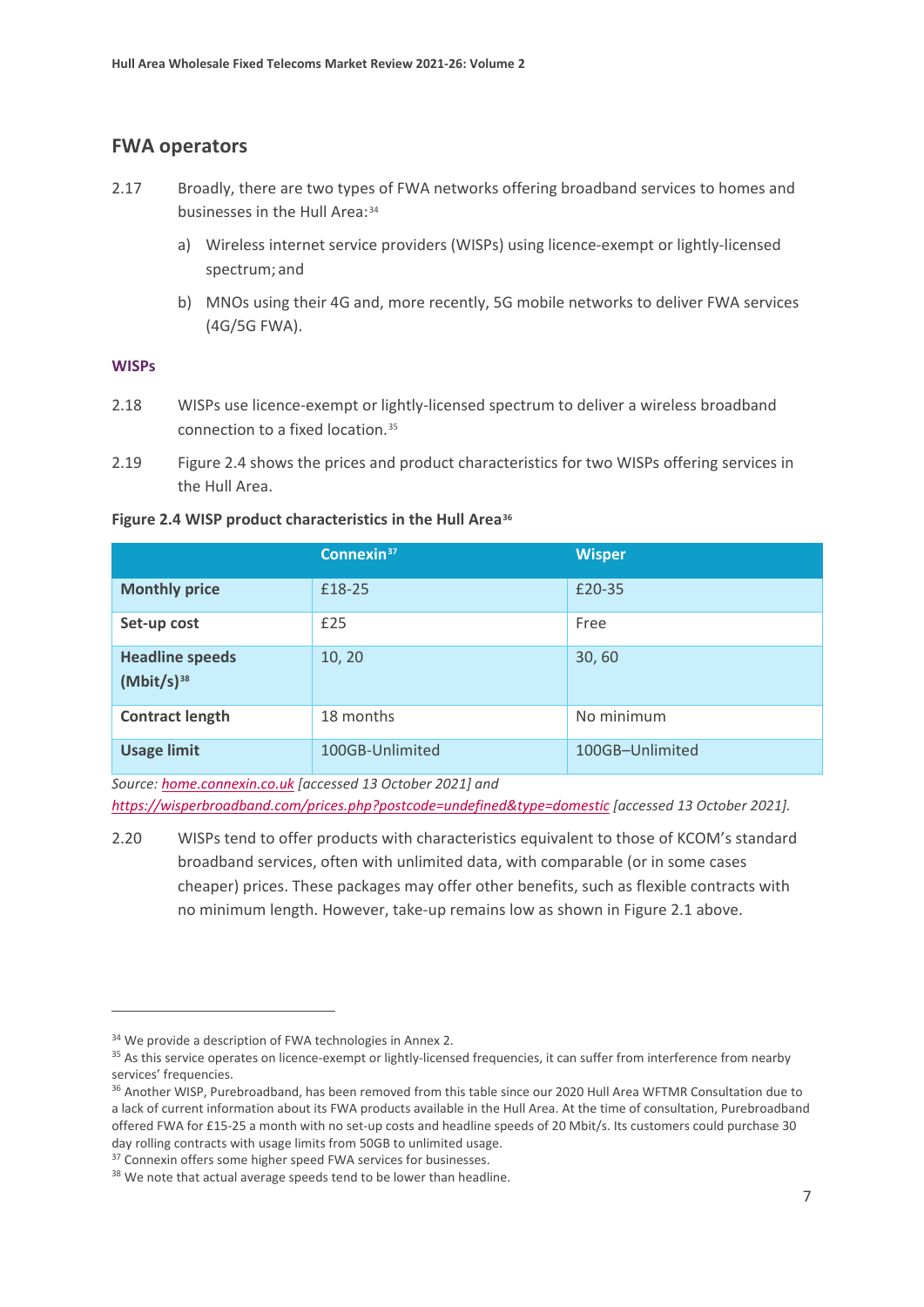#### **4G/5G FWA**

- 2.21 EE, Three and Vodafone offer home broadband services using their mobile networks, using 4G and, more recently, 5G (as outlined in Figure 2.5 below). These services share many of the characteristics of mobile broadband but are optimised for home usage by, for example, locating customer modems in optimal locations in customer premises.
- 2.22 Depending on traffic and capacity in the network, speeds can vary and are around 20Mbit/s for 4G and 150Mbit/s for 5G for an average user experience. However, these products tend to have higher prices and higher set-up costs than WISP products, especially 5G FWA products.

#### **Figure 2.5 4G/5G home broadband packages provided by EE, Three and Vodafone, September 2021**

| <b>MNO</b>                  | <b>Data</b> | <b>Price</b><br>/month | <b>Contract</b><br>length | <b>Upfront fee</b> |
|-----------------------------|-------------|------------------------|---------------------------|--------------------|
| <b>EE 4GEE Router</b>       | 100GB       | £35                    |                           |                    |
|                             | 200GB       | £40                    | 18 months                 | £50                |
|                             | 300GB       | £45                    | or<br>1 month             | <b>or</b><br>£100  |
|                             | 500GB       | £50                    |                           |                    |
|                             | Unlimited   | £55                    |                           |                    |
| <b>EE 5GEE Router</b>       | 40GB        | £20                    | 24 months                 | £100               |
|                             | 100GB       | £40                    | or                        | or                 |
|                             | Unlimited   | £50                    | 1 month                   | £275               |
| <b>Three 5G Hub</b>         | Unlimited   | £27                    | 12 months                 | £0                 |
|                             |             | £22                    | 24 months                 | £0                 |
| <b>Vodafone 5G Gigacube</b> | 100GB       | £30                    | 24 months                 | £100               |
|                             | 200GB       | £40                    | or 30 days with           | £50                |
|                             | Unlimited   | £60                    | £325 upfront fee          | £50                |

*Sources: [http://shop.ee.co.uk/,](http://shop.ee.co.uk/) [http://www.three.co.uk/store/broadband/home-broadband,](http://www.three.co.uk/store/broadband/home-broadband) [https://www.vodafone.co.uk/gigacube/,](https://www.vodafone.co.uk/gigacube/) [accessed 7 September 2021].*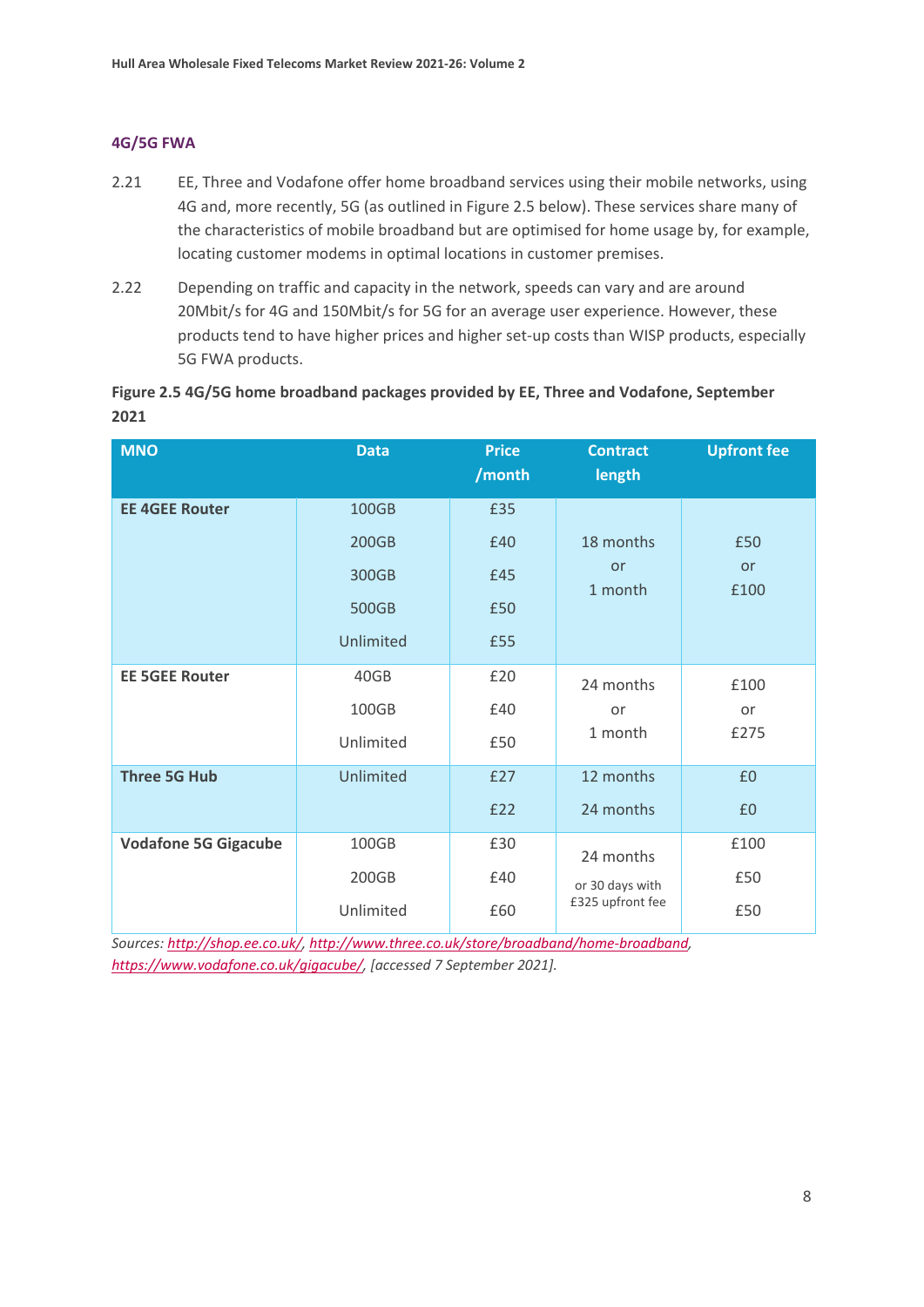# **Leased lines**

## **Volumes by speed**

2.23 In recent years demand for higher bandwidth leased line connections has increased across the UK.[39](#page-10-0) There has been a similar trend in the Hull Area, as shown in Figure 2.6. The proportion of circuits at 1Gbit/s or above has increased from  $[\frac{1}{12}]$  to  $[\frac{1}{12}]$  between 2019 and 2021, with take-up of circuits at 10Gbit/s and above circuits increasing by  $[\mathcal{K}].$ However, we expect that that the majority of active products will continue to be at speeds of up to and including 1Gbit/s in the Hull Area for the duration of the review period.<sup>[40](#page-10-1)</sup>

**Figure 2.6 KCOM Wholesale leased line connections by speed, 2019-21 (index, 2019=100)[41](#page-10-2)**

 $[\times]$ 

*Source: KCOM pricing transparency reports submitted to Ofcom in 2019, 2020 and 2021.*

# **Retail fixed voice services**

## **Fixed voice volumes**

- 2.24 There continues to be widespread take-up of fixed analogue telephone lines in the Hull Area, which can be purchased standalone or as part of a dual-play bundle.<sup>[42](#page-10-3)</sup> However, takeup of fixed telephone lines is slightly declining, falling by 2% between 2014/15 and 2019/20. In the same period, the number of call minutes originating on the fixed network reduced by 37%.<sup>[43](#page-10-4)</sup>
- 2.25 All fixed analogue telephone lines in the Hull Area are provided using KCOM's copper network.[44](#page-10-5) Of these, the vast majority (c.95%) are used by KCOM to supply its own retail customers.[45](#page-10-6) Some other Hull-based telecoms providers buy white label services from KCOM to supply fixed voice services to end-users.<sup>[46](#page-10-7)</sup> A small number of consumers<sup>[47](#page-10-8)</sup> are

<span id="page-10-3"></span>42 According to KCOM's Regulatory Financial Statement, there were approximately 169,000 WFAEL services in the Hull Area in 2019/20, a decrease of 0.1% from 2018/19. KCOM, 2021. Regulatory Financial Statements for the year ended 31 March 2020, page 22 [accessed 13 October 2021].<br><sup>43</sup> According to KCOM's Regulatory Financial Statement, there was a 37% decline in WCO volumes from 2014/15 (0.52bn

<span id="page-10-0"></span><sup>39</sup> 2021 WFTMR Statement, Volume 2, paragraph 2.107.

<span id="page-10-1"></span><sup>40</sup> 2021 WFTMR Statement, Volume 2, paragraphs 2.108-2.110 and Figure 2.16.

<span id="page-10-2"></span><sup>41</sup> Based on KCOM pricing transparency reports submitted to Ofcom. Wholesale contemporary interface (CI) circuits only. In the 2016 BCMR we imposed an obligation requiring KCOM to supply us with annual pricing transparency reports (PTRs) on its retail and wholesale leased line circuits. In the 2019 BCMR we also imposed an obligation for KCOM to provide an annual PTR, though only on its wholesale CI circuits.

<span id="page-10-4"></span>minutes) to 2019/20 (0.33bn minutes). However, there has only been a 2% decline in WFAEL volumes from 2014/15 (171,994) to 2019/20 (168,663). KCOM, 2021[. Regulatory Financial Statements for the year ended 31 March 2020,](https://www.kcom.com/media/q2enkulp/kcom-ofcom-statements-2020.pdf) pages 22 and 31 [accessed 13 October 2021].

<span id="page-10-6"></span><span id="page-10-5"></span><sup>&</sup>lt;sup>44</sup> Fixed analogue telephone lines support the provision of telephony services connected over KCOM's PSTN.<br><sup>45</sup> KCOM response dated 5 February 2020 to the s.135 notice dated 8 January 2020, question 5.

<span id="page-10-7"></span><sup>46</sup> Unlike line rental products such as KLR, white label services are fully functional voice or ISDN services provided in full by KCOM to end-users and resold by wholesale customers. In these cases, KCOM is responsible for providing any interconnection as part of the rental.

<span id="page-10-8"></span><sup>&</sup>lt;sup>47</sup> Less than 0.5% of fixed analogue voice services are provided by external suppliers using KLR. KCOM response dated 5 February 2020 to the s.135 notice dated 8 January 2020, question 5.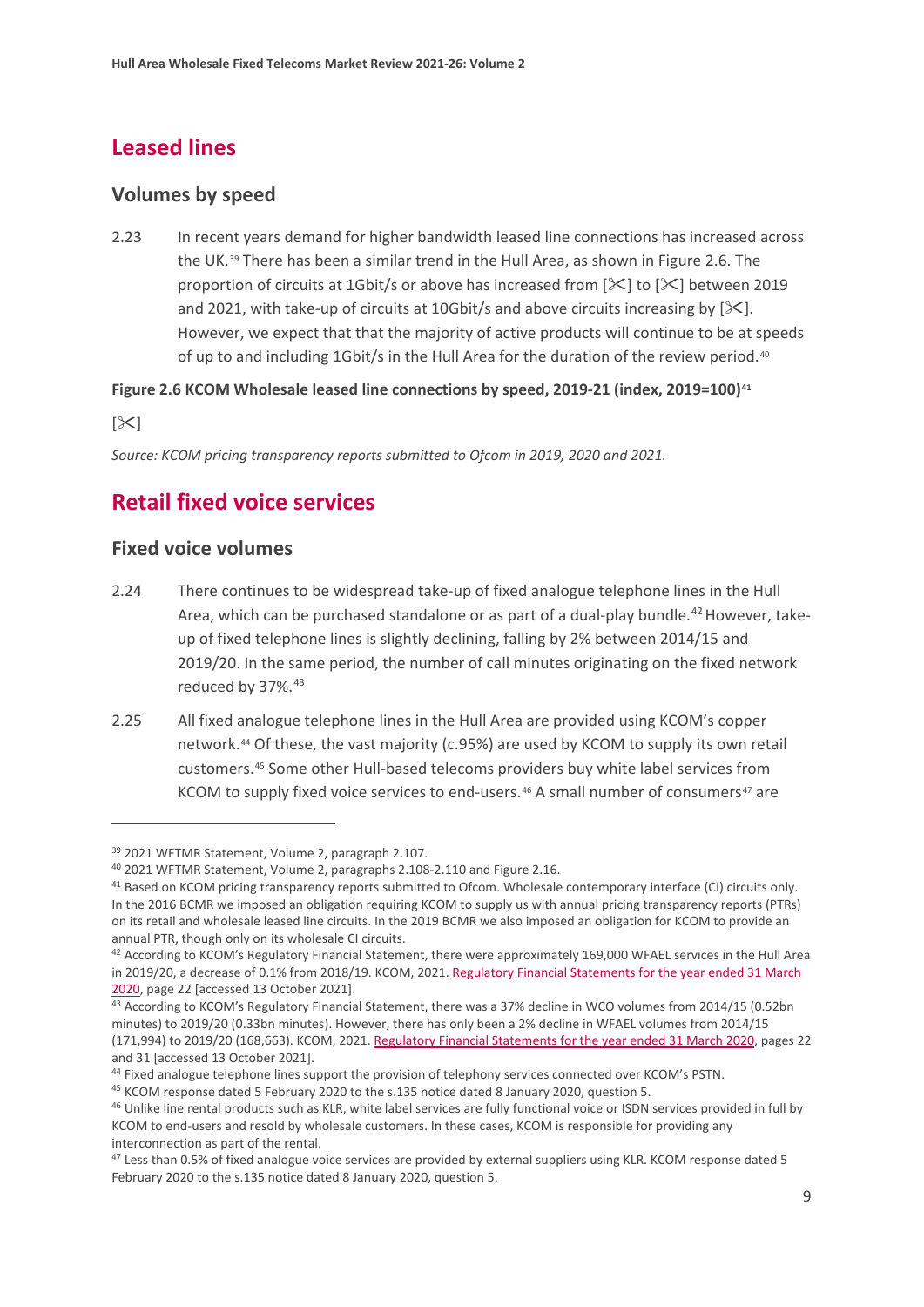supplied fixed analogue telephone lines by telecoms providers using KCOM Line Rental (KLR).[48](#page-11-0)

2.26 We note that KCOM intends to start moving customers away from PSTN to IP-switched services from Q1 2022.<sup>[49](#page-11-1)</sup> In line with BT, it has said it will no longer be able to maintain PSTN services after 2025. If the PSTN network is withdrawn, it will no longer be possible to purchase or make use of fixed analogue telephone lines. Users who wish to continue to use voice services after PSTN switch-off will need to migrate to an IP-based voice service.

#### **KCOM's retail prices for residential standalone phone services**

- 2.27 Retail prices for KCOM's standalone telephone services appear to be broadly comparable to products from other providers in the rest of the UK (see Figure 2.7).<sup>[50](#page-11-2)</sup>
- 2.28 Since April 2018, the prices many UK customers pay for their voice-only telephone service have been protected by BT's voluntary commitments. Earlier this year we accepted a new offer from BT of further voluntary commitments to ensure continued protections for its voice-only customers until March 2026.[51](#page-11-3) Provided KCOM's prices for these services continue to remain broadly comparable to BT's prices, we are unlikely to have cause for concern. We will monitor this over the review period.

| Figure 2.7 KCOM's retail voice-only products versus comparable BT call plans |
|------------------------------------------------------------------------------|
|------------------------------------------------------------------------------|

|                                        | <b>KCOM</b> | <b>BT</b> |
|----------------------------------------|-------------|-----------|
| <b>PAYG</b>                            | £11.99      | £11.73    |
| <b>Unlimited UK Landline calls</b>     | £15.99      | £21.99    |
| Unlimited UK Landline and mobile calls | £19.99      | £27.40    |

*Source: Retail prices listed on websites of BT[52](#page-11-4)and KCOM[53.](#page-11-5)*

<span id="page-11-0"></span><sup>&</sup>lt;sup>48</sup> KLR products for voice and ISDN involve the rental of the physical line between the network terminating equipment (NTE) at the end user site and a line card situated at the KCOM exchange. It differs from white label products in that wholesale customers in this case would have to provide suitable interconnection or purchase additional services from KCOM in order to provide a functioning ISDN or voice service to the end user.

<span id="page-11-1"></span><sup>49</sup> KCOM response dated 14 October 2021 to the s.135 notice dated 7 October 2021, question 3.

<span id="page-11-2"></span><sup>&</sup>lt;sup>50</sup> Although it should be noted that each package differs slightly in terms of the services offered.

<span id="page-11-3"></span><sup>51</sup> Ofcom, 2021[. Statement: Protecting voice-only landline customers \(ofcom.org.uk\).](https://www.ofcom.org.uk/__data/assets/pdf_file/0029/216569/statement-protecting-voice-only-landline-customers.pdf)

<span id="page-11-4"></span> $52$  In line with BT's commitment with Ofcom on voice only customers, BT applies [a £9.37](https://btplc.com/inclusion/MakingCallingEasier/Managingyourbudget/index.htm) discount to phone packages for customers that do not have broadband. This discount has been applied to BT's PAYG and Unlimited UK Landline and mobile calls offerings as priced in BT, 2021. [Landline deals](https://www.bt.com/landline/deals) [accessed on 13 October 2021]. This discount does not apply to BT's Home Phone Saver product (priced at £21.99) which is comparable to KCOM's 'Unlimited UK Landline calls' product, although BT's product also includes 1000 minutes to BT mobile numbers. BT, 2021. [BT Consumer Price Guide](https://www.bt.com/assets/pdf/BT_PhoneTariff_Residential.pdf) [accessed 13 October 2021].

<span id="page-11-5"></span><sup>53</sup> KCOM, 2021[. Call packages](https://www.kcom.com/home/call-packages/) [accessed 14 October 2021].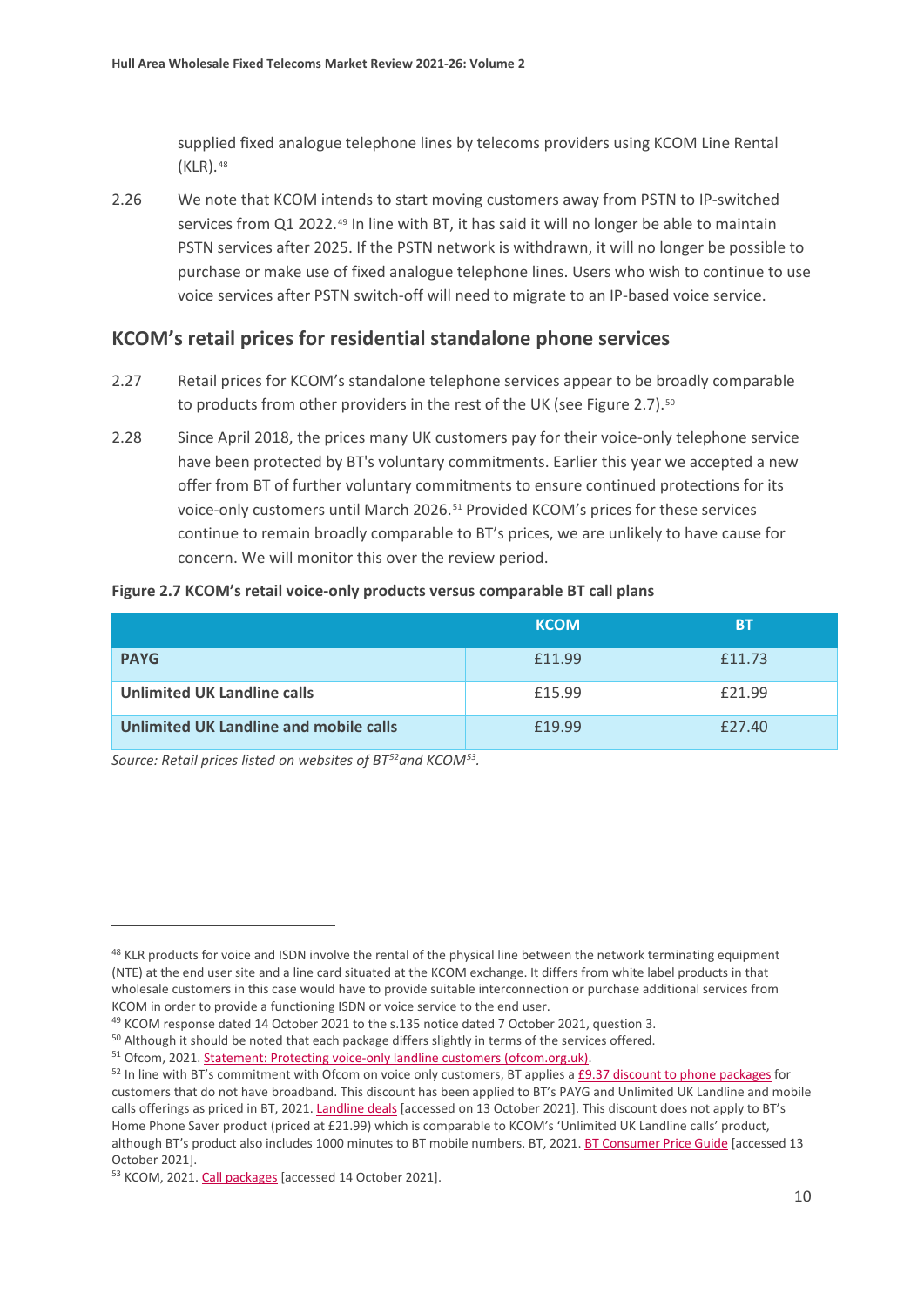## **ISDN products**

- 2.29 ISDN services continue to be purchased. However, as illustrated in Figure 2.8, volumes are low and, for ISDN2 services, have been declining.<sup>[54](#page-12-0)</sup> In its consultation response, KCOM presented evidence that there were only 46 new ISDN2 connections and 232 new ISDN30 connections in the year to March 2020.<sup>[55](#page-12-1)</sup>
- 2.30 Although ISDN30 volumes have remained stable over the past few years, we expect the number of ISDN2 and ISDN30 lines to decline over the forthcoming review period, as end users migrate to more modern IP-based services. This reflects the fact that ISDN is a legacy technology. The speed of this migration is affected by the fact that existing ISDN users face switching costs when moving to newer alternatives. As with the PSTN discussed above, KCOM will no longer be able to support ISDN services after 2025. This means that, post-2025, users who currently take ISDN services will have to migrate to IP-based services. As ISDN users become aware of this plan, migration from ISDN to IP-based services may accelerate.

|                                 | 2016/17 | 2017/18 | 2018/19 | 2019/20 |
|---------------------------------|---------|---------|---------|---------|
| <b>ISDN2 Lines</b>              | 4,253   | 3,289   | 2,875   | 1,750   |
| <b>ISDN2 Lines % change</b>     |         | $-23%$  | $-13%$  | $-39%$  |
| <b>ISDN30 Channels</b>          | 9,379   | 10,555  | 9,381   | 10,376  |
| <b>IDSN30 Channels % change</b> |         | 13%     | $-11%$  | 11%     |

#### **Figure 2.8 ISDN volumes from 2016/17 to 2019/20**

*Source: KCOM's Regulatory Financial Statements 2019/20.*

2.31 The majority of ISDN2/30 lines in the Hull Area are used by KCOM to offer its own retail products.<sup>[56](#page-12-2)</sup> Of the remaining lines, most are sold as white label services bought by Hullbased telecoms providers. There is very limited use by telecoms providers of KLR to provide ISDN2 and ISDN 30 services. [57](#page-12-3)

<span id="page-12-0"></span><sup>&</sup>lt;sup>54</sup> From 2016/17 onwards, KCOM has only recorded ISDN30 volumes as channels in its accounts, as opposed to the number of physical lines. Each ISDN30 line carries a minimum of 6 channels and a maximum of 30 channels. Therefore c. 9,000 ISDN30 channels is equivalent to a minimum of 300 ISDN30 lines and a maximum of c.1,500 ISDN30 lines. It is therefore unclear whether the overall number of ISDN30 lines has increased or decreased over the period, as there may have been a change in the number of lines per channel.

<span id="page-12-1"></span><sup>&</sup>lt;sup>55</sup> [KCOM](https://www.ofcom.org.uk/__data/assets/pdf_file/0025/208726/kcom.pdf) first response to the 2020 Hull Area WFTMR Consultation, paragraph 6.2.

<span id="page-12-2"></span><sup>56</sup> KCOM retail products account for c.70% of ISDN2 lines and c.85% of ISDN30 channels of its wholesale volumes. KCOM response dated 5 February 2020 to the s.135 notice dated 8 January 2020, questions 3 and 4.

<span id="page-12-3"></span><sup>&</sup>lt;sup>57</sup> In Q3 2019/20, less than 1% of KCOM's ISDN2 lines ( $[\&$ ) and ISDN30 channels ( $[\&$ ) were provided to customers by other telecoms providers using KCOM's KLR service over ISDN exchange lines. KCOM response dated 5 February 2020 to the s.135 notice dated 8 January 2020, question 5.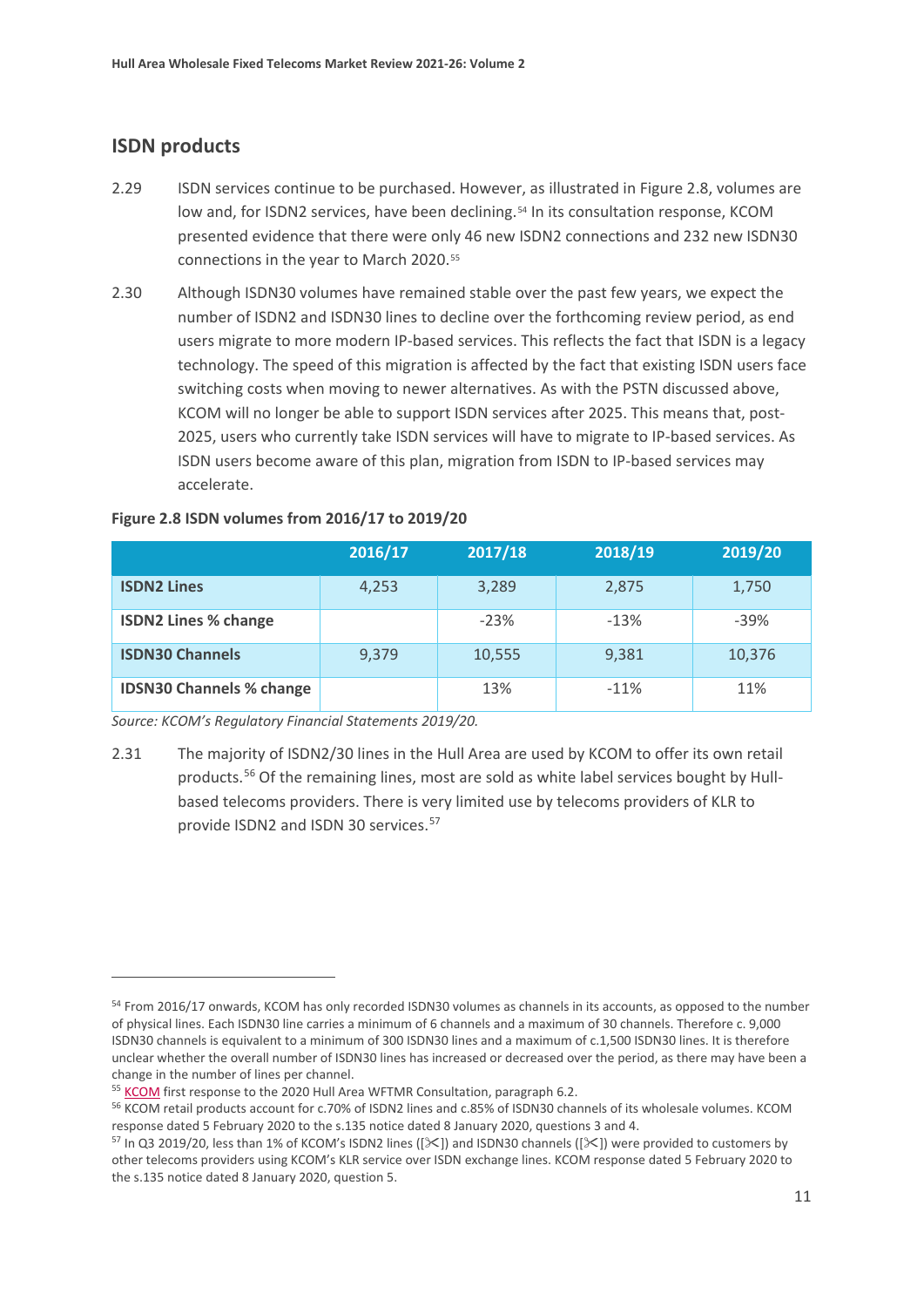# <span id="page-13-0"></span>3. Wholesale local access market definition and significant market power

- 3.1 In this section, we set out our decisions on the product market definition and geographic market definition for the WLA market in the Hull Area and consider whether the three criteria set out in subsection 79(2B) of the Act are met in relation to that market.[58](#page-13-1) This section also presents our SMP assessment.
- 3.2 We are satisfied that the market for WLA in the Hull Area meets the three criteria test.
- 3.3 We have decided to define a single market for the supply of WLA at a fixed location in the Hull Area which includes all bandwidths, all fixed technologies and both residential and business services, and excludes leased lines and wireless services.
- 3.4 We conclude that KCOM holds SMP in the relevant market over the review period.

# **Market definition**

## **Product market definition**

#### **Our proposal**

- 3.5 In the 2020 Hull Area WFTMR Consultation we proposed to define a single product market for WLA services at a fixed location which:
	- a) includes all fixed network technologies (copper, fibre, cable), all bandwidths and services provided to both residential and business customers; and
	- b) excludes leased lines and wireless services.
- 3.6 Purebroadband<sup>[59](#page-13-2)</sup> and Vodafone<sup>[60](#page-13-3)</sup> agreed with our proposed market definition for the WLA market. No stakeholders disagreed with our proposals.

#### **Our reasoning**

- 3.7 To set our product market definition for WLA services in the Hull Area, we have taken the following approach:<sup>[61](#page-13-4)</sup>
	- a) **Setting a frame of reference**: we expect that the same product market for WLA services exists in the Hull Area as in the rest of the UK, because voice and broadband

<span id="page-13-1"></span><sup>&</sup>lt;sup>58</sup> Since the publication of the 2020 Hull Area WFTMR Consultation, the UK has left the EU and the subsequent transition period ended on 31 December 2020. Although as a result of this Ofcom is no longer required to take utmost account of the 2020 EC Recommendation (which supersedes the 2014 EC Recommendation), including the three criteria test, it is nonetheless required to consider whether the three criteria set out in subsection 79(2B) of the Act are met. Where Ofcom does not consider that the three criteria are met, it may not identify a market for the purposes of making a market power determination.

<span id="page-13-2"></span><sup>&</sup>lt;sup>59</sup> [Purebroadband](https://www.ofcom.org.uk/__data/assets/pdf_file/0027/208728/pure-broadband.pdf) response to the 2020 Hull Area WFTMR Consultation, page 2.

<span id="page-13-3"></span><sup>&</sup>lt;sup>60</sup> [Vodafone](https://www.ofcom.org.uk/__data/assets/pdf_file/0028/208729/vodafone.pdf) response to the 2020 Hull Area WFTMR Consultation, paragraph 2.13.

<span id="page-13-4"></span> $61$  This is the same approach as outlined in the 2020 Hull Area WFTMR Consultation.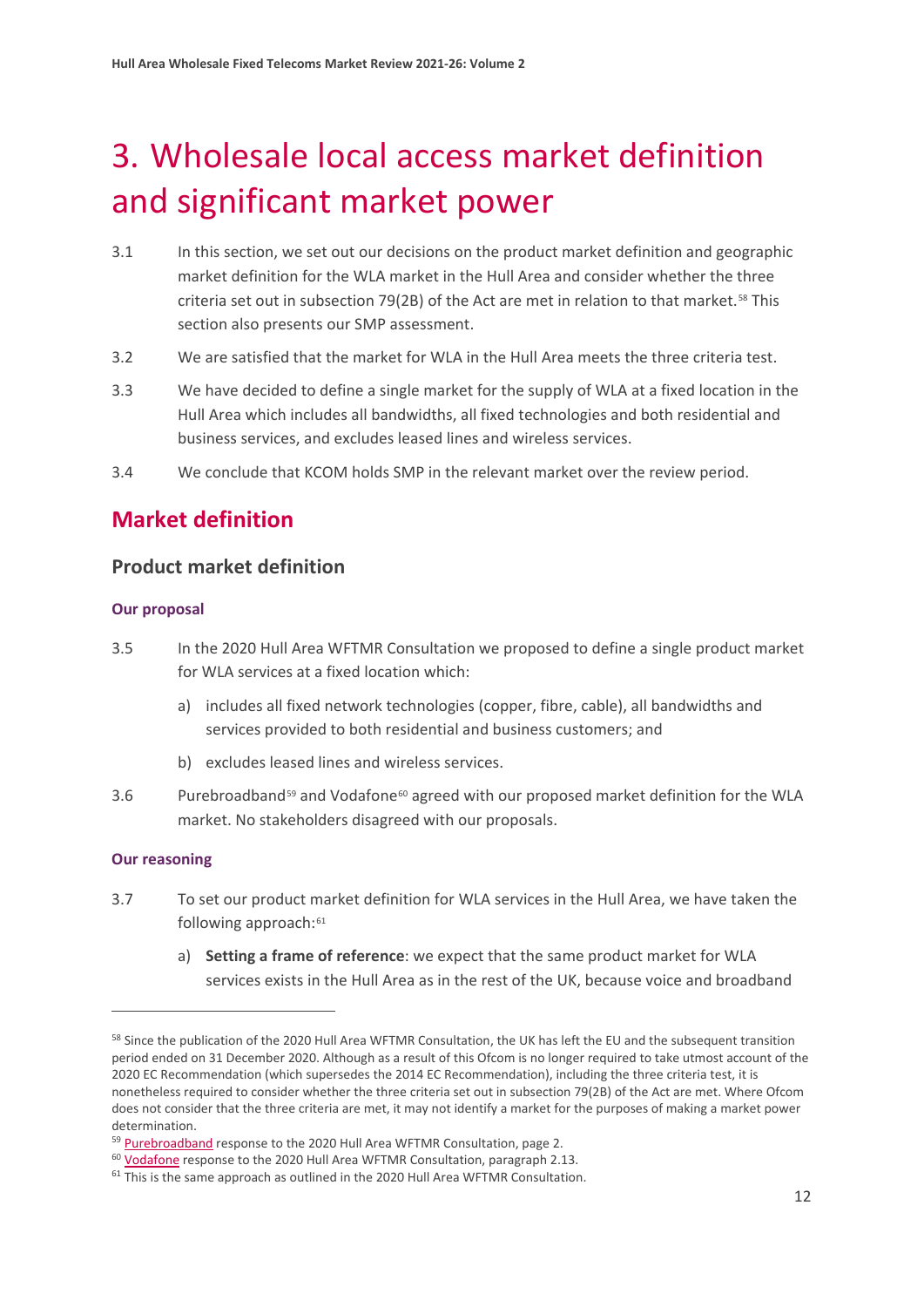services can be used to perform the same functions regardless of where they are delivered geographically.

- b) **Focusing our analysis on any differences that might affect the product market**: we note that a relevant difference between the Hull Area and other areas of the UK is that WISPs have been present in the Hull Area for many years, and there is proportionately greater coverage of FWA services from WISPs in the Hull Area. We therefore consider below in more detail whether fixed wireless broadband provided by WISPs offered a sufficient constraint on WLA.
- 3.8 We have recently published the 2021 WFTMR Statement, in which we decided our product market decision for WLA services in the rest of the UK (excluding the Hull Area).<sup>[62](#page-14-0)</sup> Given that voice and broadband services can be used to perform the same functions regardless of where they are delivered geographically, we make the following key findings in this review, based on the same evidence, in relation to the Hull Area. We outline these findings below:
	- a) We find that supply-side considerations point to a single product market undifferentiated by speeds. Networks exhibit economies of scope as they have the capacity and incentive to supply a range of broadband speeds from a single access connection. Demand-side considerations (including consumer behaviour and preferences) provided further support for defining a single product market.
	- b) We find that all fixed access networks should be included in the same product market, as different networks support a range of retail services with similar features.
	- c) We have included residential and business customers in the same product market as the differentiated features of business grade broadband services are generally not a feature of the WLA market and are instead a result of downstream activities.
	- d) We consider that leased line services should not be included in the WLA product market. We consider it unlikely that many businesses would view leased lines and broadband services to be close substitutes. On the supply-side, a leased line only network operator would not have the network architecture or operational capacity required to provide broadband services.
	- e) We consider that mobile and satellite services should not be included in the WLA product market. We find that the retail services provided by these technologies are likely to be less attractive to customers than those provided using WLA services, due to lower supported speeds, constrained capacity, and limited coverage in the case of 5G. We consider FWA services below.

#### *FWA services provided by WISPs*

- 3.9 In our consultation we provisionally concluded that fixed wireless broadband is not part of the WLA product market.
- 3.10 No stakeholders challenged our finding.

<span id="page-14-0"></span><sup>62</sup> 2021 WFTMR Statement, Volume 2, paragraphs 6.7-6.69.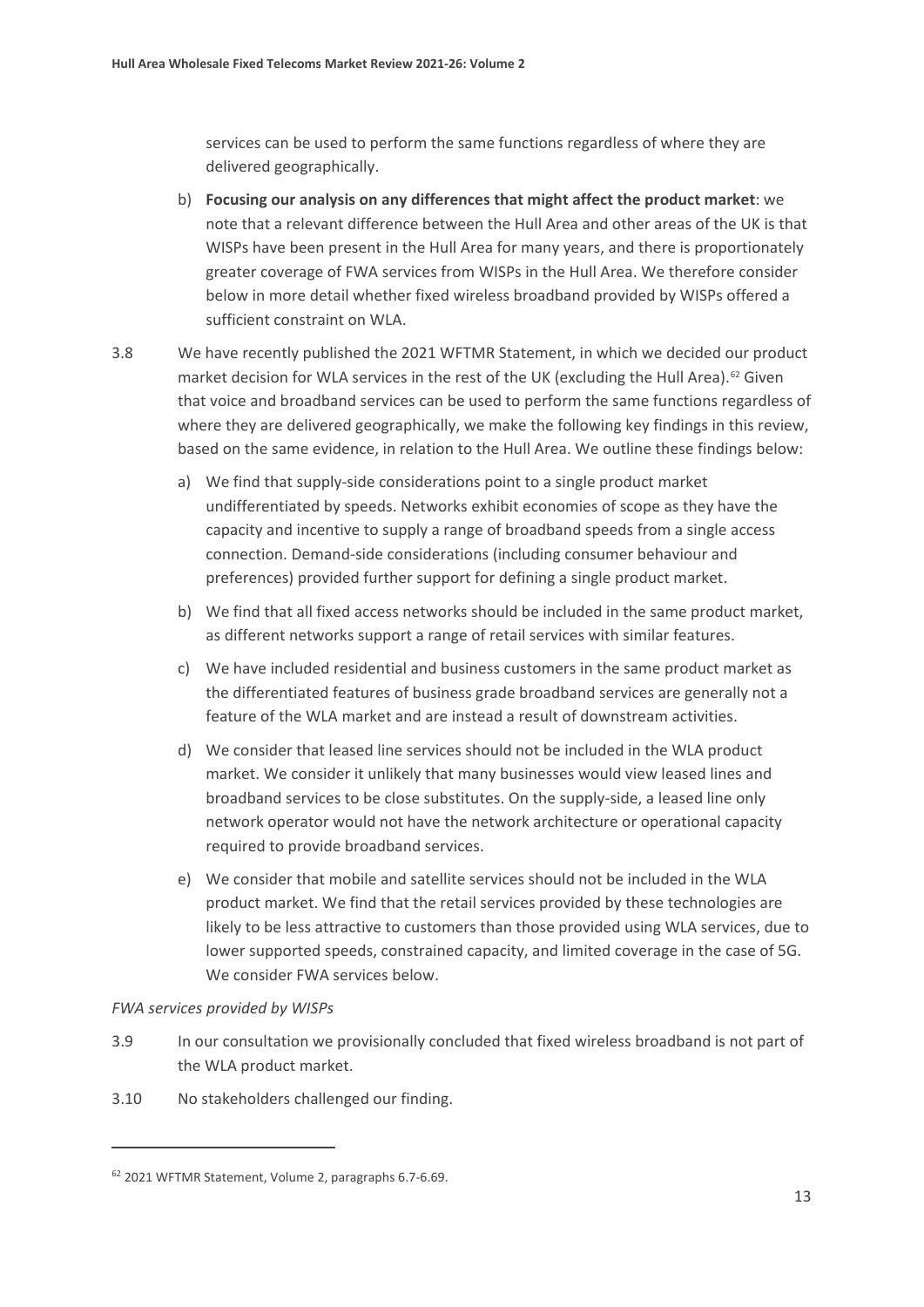- 3.11 In line with increased availability, there has been a continued trend of increased take-up of KCOM's unlimited data products from customers in the Hull Area in recent years. Given that some FWA products are subject to significant data-caps (see Figure 2.4), that the majority of KCOM's new set of retail products offer unlimited data<sup>[63](#page-15-0)</sup>, and  $[\frac{1}{2}$ , this suggests that FWA is unlikely to be a suitable substitute to retail packages delivered over fixed broadband connections for most customers in the current review period.
- 3.12 Therefore, despite the relatively high coverage in the Hull Area, we consider that fixed wireless broadband is unlikely to act as a material constraint on a hypothetical monopolist of fixed broadband during this market review, and so should not be included as part of the relevant product market.
- 3.13 More generally, we note that in the Hull Area the precise product market definition will not in our view affect our market power assessment. Even if FWA was included in the market, KCOM's share of connections would be over 90% (see Figure 2.1 above).

#### **Our decision**

- 3.14 For the reasons set out above, we have decided to define a single market for WLA services which:
	- a) includes services at all bandwidths;
	- b) includes broadband access services provided over all fixed network technologies (copper, fibre, cable);
	- c) includes services supporting both residential and business broadband connections;
	- d) excludes leased line services; and
	- e) excludes retail provision of broadband services delivered over networks deploying wireless technologies.

## **Geographic market definition**

- 3.15 In the 2020 Hull Area WFTMR Consultation we proposed to define the relevant geographic market as the Hull Area. Purebroadband<sup>[64](#page-15-1)</sup> and Vodafone<sup>[65](#page-15-2)</sup> agreed with our proposed geographic market definition.
- 3.16 We note that competitive conditions are not homogenous between the Hull Area and the rest of the UK. We also consider there to be no material variations in competitive conditions within the Hull Area.<sup>[66](#page-15-3)</sup>

<span id="page-15-0"></span><sup>&</sup>lt;sup>63</sup> The new portfolio KCOM offers only includes one FTTP product which has a data cap.

<span id="page-15-1"></span><sup>&</sup>lt;sup>64</sup> Purebroadband response to the 2020 Hull Area WFTMR Consultation, page 12.

<span id="page-15-2"></span><sup>&</sup>lt;sup>65</sup> Vodafone response to the 2020 Hull Area WFTMR Consultation, paragraph 2.13.

<span id="page-15-3"></span><sup>&</sup>lt;sup>66</sup> While MS3 and CityFibre have invested in fibre infrastructure, they are at present very small covering less than  $[\times]$  of premises in combination, and we consider that this is unlikely to change materially over the review period. We discuss Connexin's plans in paragraph 3.26 below.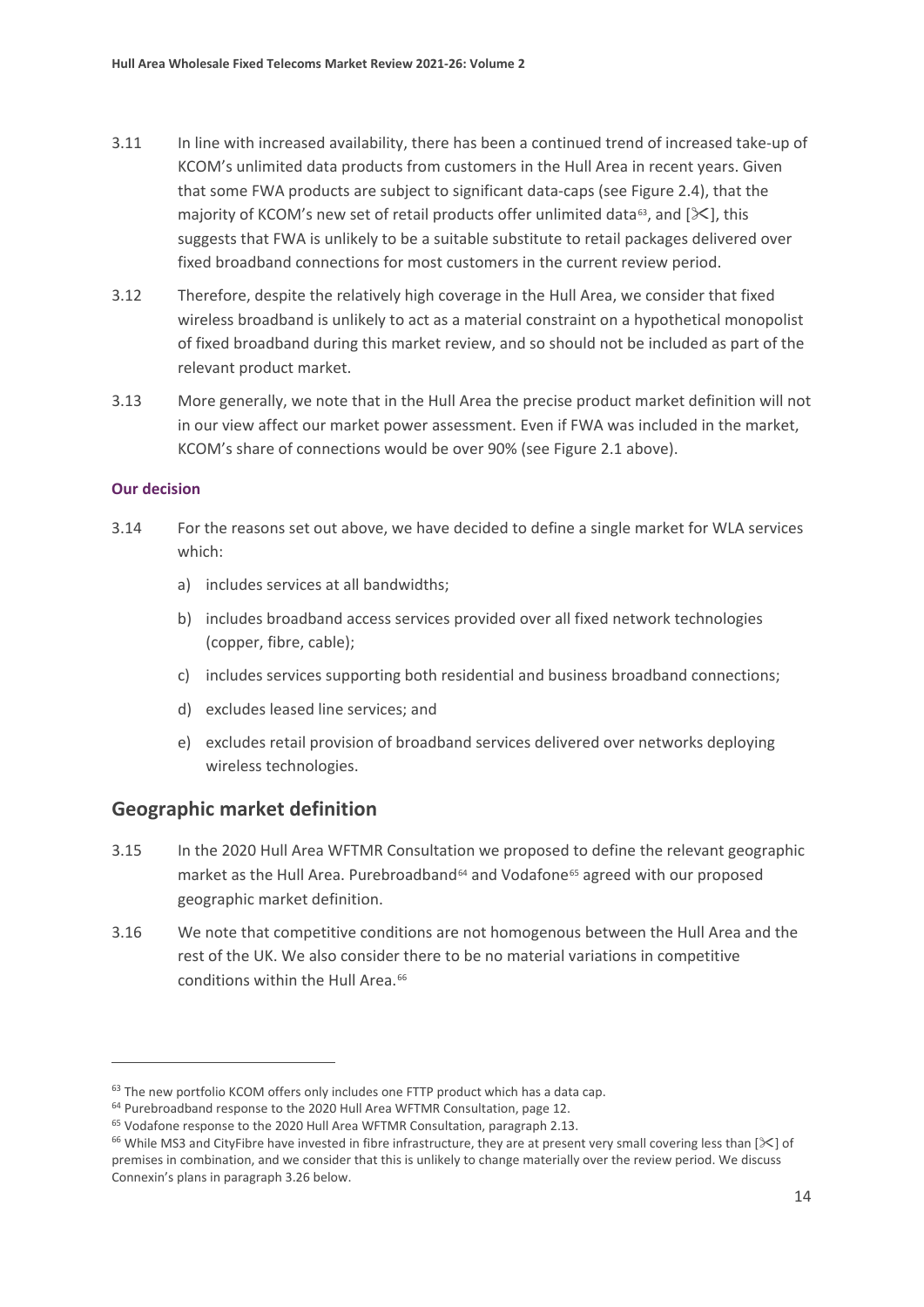3.17 As such, we have decided that the relevant geographic market is the Hull Area. We have decided to retain the boundaries of the Hull Area as delineated in our other market reviews.[67](#page-16-0)

## **Three criteria test**

- 3.18 As set out in Annex 1, in determining whether to identify a market for the purpose of making a market power determination, we must consider whether the three criteria set out in in subsection 79(2B) of the Act are met. Where we do not consider that the three criteria are met, we may not identify a market for this purpose.
- 3.19 In identifying a market, we may have regard to various recommendations or guidelines published by the European Commission, and guidelines published by BEREC, including the 2020 EC Recommendation. The WLA market is listed in the 2020 EC Recommendation as a market in which *ex ante* regulation may be warranted.<sup>[68](#page-16-1)</sup>
- 3.20 The 2020 Hull Area WFTMR Consultation pre-dated the entry into force of section 79(2B) of the Act. However, we proposed *ex ante* regulation of the WLA market in the Hull Area, as we concurred with the view set out in the (then applicable) 2014 EC Recommendation<sup>[69](#page-16-2)</sup> that the three criteria would in general be met in relation to WLA markets. As part of this review, we have assessed whether this continues to be the case for the criteria set out in subsection 79(2B) of the Act.
- 3.21 We consider that the three criteria test set out in section 79(2B) of the Act is met in relation to the WLA market in the Hull Area because:
	- a) **High and non-transitory barriers to entry** Barriers to entry can arise from the cost of constructing a significant scale local access network and from the existence of high sunk costs. Because KCOM has a ubiquitous FTTP network in the Hull Area, it has already incurred the high sunk cost of investment and can therefore make use of the significant economies of scale that exist. As such, we consider that high and nontransitory barriers to entry are likely to persist in the WLA market in the Hull Area.
	- b) **A market which does not tend towards effective competition** As outlined below, KCOM has a near 100% share of the WLA market in the Hull Area. The evidence we have from alternative network operators suggests that there is unlikely to be significant investment in rival networks in the review period.<sup>[70](#page-16-3)</sup> Accordingly, we do not consider the market will tend towards effective competition.
	- c) **Insufficiency of competition law** Competition law, in particular the rules prohibiting the abuse of a dominant position, is an important part of the legal framework with which KCOM needs to comply. Given its position of SMP, KCOM has a special

<span id="page-16-0"></span><sup>&</sup>lt;sup>67</sup> These boundaries follow the definition of the 'Licensed Area' in the licence granted on 30 November 1987 by the Secretary of State under section 7 of the Telecommunications Act 1984 to Kingston upon Hull City Council and Kingston Communication (Hull) plc, (now known as KCOM).

<span id="page-16-1"></span> $68$  It corresponds to market 1 – wholesale local access provided at a fixed location.

<span id="page-16-2"></span><sup>&</sup>lt;sup>69</sup> At the time, we were required to take utmost account of the 2014 EC Recommendation.

<span id="page-16-3"></span> $70$  See Section 2, subsection on network operators in the Hull Area.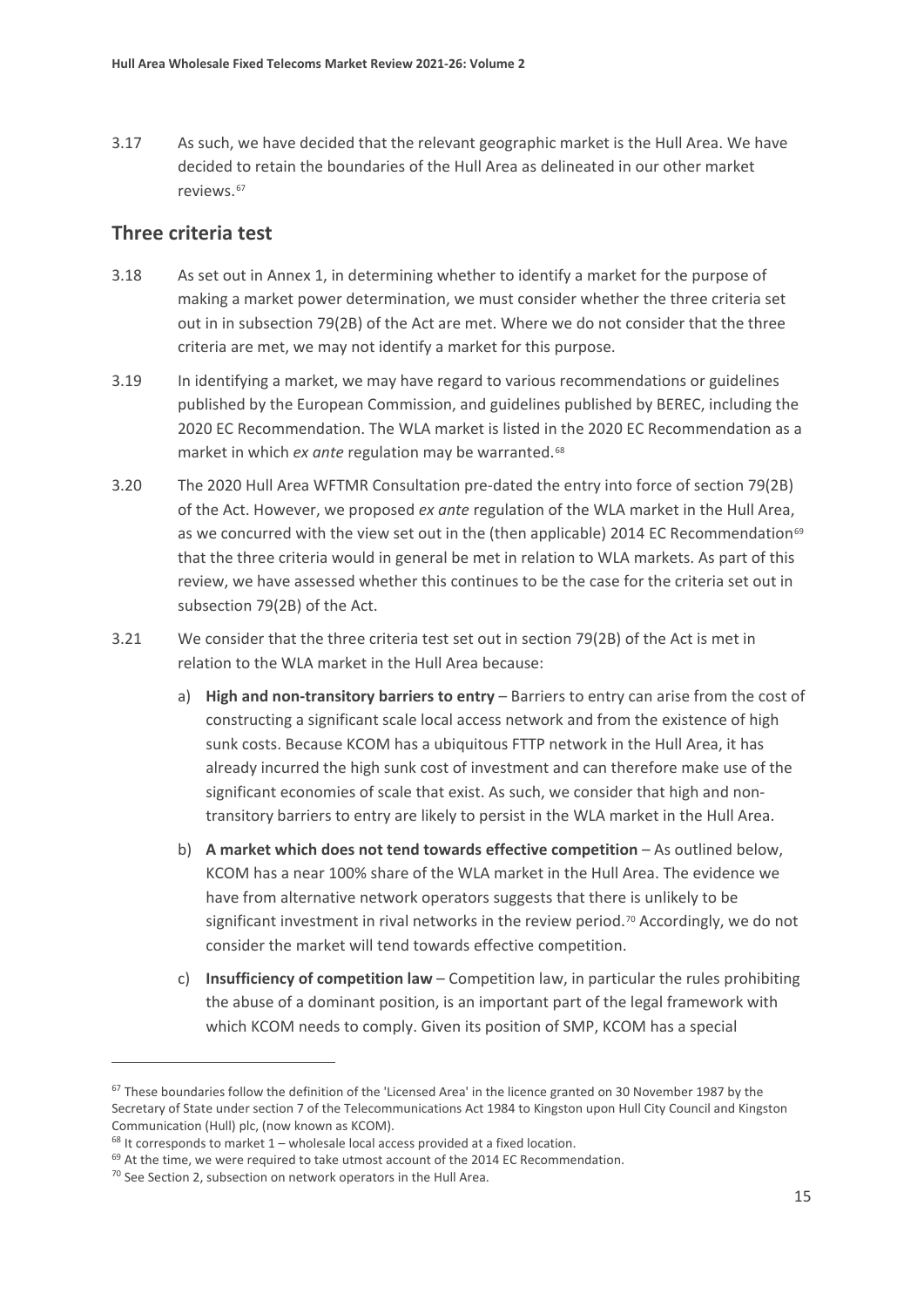responsibility not to allow its actions on the market to distort or impair competition. However, we consider that competition law remedies would be insufficient to address the identified competition concerns on their own in this context.

- First, competition law would focus on tackling the abuse of a dominant position and would not be as effective as *ex ante* regulation in promoting and protecting competition from rival networks in the WLA market and in downstream retail markets.
- Second, regulation must remain effective for the review period, and *ex ante* regulation better enables us to do this as it can be tailored to the particular circumstances in the markets and services provided.
- Third, competition law does not provide enough regulatory certainty, which itself can undermine downstream competition where there is upstream SMP – and regulatory certainty is important in encouraging long-term investment in competing networks. In contrast, a benefit of *ex ante* regulation is that all industry stakeholders are clear in advance on the regulation that will apply.
- Finally, *ex ante* regulation can facilitate more timely enforcement due to the greater certainty and specificity provided. Although significant fines can be levied for breaches of competition law, which do have some reputational and commercial implications, cases often take considerable time, by which point the damage to competition may be irreversible.

#### **Decision on market definition**

3.22 We therefore define the relevant market as WLA services provided at a fixed location in the Hull Area for the purpose of making a market power determination.

# **Market power assessment**

#### **Our proposals**

- 3.23 In the 2020 Hull Area WFTMR Consultation we provisionally concluded that KCOM will have market power in the WLA market in the Hull Area for the duration of the review period.
- 3.24 Vodafone<sup>[71](#page-17-0)</sup> agreed with our proposed SMP finding based on the evidence presented on market shares and pricing. Connexin<sup>[72](#page-17-1)</sup> and Purebroadband<sup>[73](#page-17-2)</sup> also agreed with our proposed market power assessment. No stakeholder disagreed with our proposals.

<span id="page-17-0"></span><sup>&</sup>lt;sup>71</sup> Vodafone response to the 2020 Hull Area WFTMR Consultation, paragraph 2.14.

<span id="page-17-2"></span><span id="page-17-1"></span><sup>&</sup>lt;sup>72</sup> [Connexin](https://www.ofcom.org.uk/__data/assets/pdf_file/0029/213689/connexin.pdf) response to the 2020 Hull Area WFTMR Consultation, page 2.

<sup>&</sup>lt;sup>73</sup> Purebroadband response to the 2020 Hull Area WFTMR Consultation, page 1.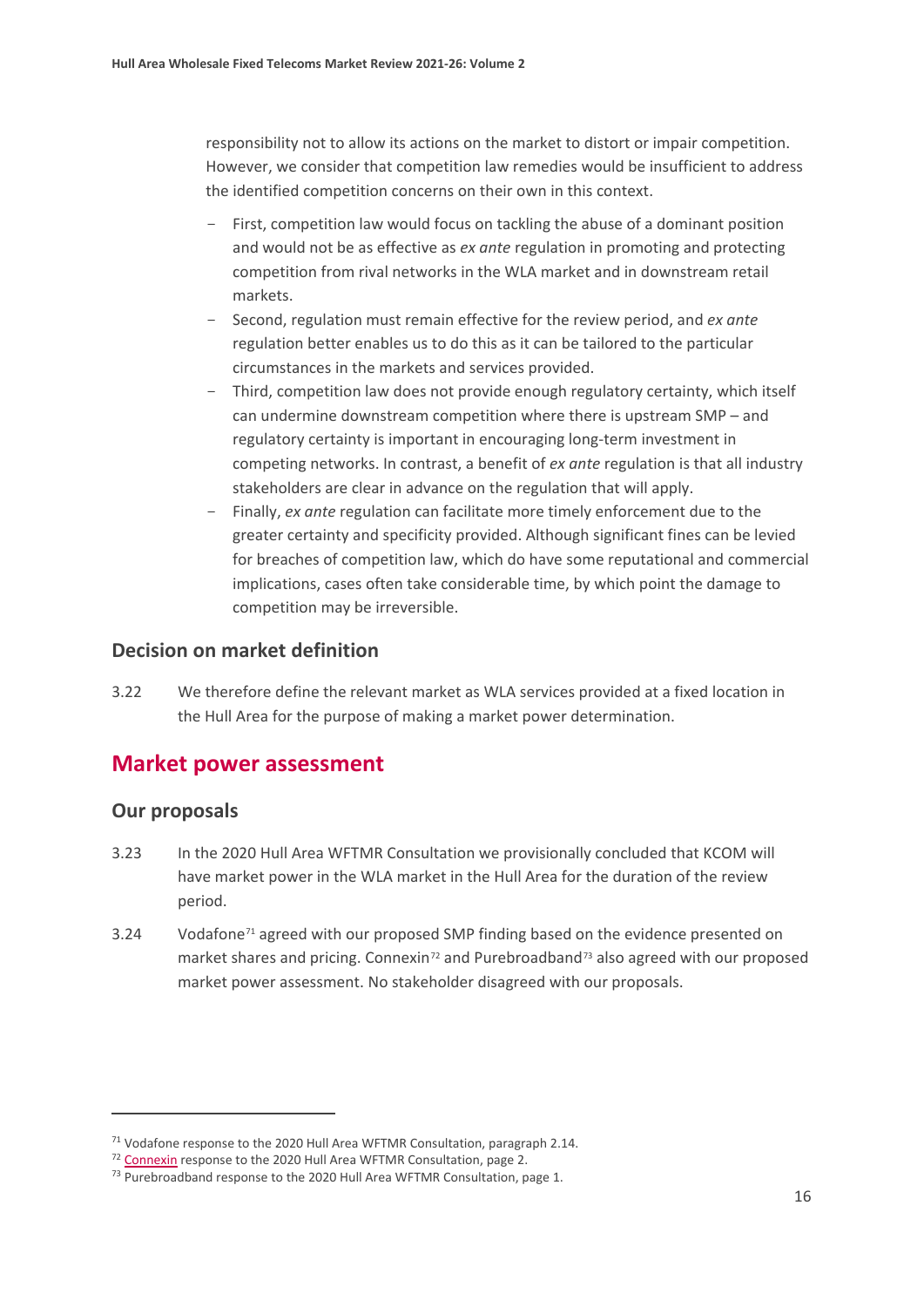## **Our reasoning and decisions**

3.25 KCOM has a near 100% share of the WLA market, as shown in Figure 3.1. This reflects the fact that KCOM has a ubiquitous network in the Hull Area, and existing alternative networks are very small.[74](#page-18-0)

**Figure 3.1 WLA market shares in the Hull Area[75](#page-18-1)** 

|             | <b>Market share</b> |
|-------------|---------------------|
| <b>KCOM</b> | $^{\sim}100\%$      |
| MS3         | [⊱]%                |
| CityFibre   | $[\times]%$         |

- 3.26 We do not expect this to be significantly altered by alternative network expansion in the review period. CityFibre currently has no expansion plans within the Hull Area.<sup>[76](#page-18-2)</sup> MS3 plans to increase the number of retail and wholesale customers it serves over the review period, but we consider that this expansion by itself would be too small to have any significant effect on competition in this market.<sup>[77](#page-18-3)</sup> Connexin, an existing FWA provider in the Hull Area, has announced plans to build an full-fibre network, with a confirmed investment of £80m. However,  $[\times]$ .
- 3.27 This very high market share, and the lack of expected network build, provides strong evidence that KCOM holds a position of SMP in the Hull Area. A number of other factors support this finding:
	- a) Scale entry requires significant sunk investment and takes significant time. The asymmetry between KCOM, which has already incurred sunk costs in creating a ubiquitous FTTP network in the Hull Area, and potential entrants which have not, gives rise to barriers to entry and expansion.
	- b) KCOM's retail prices are, in general, higher than those in the rest of the UK.
	- c) Given the lack of alternative WLA suppliers and high barriers to entry, countervailing buyer power is likely to be weak given potential purchasers cannot pose a credible threat to switch sufficiently large volumes of consumers to alternative suppliers.
- 3.28 We consider that the external constraints on KCOM arising from out-of-market products (which nevertheless some customers might regard as substitutes to in-the-market

<span id="page-18-0"></span><sup>&</sup>lt;sup>74</sup> As noted in in the market definition section above, even if FWA was included in the relevant market, KCOM's share of connections would still be over 90%.

<span id="page-18-1"></span><sup>&</sup>lt;sup>75</sup> Analysis based on providers' responses to the s.135 notices which we issued to gather evidence for the 2020 Hull Area WFTMR Consultation. See Annex 4.

<span id="page-18-2"></span><sup>&</sup>lt;sup>76</sup> CityFibre's response dated 24 February 2020 to the s.135 notice dated 31 January 2020, explanatory note.

<span id="page-18-3"></span><sup>&</sup>lt;sup>77</sup> MS3 forecasts to supply between 300 and 500 ( $[\&$ ) customers with FTTP broadband services by 31 December 2025.

<sup>[</sup> $\ge$ ]. MS3 response dated 20 February 2020 to the s.135 notice dated 31 January 2020, question 3.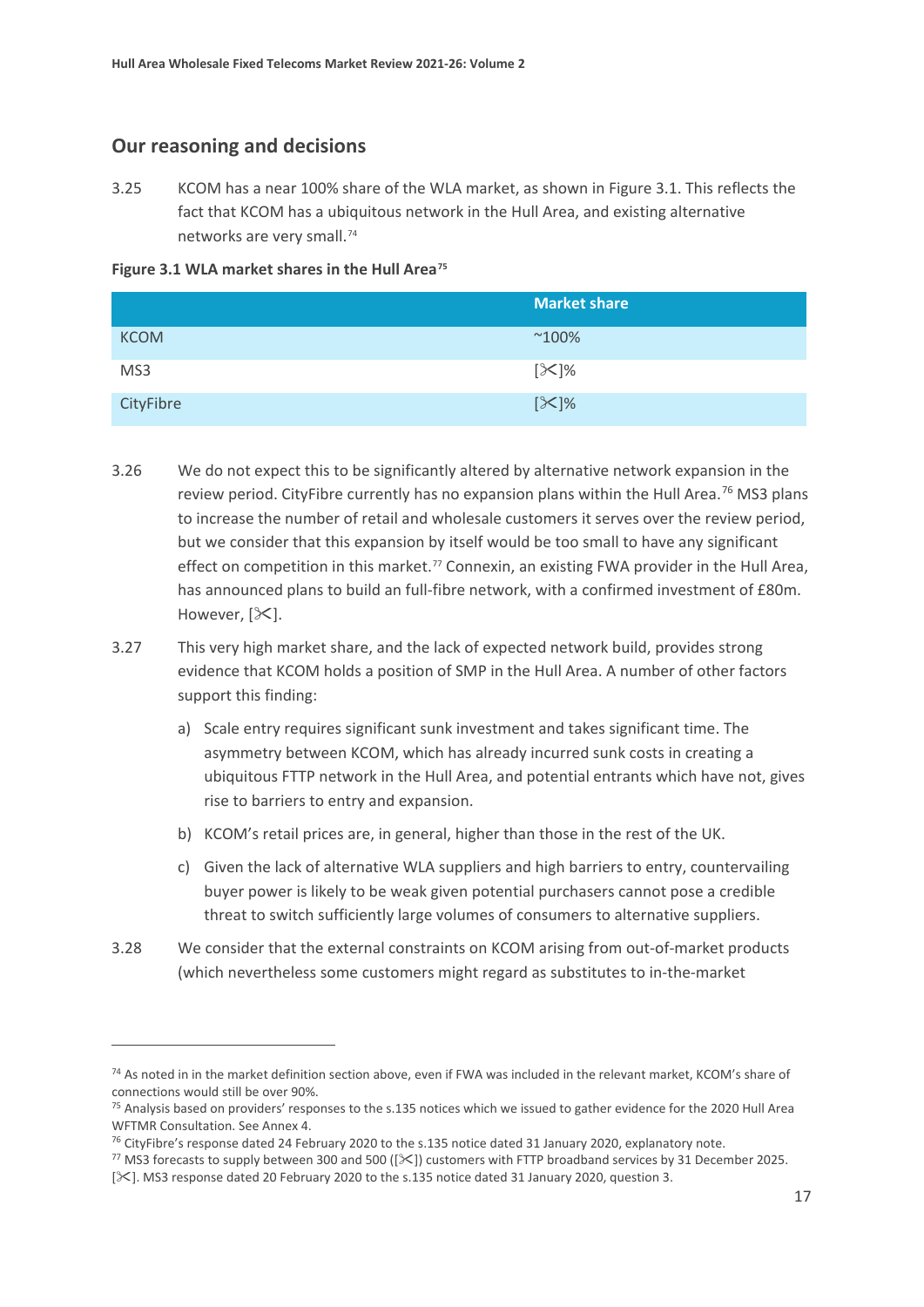products), such as FWA services and mobile broadband services, are weak and likely to remain so for this review period.

## **Decision on SMP assessment**

3.29 For the reasons set out above we conclude that KCOM will have market power in the WLA market in the Hull Area for the duration of the review period.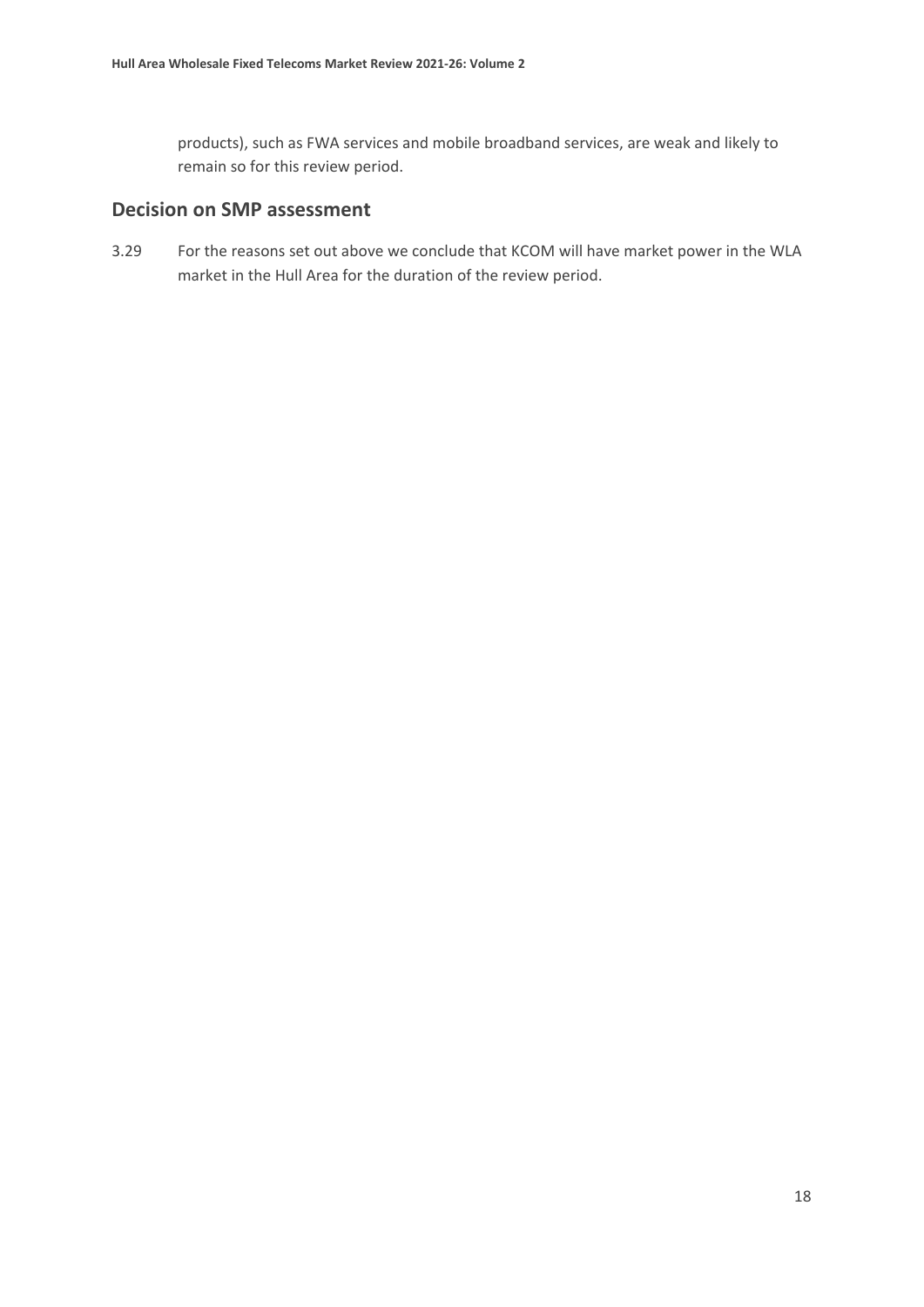# <span id="page-20-0"></span>4. Wholesale leased lines access services market definition and significant market power

- 4.1 In this section, we set out our market assessment for wholesale leased lines access (LL Access) services in the Hull Area.
- 4.2 We have decided to define a single market for the supply of LL Access at all bandwidths in the Hull Area which includes dark fibre and mobile backhaul in the product market and excludes other access services.
- 4.3 We are satisfied that the market for LL Access in the Hull Area meets the three criteria test and is therefore susceptible to *ex ante* regulation.
- 4.4 We conclude that KCOM holds SMP in the relevant market over the review period.
- 4.5 In line with our approach in the 2019 Business Connectivity Market Review (2019 BCMR), we do not identify a separate market for contemporary interface (CI) inter-exchange connectivity in the Hull Area.[78](#page-20-1) Our view is that the small size of the Hull Area means that demand for connectivity between KCOM exchanges is likely to be low.

# **Market definition**

## **Product market definition**

#### **Our proposals**

- 4.6 In the 2020 Hull Area WFTMR Consultation we proposed to define a single market for LL Access at all bandwidths and including dark fibre.Our proposed findings on the key issues in defining the relevant product market were:
	- a) Different bandwidths of LL Access services are in the same product market because conditions are similar. Dark fibre is also a substitute.
	- b) There is a single market for all customers. In particular, we considered that mobile backhaul services form part of the same LL Access market as enterprise customers.
	- c) Other access services, such as broadband or Ethernet in the first mile (EFM), should not be considered in the same product market as LL Access services.
- 4.7 Purebroadband<sup>[79](#page-20-2)</sup> and Vodafone<sup>[80](#page-20-3)</sup> agreed with our proposed market definition for the leased lines access market. Vodafone additionally endorsed our proposal to include dark

<span id="page-20-1"></span><sup>&</sup>lt;sup>78</sup> KCOM's LL Access product covers the entire connection from the user site to any KCOM exchange in Hull (even if the traffic travels through more than one KCOM exchange).

<span id="page-20-3"></span><span id="page-20-2"></span><sup>&</sup>lt;sup>79</sup> Purebroadband response to the 2020 Hull Area WFTMR Consultation, page 1.

<sup>80</sup> Vodafone response to the 2020 Hull Area WFTMR Consultation, paragraphs 3.7-3.8.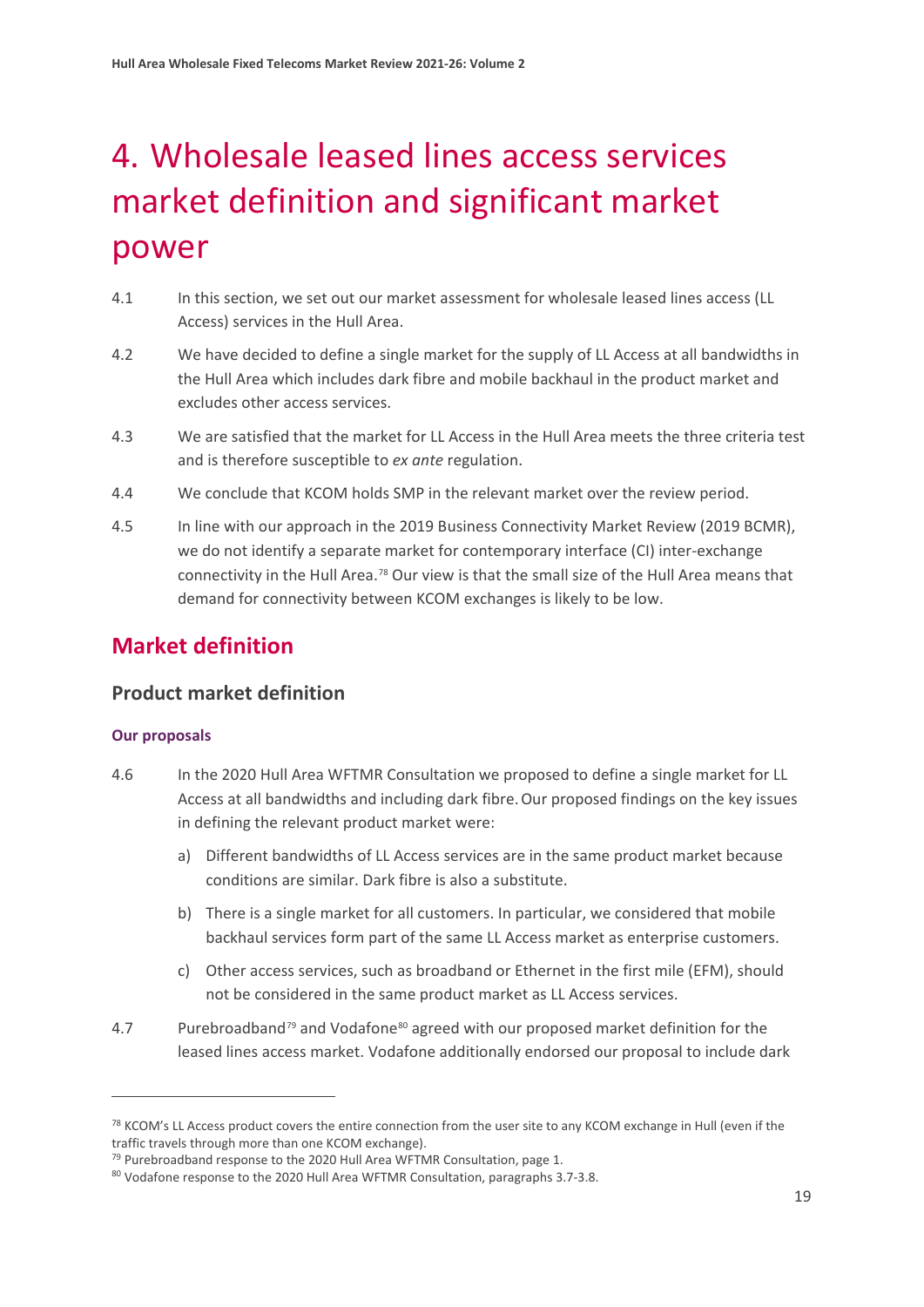fibre in the relevant product market and said that it considered the key input to be the underlying fibre, which can be provided as fibre or can be turned into an active service by the vendor (KCOM) or the purchaser.

4.8 No stakeholders disagreed with our proposed market definition for LL Access.

#### **Our reasoning**

- 4.9 In our consultation we relied on the supply-side reasoning outlined for the Hull Area in the 2019 BCMR Statement to set out our proposed product market definition.<sup>[81](#page-21-0)</sup> We considered that the same previously outlined market characteristics continued to apply for the Hull Area and had not seen any evidence to suggest a different product market would be appropriate for the current review period. [82](#page-21-1)
- 4.10 Since the 2020 Hull Area WFTMR Consultation we have set out our decision on product market definition for LL Access services in the rest of the UK (excluding the Hull Area) in the 2021 WFTMR Statement, based on an updated understanding of market conditions and participants.[83](#page-21-2) Given that leased lines can be used to perform the same functions regardless of where they are delivered geographically, we make the following key findings in this review, based on the same evidence, in relation to the Hull Area. We outline these findings below:
	- a) We consider that different bandwidths are in the same product market because they are supply side substitutes. Where a provider has an existing connection to a customer site, it can easily switch between supplying bandwidths at low cost. Where a connection does not exist and a network extension is required, the evidence indicates that the ability to supply a customer does not differ by bandwidth, therefore indicating similar competitive conditions across all speeds.
	- b) We have included dark fibre in the same product market as active LL Access because they are close supply substitutes, with the key input being the underlying fibre. Once a fibre connection is in place, a provider can switch between supplying dark fibre and LL Access services sufficiently quickly and at minimal cost. Where providers are not already connected, dark fibre providers are equally able to supply LL Access services as any other supplier of LL Access services.
	- c) We consider there to be a single product market for the provision of LL Access services to all customers, including MNOs purchasing leased lines for mobile backhaul. Although there are differences between MNOs and business customers in their demand for LL Access services, both groups of customers are likely equally dependent on KCOM as the only network with significant coverage in the Hull Area.<sup>84</sup>

<span id="page-21-0"></span><sup>81 2019</sup> BCMR Statement, Volume 2, Section 4.

<span id="page-21-1"></span><sup>82</sup> This was in line with the approach taken in the January 2020 WFTMR Consultation.

<span id="page-21-2"></span><sup>83</sup> 2021 WFTMR Statement, Volume 2, paragraphs 6.80-6.121

<span id="page-21-3"></span><sup>84</sup> Buyer power relies on a customer being able to credibly threaten to move large volumes to an alternative supplier. Although MNOs are individually among the largest purchasers of leased lines in the UK, the low presence of rival infrastructure in the Hull Area means that MNOs lack credible alternatives to KCOM.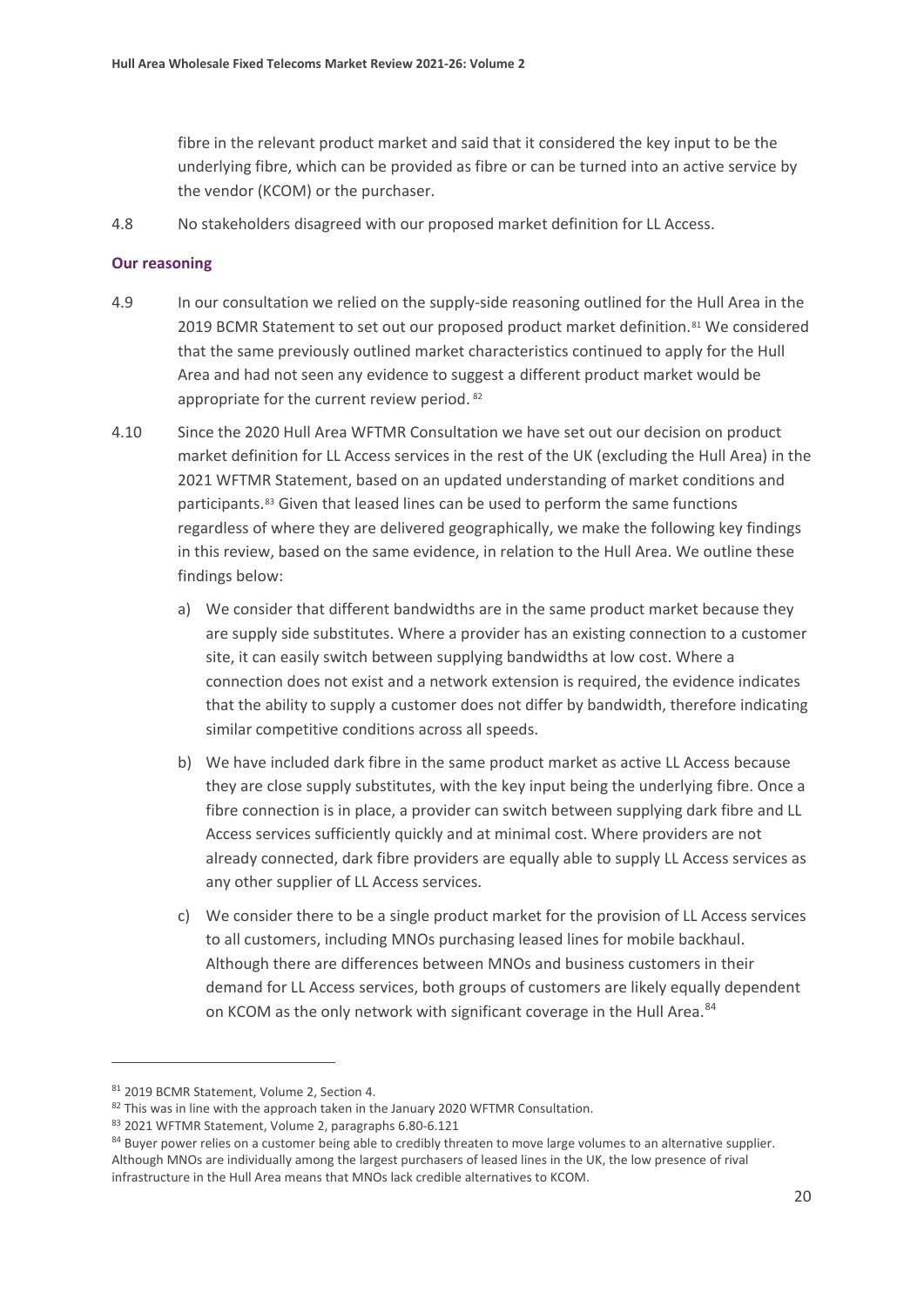d) We consider that the indirect competitive constraints posed by EFM and business grade broadband services are not sufficient to be included in the product market. On the demand-side, differences in the features and prices of these services means that users are unlikely to consider these services to be close substitute to LL Access.

#### **Our decision**

- 4.11 For the reasons set out above, we have decided to define a single product market for LL Access which:
	- a) includes services at all bandwidths;
	- b) includes dark fibre used to supply or self-supply leased line services;
	- c) includes mobile backhaul in the same market as enterprise customers; and
	- d) excludes business-grade connectivity services provided over EFM and broadband.

#### **Geographic market definition**

- 4.12 In the 2020 Hull Area WFTMR Consultation we proposed to define the relevant geographic market as the Hull Area. Purebroadband<sup>[85](#page-22-0)</sup> and Vodafone<sup>[86](#page-22-1)</sup> agreed with our proposed geographic market definition.
- 4.13 We note that competitive conditions are not homogenous between the Hull Area and the rest of the UK and consider there to be no material variations in competitive conditions within the Hull Area.<sup>[87](#page-22-2)</sup>
- 4.14 Therefore, we confirm that the relevant geographic market is the Hull Area. We have decided to retain the boundaries of the Hull Area as delineated in our other market reviews.<sup>[88](#page-22-3)</sup>

#### **Three criteria test**

- 4.15 In determining whether to identify a market for the purpose of making a market power determination, we must consider whether the three criteria set out in in subsection 79(2B) of the Act are met. Where we do not consider that the three criteria are met, we may not identify a market for this purpose.
- 4.16 In identifying a market, we may have regard to various recommendations or guidelines published by the European Commission, and guidelines published by BEREC, including the

<span id="page-22-0"></span><sup>&</sup>lt;sup>85</sup> Purebroadband response to the 2020 Hull Area WFTMR Consultation, page 1.

<span id="page-22-1"></span><sup>86</sup> Vodafone response to the 2020 Hull Area WFTMR Consultation, paragraph 3.9.

<span id="page-22-2"></span><sup>87</sup> While MS3 and CityFibre have invested in fibre infrastructure, they are at present very small and are in proximity to 8% and  $[\times]$  of business sites respectively, and we consider that this is unlikely to change materially over the review period. See Section 2, subsection on network operators in the Hull Area.

<span id="page-22-3"></span><sup>88</sup> These boundaries follow the definition of the 'Licensed Area' in the licence granted on 30 November 1987 by the Secretary of State under section 7 of the Telecommunications Act 1984 to Kingston upon Hull City Council and Kingston Communication (Hull) plc, (now known as KCOM).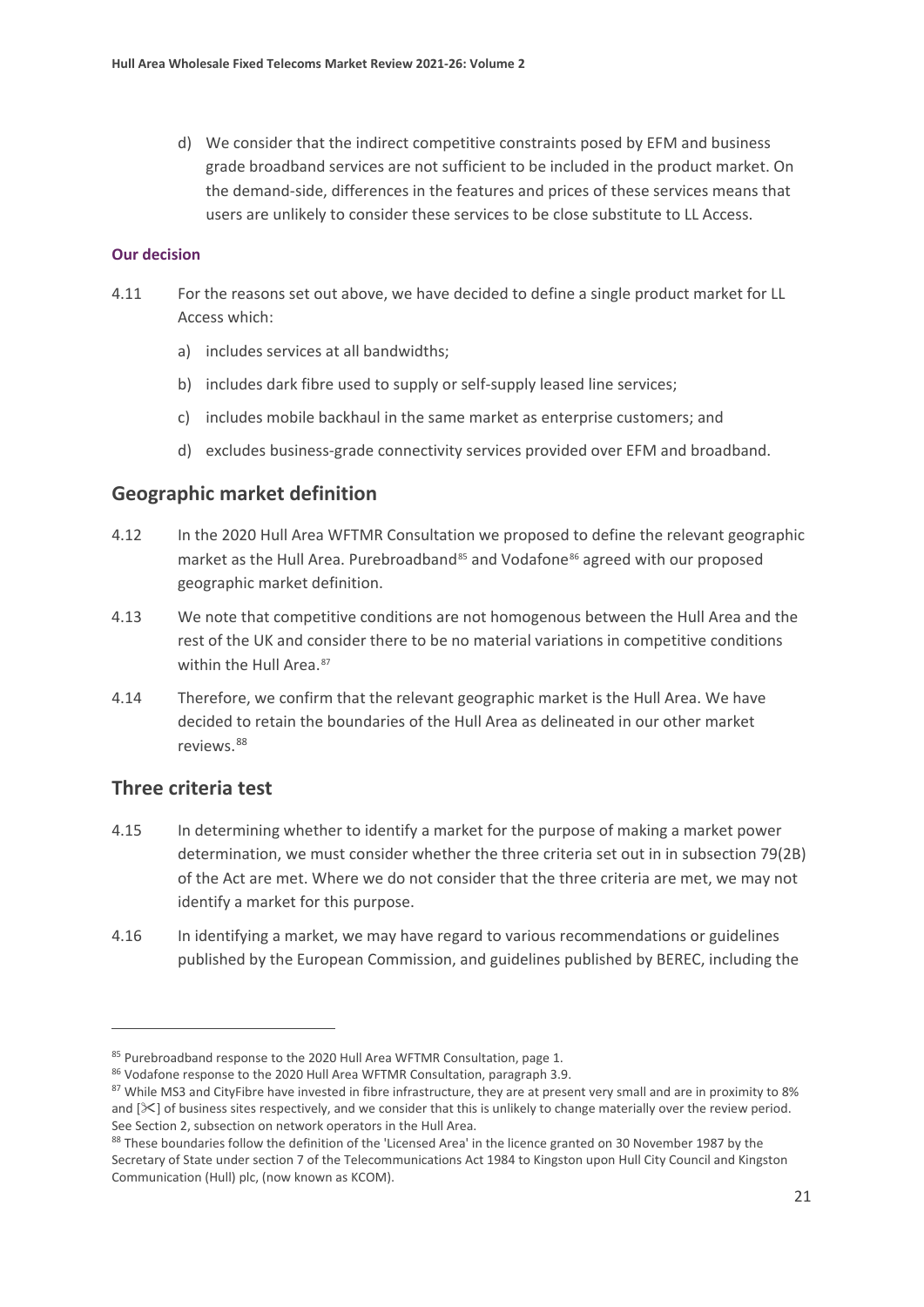2020 EC Recommendation. The LL Access market is listed in the 2020 EC Recommendation as a market in which *ex ante* regulation may be warranted.<sup>[89](#page-23-0)</sup>

- 4.17 The 2020 Hull Area WFTMR Consultation pre-dated the entry into force of section 79(2B) of the Act. However, we proposed *ex ante* regulation of the LL Access market in the Hull Area, as we concurred with the view set out in the (then applicable) 2014 EC Recommendation<sup>[90](#page-23-1)</sup> that the three criteria would in general be met in relation to LL Access market. As part of this review, we have assessed whether this continues to be the case for the criteria set out in subsection 79(2B) of the Act.
- 4.18 We consider that the three criteria test set out in section 79(2B) of the Act is met in relation to the LL Access market in the Hull Area because:
	- a) **High and non-transitory barriers to entry** Barriers to entry and expansion can exist in the LL Access markets where operators do not have networks in a given area or are not close to demand sites. There are significant economies of scale because once the high fixed cost of investment in network build has been sunk, the marginal cost of connecting an individual site is relatively low. Accordingly, given KCOM's ubiquitous full fibre network in the Hull Area, high and non-transitory barriers to entry are likely to persist in the LL Access market over the course of the review period.
	- b) **A market which does not tend towards effective competition** As outlined below, KCOM retains a high share of supply in the Hull Area. The evidence we have suggests that there will be minimal investment in rival networks in the review period.<sup>[91](#page-23-2)</sup> Accordingly, we do not consider the market will therefore tend towards effective competition in the Hull Area.
	- c) **Insufficiency of competition law** Competition law, in particular the rules prohibiting the abuse of a dominant position, is an important part of the legal framework that KCOM needs to comply with. Given its position of SMP KCOM has a special responsibility not to allow its actions on the market to distort or impair competition. However, we consider that competition law remedies would be insufficient to address the identified competition concerns on their own in this context.
		- First, competition law would focus on tackling the abuse of a dominant position and would not be as effective as *ex ante* regulation in promoting and protecting competition from rival networks in the LL Access market and in downstream retail markets.
		- Second, regulation must remain effective for the review period, and *ex ante* regulation better enables us to do this as it can be tailored to the particular circumstances in the markets and services provided.
		- Third, competition law does not provide enough regulatory certainty, which itself can undermine downstream competition where there is upstream SMP – and regulatory certainty is important in encouraging long-term investment in

<span id="page-23-0"></span> $89$  It corresponds to market 2 – wholesale dedicated capacity.

<span id="page-23-1"></span><sup>&</sup>lt;sup>90</sup> At the time, we were required to take utmost account of the 2014 EC Recommendation.

<span id="page-23-2"></span> $91$  See Section 2, subsection on network operators in the Hull Area.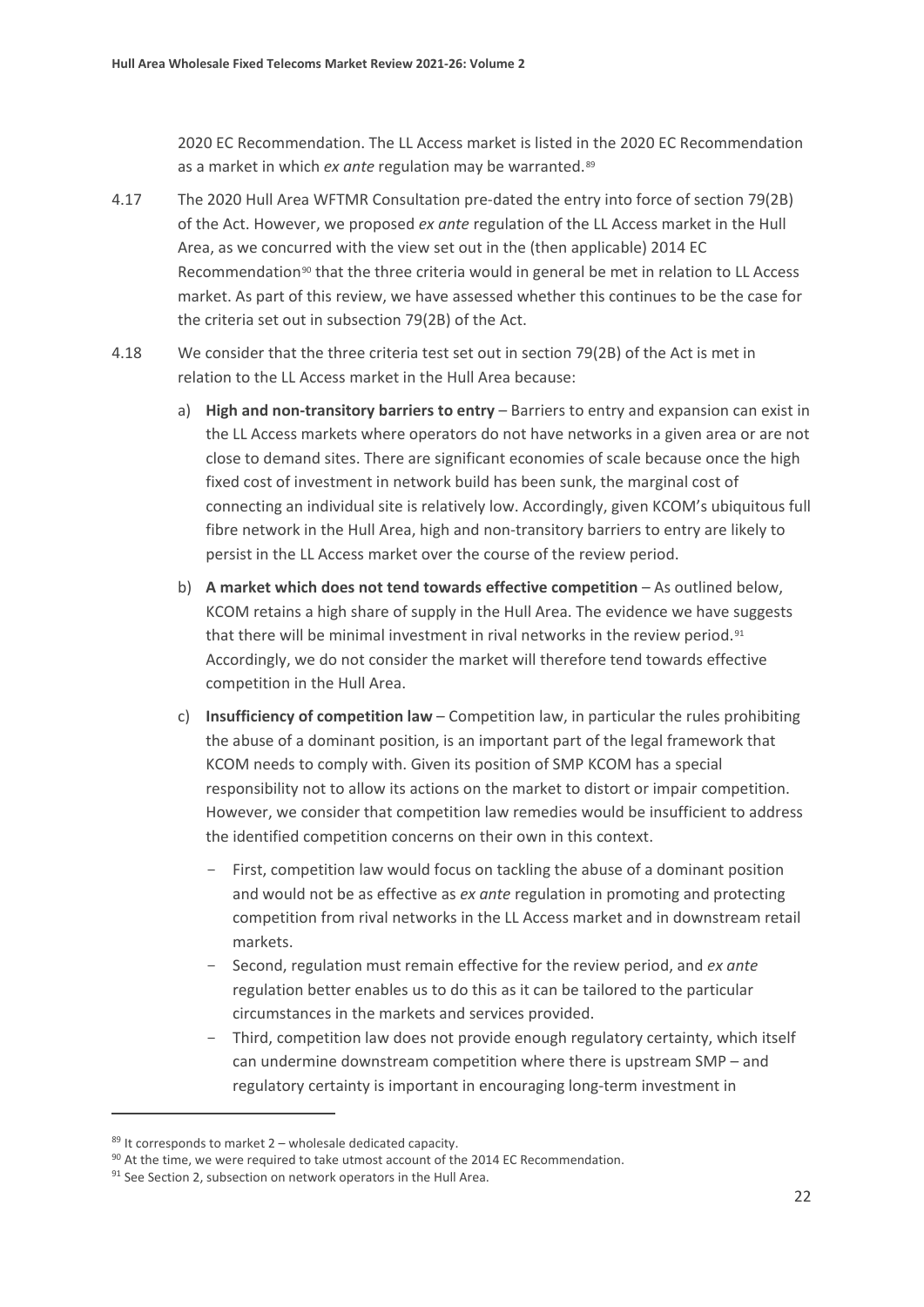competing networks. In contrast, a benefit of *ex ante* regulation is that all industry stakeholders are clear in advance on the regulation that will apply.

- Finally, *ex ante* regulation can facilitate more timely enforcement due to the greater certainty and specificity provided. Although significant fines can be levied for breaches of competition law, which do have some reputational and commercial implications, cases often take considerable time, by which point the damage to competition may be irreversible.

#### **Decision on market definition**

4.19 We therefore define the relevant market as LL Access services at all bandwidths provided at a fixed location in the Hull Area for the purpose of making a market power determination.

## **Market power assessment**

#### **Our proposals**

- 4.20 In the 2020 Hull Area WFTMR Consultation we provisionally concluded that KCOM has SMP in the market for LL Access at all bandwidths in the Hull Area, and we do not expect KCOM's position in this market to change over the course of the review period.
- 4.21 Connexin<sup>92</sup>, Purebroadband<sup>[93](#page-24-1)</sup> and Vodafone<sup>[94](#page-24-2)</sup> agreed with our proposed SMP finding for the LL Access market in the Hull Area. No stakeholder disagreed with our proposals.
- 4.22 [] argued that we should consider additional information in our market assessment, including the manner in which retailers purchase services, the reasons behind their behaviours, and how these decisions trend over time. However, it noted that our conclusions would likely be the same even if we did consider this additional evidence.
- 4.23 We consider competition from existing infrastructure presence and potential competition from networks to be the best evidence for evaluating competitive conditions. However, in defining the product market for LL Access services, we have taken account of demand considerations in downstream retail markets.[95](#page-24-3)

## **Our reasoning**

4.24 To inform our market power assessment, we consider evidence on market shares (including recent trend data), the presence of existing network infrastructure, and the presence of barriers to entry. We consider these criteria to be relevant as they reflect our

<span id="page-24-0"></span><sup>92</sup> Connexin response to the 2020 Hull Area WFTMR Consultation, page 2.

<span id="page-24-1"></span><sup>93</sup> Purebroadband response to the 2020 Hull Area WFTMR Consultation, page 1.

<span id="page-24-2"></span><sup>&</sup>lt;sup>94</sup> Vodafone response to the 2020 Hull Area WFTMR Consultation, paragraphs 3.10-3.17.

<span id="page-24-3"></span><sup>&</sup>lt;sup>95</sup> See paragraph 4.10. For example, when considering the potential for indirect competitive constraints, we considered whether users might consider broadband-based and leased line services to be close substitutes. We concluded this was unlikely given differences in the features and prices of these services. Additionally, when considering whether to include mobile backhaul in the product market, we looked at similarity in patterns of demand.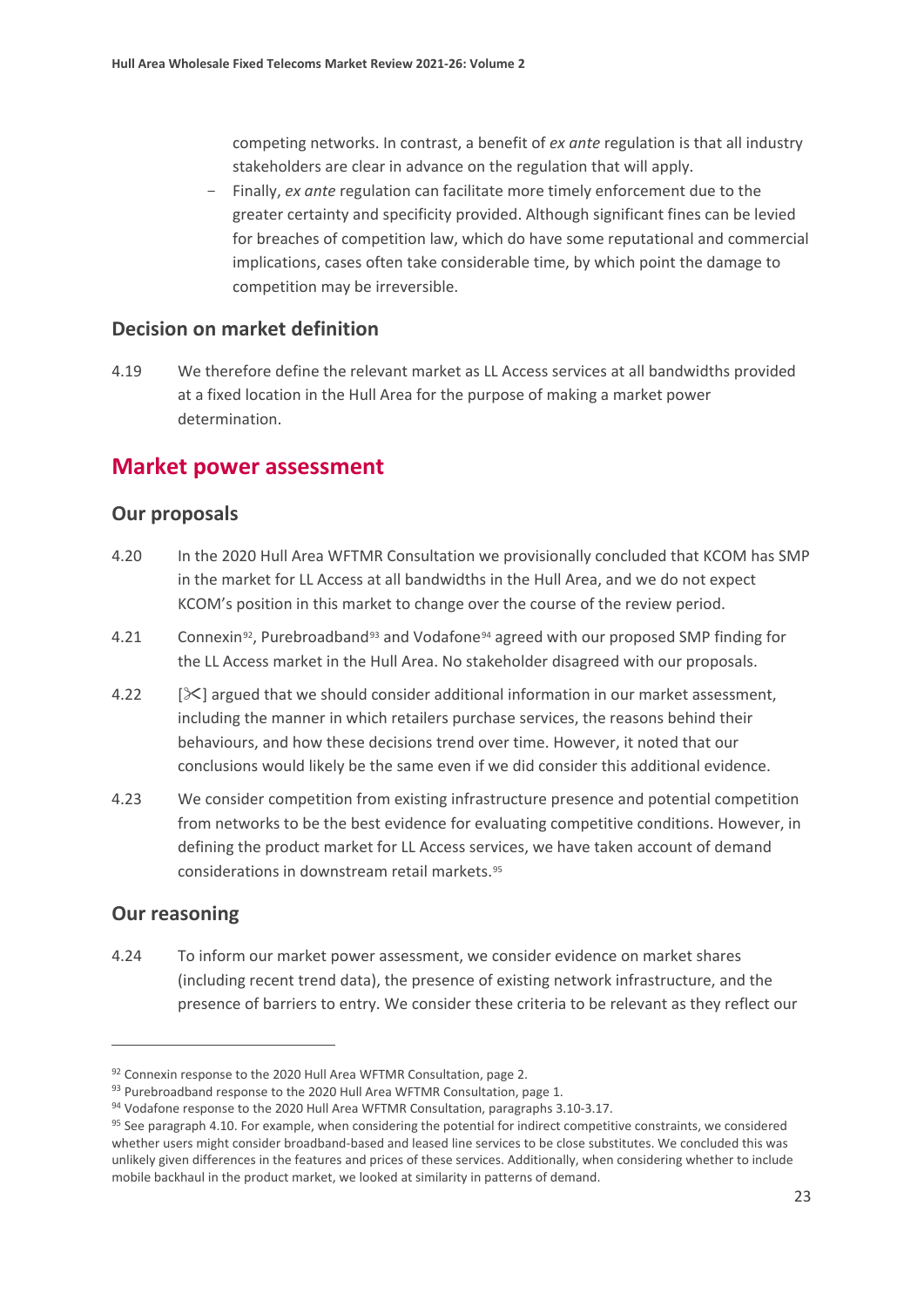understanding of the factors driving competitive conditions. These criteria are used by UK competition authorities in assessing market power and dominance, and we have also had regard to the criteria set out in the EC SMP Guidelines. We set out our findings on each of these criteria below.

#### **Market share**

- 4.25 Market shares provide a useful first indication of competitive conditions in the market as the greater the number of competing networks that have managed to attain a material share of supply, the stronger is the indication that the intensity of competition is greater.
- 4.26 In the 2020 Hull Area WFTMR Consultation we relied on inventory data from the 2019 BCMR Statement as our evidence of market shares and found that KCOM has a high share (60%-70%)  $[\mathcal{K}]$  in the market for LL Access at all bandwidths.<sup>[96](#page-25-0)</sup>
- 4.27 As part of the information gathering process for the rest of the UK in the 2021 WFTMR Statement we also collected data on service shares in the Hull Area. <sup>[97](#page-25-1)</sup> Therefore, we now have evidence on how KCOM's market shares have changed over time, based on 2017, 2018 and 2019 new connections.[98](#page-25-2) We found that KCOM accounted for a high proportion of new connections  $[\frac{1}{2}$  in the market for LL Access between 2017-2019, with KCOM's service share remaining high across the three years.<sup>[99](#page-25-3)</sup>

#### **Competition from existing infrastructure and barriers to entry and expansion**

- 4.28 KCOM has ubiquitous infrastructure across the Hull Area, which is not easily duplicated due to the high sunk costs involved. This gives KCOM a significant competitive advantage as it has the ability to supply LL Access to almost any site in the Hull Area relatively quickly and without incurring substantial costs.
- 4.29 Against this backdrop, our SMP assessment looks at:
	- a) presence of competing network infrastructure; and
	- b) barriers to entry and expansion

#### *Presence of competing network infrastructure*

4.30 We consider that the most important factor affecting the strength of competition in an area is the coverage of competing network infrastructure. A greater number of competing networks present is likely to lead to a greater competitive constraint on KCOM.

<span id="page-25-0"></span><sup>96</sup> 2019 BCMR Statement, Volume 2, Table 9.1. The data used was from 2017.

<span id="page-25-1"></span><sup>&</sup>lt;sup>97</sup> We have typically only considered inventory data as the primary measure of KCOM's market share in the LL Access market. However, in our consultation we found that the number of all wholesale leased line access services sold by KCOM had reduced by only 5-10% from Q4 2017/18 to Q2 2019/20, which we considered unlikely to have resulted in any significant change to the existence of KCOM's SMP (see the 2020 Hull Area WFTMR Consultation, Volume 2, paragraph 3.18). Therefore, we consider it disproportionate to impose additional information requirements on KCOM to collect additional inventory data.

<span id="page-25-3"></span><span id="page-25-2"></span><sup>&</sup>lt;sup>98</sup> We note that new connections data also includes volumes linked to upgrades and bandwidth regrades.<br><sup>99</sup> Based on leased lines analysis conducted for the 2021 WFTMR Statement (see 2021 WFTMR Statement, Annex 5). [ $\geq$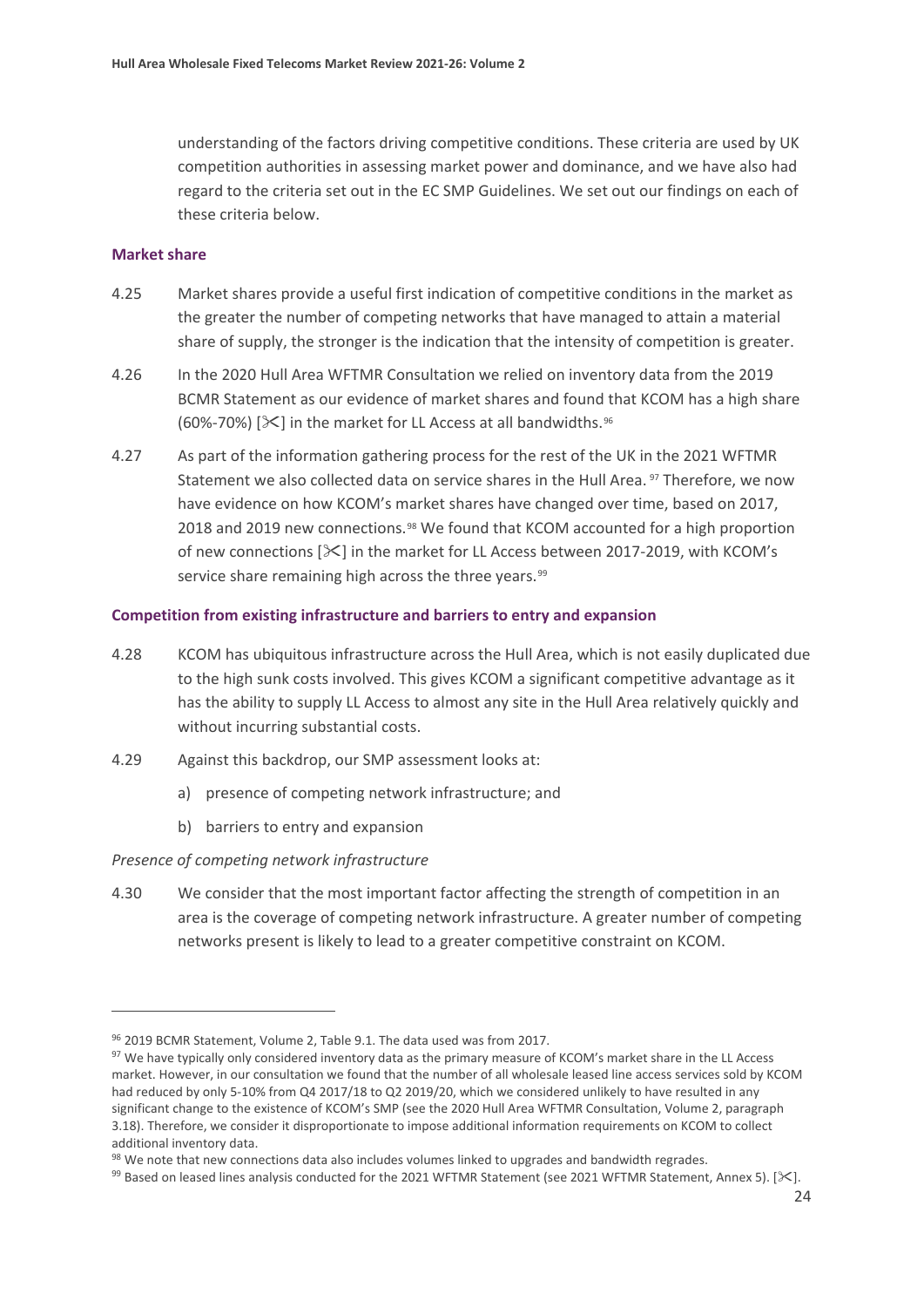- 4.31 In our consultation we relied on data from the 2019 BCMR Statement to understand the extent of alternative network reach.[100](#page-26-0) We found that most business sites have limited alternative options for LL Access. For example, the average number of alternative networks within 50m and 100m of businesses within the Hull Area is 0.22 and 0.49 respectively.<sup>[101](#page-26-1)</sup> We consider that this is too low for effective competition.
- 4.32 Additionally, some telecoms providers have noted that there can be limited alternative options to KCOM when purchasing LL Access.  $[\frac{1}{2}]$  indicated that it has found no alternative supplier to KCOM for its requirements and Connexin has suggested the companies that do use KCOM wholesale products would not use them if they had any other choice.<sup>[102](#page-26-2)</sup>
- 4.33 These findings imply that there would need to have been significant build by alternative networks in the Hull Area in order to undermine our provisional view that KCOM has SMP.
- 4.34 There has not been material build since the 2020 Hull Area WFTMR Consultation, and our discussions with stakeholders have revealed no plans by alternative providers that are expected to significantly change the level of competition for LL Access in the review period.[103](#page-26-3) We consider our network reach analysis remains valid.

#### *Barriers to entry and expansion*

- 4.35 Where operators are not present, and there are barriers to entry or expansion, this makes it more difficult for alternative networks to compete with KCOM.
- 4.36 We do not consider that other telecoms providers have the ability or incentive to duplicate the scale of KCOM's network infrastructure in the Hull Area. The costs of developing such an extensive network infrastructure would be very significant and the small number of potential customers in this market is likely to make it unviable. KCOM's high market share in downstream markets in the Hull Area, for example its almost complete share of the retail fixed broadband market, also makes it more difficult for alternative networks to use an existing customer base to underpin investments in networks which may include provision of LL Access.

#### **Decision on market assessment**

4.37 As well as KCOM's high market share, we consider that there is limited competitive constraint on KCOM's market power from existing or potential competing network presence. We therefore determine that KCOM has SMP in the provision of LL Access services in the Hull Area for the duration of the review period.

<span id="page-26-0"></span><sup>100</sup> The data used was from 2017.

<span id="page-26-1"></span><sup>101</sup> 2019 BCMR Statement, Volume 2, Table 9.2.

<span id="page-26-3"></span><span id="page-26-2"></span><sup>&</sup>lt;sup>102</sup> Meeting between Ofcom and  $[\frac{1}{2}]$ , 27 February 2020; meeting between Ofcom and Connexin, 7 November 2020.<br><sup>103</sup> As outlined above, CityFibre does not have plans to further expand its networks in the Hull Area. (Ci dated 24 February 2020 to the s.135 notice dated 31 January 2020, explanatory note). MS3 told us it planned to expand its network to reach approximately 13% of premises across the Hull Area by June 2021. We do not consider this to be sufficient to materially affect competitive conditions in the Hull Area. (MS3 response dated 20 February 2020 to the s.135 notice dated 31 January 2020, question 1.)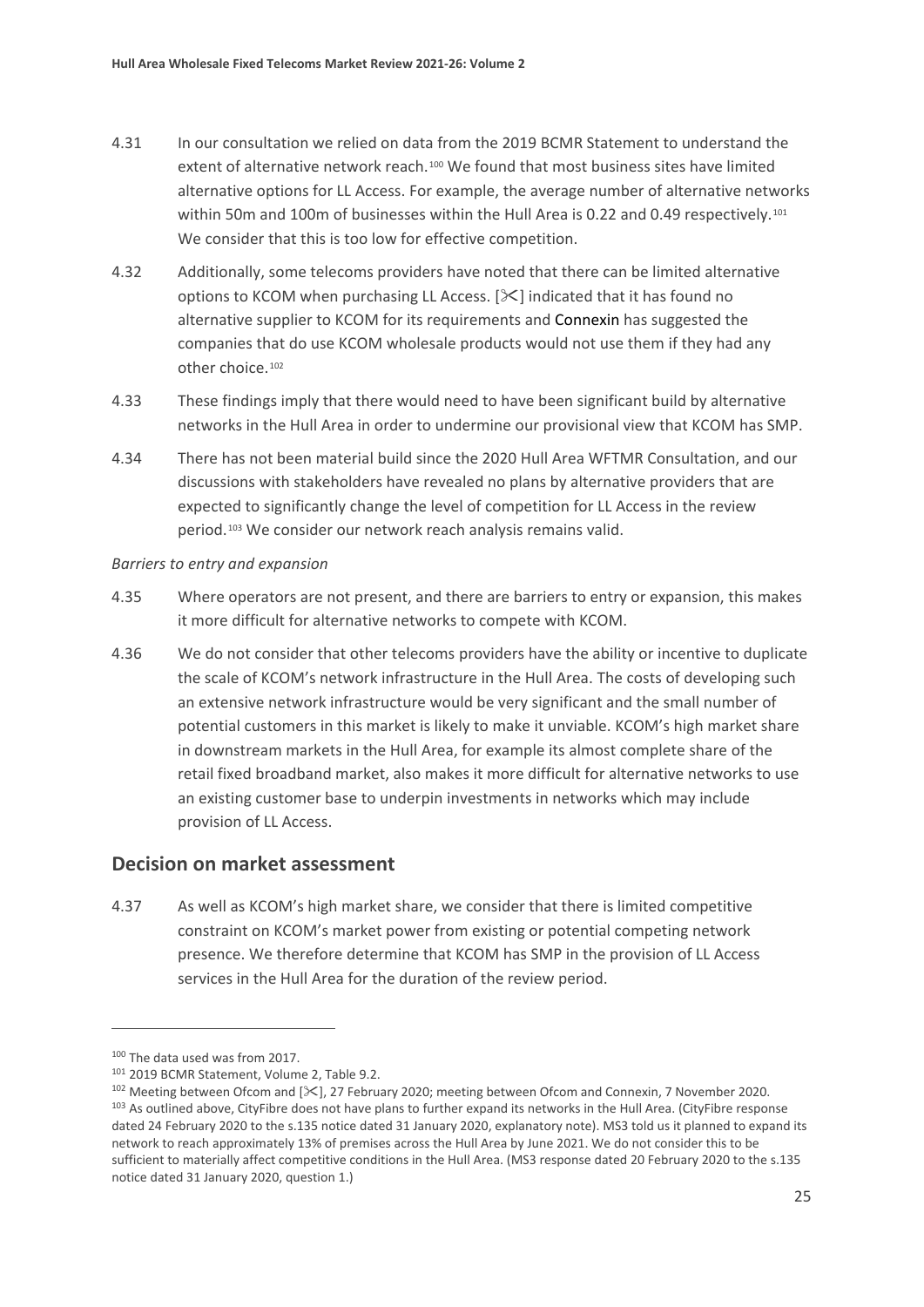# <span id="page-27-0"></span>5. Wholesale broadband access

- 5.1 Wholesale broadband access (WBA) sits between retail broadband services (i.e. the services that end-users buy), and the upstream WLA market (which relates to the physical connections to end-users' premises).
- 5.2 We had previously found that KCOM has SMP in this market and accordingly imposed several remedies.<sup>[104](#page-27-1)</sup>
- 5.3 However, to date no provider in the Hull Area has used KCOM's WBA product.

# **Our proposal**

- 5.4 In the 2020 Hull Area WFTMR Consultation we considered that the 2018 WLA/WBA Statement remained an appropriate frame of reference, and proposed that the product market definition is wholesale broadband access services provided at a fixed location. [105](#page-27-2) We proposed that the relevant geographic market is the Hull Area.
- 5.5 We provisionally concluded that the three criteria test set out in the (then applicable) 2014 EC Recommendation<sup>[106](#page-27-3)</sup> was no longer met in relation to WBA and this market was therefore not suitable for *ex ante* regulation.
- 5.6 KCOM agreed with our proposal to deregulate the WBA market and said that it currently has no intention to withdraw its white label wholesale fibre broadband product.<sup>[107](#page-27-4)</sup>
- 5.7 Vodafone agreed with our proposal not to regulate the WBA market in the Hull Area as a standalone market, provided that upstream WLA product market remedies exist to enable broadband retailers to enter the Hull retail market.[108](#page-27-5) We discuss our remedies for the WLA market in Volume 3 of this statement.
- 5.8 Purebroadband disagreed with our proposed deregulation of the WBA market. It argued that it still remains difficult for providers to order a WLA service from KCOM, and hence that barriers to enter the WBA market still exist. Purebroadband also said it was not confident that KCOM's wholesale division would operate in a way that provides fair, transparent and timely access to its network for all of its wholesale partners.
- 5.9 FCS said it was concerned that the need for interconnection with WLA services could restrict the number and type of providers who could operate at a retail level. Instead, it suggested a "Wholesale Access" arrangement like Openreach's WLR.<sup>[109](#page-27-6)</sup>

<span id="page-27-1"></span><sup>104 2018</sup> WLA/WBA Statement, paragraph 3.131.

<span id="page-27-2"></span><sup>&</sup>lt;sup>105</sup> Where WBA services comprise the provision of asymmetric broadband access and any backhaul as necessary to allow interconnection with other telecoms providers.

<span id="page-27-3"></span><sup>106</sup> The 2020 Hull Area WFTMR Consultation pre-dated the entry into force of section 79(2B) of the Act. At the time of the <sup>2020</sup> Hull Area WFTMR Consultation, we were required to take utmost account of the 2014 EC Recommendation. 107 KCOM first response to the 2020 Hull Area WFTMR Consultation, paragraph 2.6**.**

<span id="page-27-4"></span><sup>&</sup>lt;sup>108</sup> Vodafone response to the 2020 Hull Area WFTMR Consultation, paragraph 2.15

<span id="page-27-6"></span><span id="page-27-5"></span><sup>&</sup>lt;sup>109</sup> [FCS](https://www.ofcom.org.uk/__data/assets/pdf_file/0023/208724/fcs.pdf) response to 2020 Hull Area WFTMR Consultation, page 1.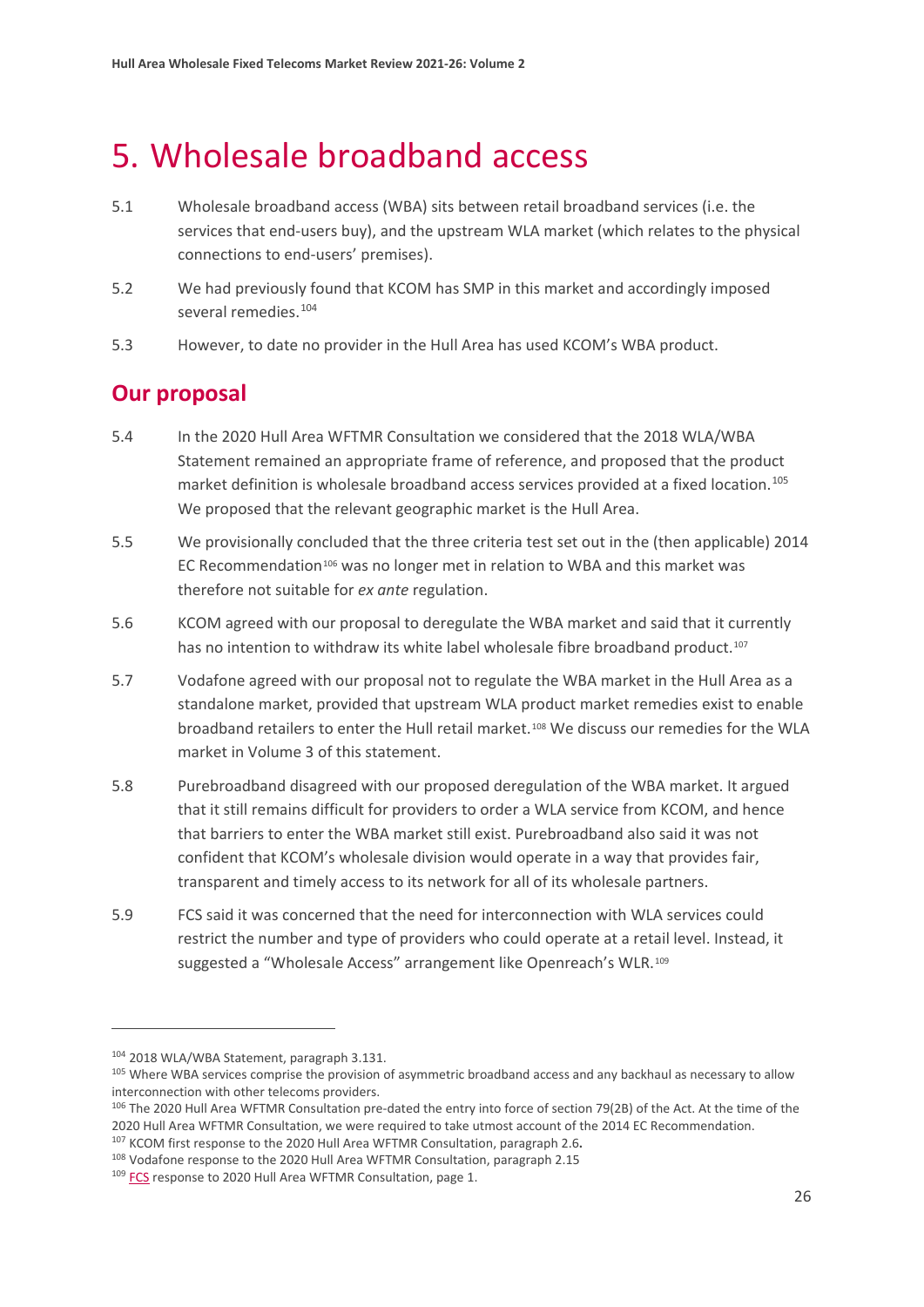# **Our reasoning**

5.10 We maintain that the market definition set out in the 2018 WLA/WBA Statement remains an appropriate frame of reference.<sup>[110](#page-28-0)</sup>

## **Three criteria test for the WBA market in the Hull Area**

- 5.11 In determining whether to identify a market for the purpose of making a market power determination, we must consider whether the three criteria set out in subsection 79(2B) of the Act are met.
- 5.12 Where we do not consider that the three criteria are met, we may not identify a market for the purposes of making a market power determination.
- 5.13 In identifying a market, we may have regard to various recommendations or guidelines published by the European Commission, and guidelines published by BEREC, including the 2020 EC Recommendation. Although WBA was listed as being susceptible to *ex ante* regulation (it corresponded to Market 3b) in the Commission's 2014 EC Recommendation, this market has been removed from the 2020 EC Recommendation.
- 5.14 Given the above, it is appropriate to consider whether the three criteria set out in subsection 79(2B) of the Act are met in relation to the WBA market in the Hull Area.
- 5.15 We note that the three criteria test is cumulative, and that all three criteria need to be satisfied for a market to be susceptible to regulation. Therefore, if any one of the criteria is not met, the market is no longer susceptible to regulation.

#### **Presence of high and non-transitory barriers to entry**

- 5.16 Purchasing a WLA product involves interconnecting with KCOM's network. Once this has been done, a broadband provider can offer a retail service to consumers, effectively selfsupplying WBA services, and can also offer WBA services to other retailers. Therefore, if the barriers to take-up of WLA are reduced, the barriers to entry into the WBA market are reduced. Under a modified greenfield approach $111$ , the downstream market should only be subject to *ex ante* regulation if competition issues remain, despite the presence of regulation in the upstream market.
- 5.17 At the time of the 2018 WLA/WBA Statement, potential WLA entry based on using KCOM's copper network via local loop unbundling (LLU) required a significant investment in up to

<span id="page-28-0"></span><sup>110</sup> We review the constraints which operate at the retail level (which are the relevant constraints for the definition of the product market for WBA) in paragraphs 3.7 to 3.14 above as part of our assessment of the relevant product market for WLA. As set out there, we have not found any material change in the constraints likely to operate at the retail level. Additionally, as set out in paragraphs 3.15 to 3.17 above, we consider the Hull Area is the appropriate geographic market in which to apply the three criteria test.

<span id="page-28-1"></span><sup>111</sup> The modified greenfield approach requires us to assess whether markets are effectively competitive from a forwardlooking perspective in the absence of any regulation that would result from a finding of SMP. However, it remains appropriate to take into account *ex ante* regulation arising from SMP findings in markets either upstream from, or horizontally related to, the services of interest.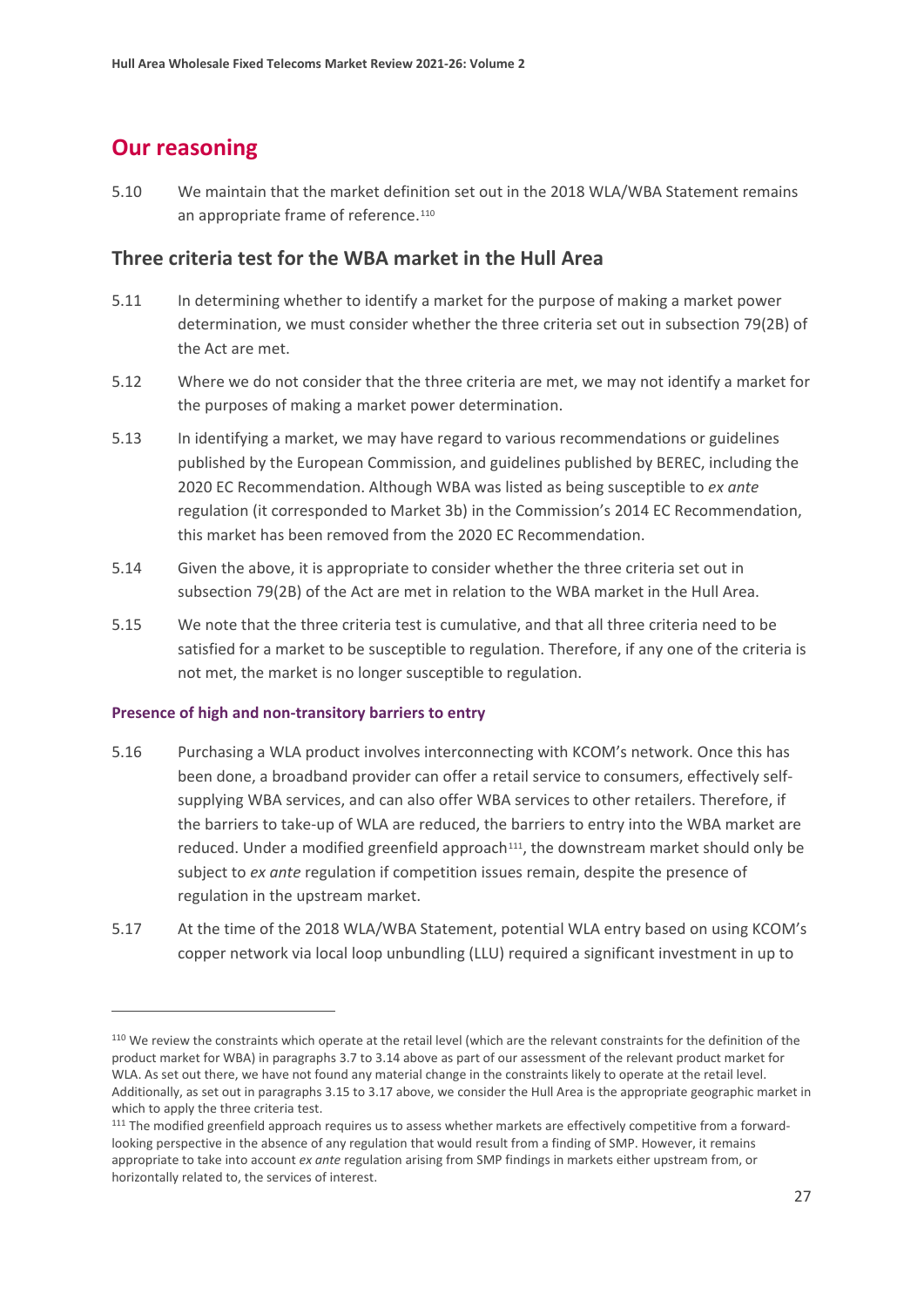14 exchanges. Given this significant sunk cost, and absent WLA-based entry, there remained high barriers to entry into the WBA market.

- 5.18 However, since the 2018 WLA/WBA Statement, KCOM now offers a fibre local access product underpinned by WLA regulation. It has also now completed its FTTP network throughout the Hull Area. Further, we are making additional changes to the WLA remedy which will remove the need for access seekers to be located within KCOM exchanges (see Volume 3), removing a key constraint which had previously prevented access seekers from taking up WLA services. It is therefore possible for a potential entrant to supply downstream services throughout the Hull Area based on this. We consider that the reductions in barriers to take-up of WLA services will reduce the barriers to entry into the WBA market.
- 5.19 Further, there is some evidence of increased potential for entry based on purchasing WLA products, although no such entry has yet materialized.<sup>[112](#page-29-0)</sup> We consider that KCOM's fibre network provides a realistic opportunity for small telecoms providers to compete effectively in retail broadband services using a WLA product, unlike services based on the legacy copper network, as the minimum scale for profitable entry based on using WLA is reduced compared to a copper network.
- 5.20 Accordingly, given the introduction of a fibre WLA product, the completion of KCOM's FTTP roll-out, the changes we have made to the WLA remedy (see Section 2 of Volume 3), and the discussions we have had with stakeholders, we consider that there are no longer high and non-transitory barriers to entry into the WBA market. $113$
- 5.21 We have also considered FCS' view that our focus on WLA may exclude some providers in requiring interconnection. However, as set out in Section 1 of Volume 3, we believe that long-term and sustainable retail broadband competition is best achieved by a focus on upstream WLA services. Notwithstanding our decision to deregulate the WBA market we note that KCOM has said that it currently has no intention to withdraw its aggregated fibre wholesale broadband access service or its white label wholesale fibre broadband product.[114](#page-29-2)

# **Our decision**

5.22 It follows from the above analysis that the WBA market in the Hull Area does not satisfy the first of the three criteria test set out in section 79(2B) of the Act, and, therefore, Ofcom may not identify it as a market for the purpose of considering whether to make or review a market power determination. Consequently, we have decided to remove all existing regulatory obligations from the WBA market in the Hull Area.

<span id="page-29-0"></span><sup>112</sup> See Volume 3, paragraph 1.21 to 1.22.

<span id="page-29-1"></span><sup>&</sup>lt;sup>113</sup> We outline the discussions we have had with stakeholders in Volume 3.

<span id="page-29-2"></span><sup>114</sup> KCOM response to the 2020 Hull Area WFTMR Consultation, paragraph 2.6.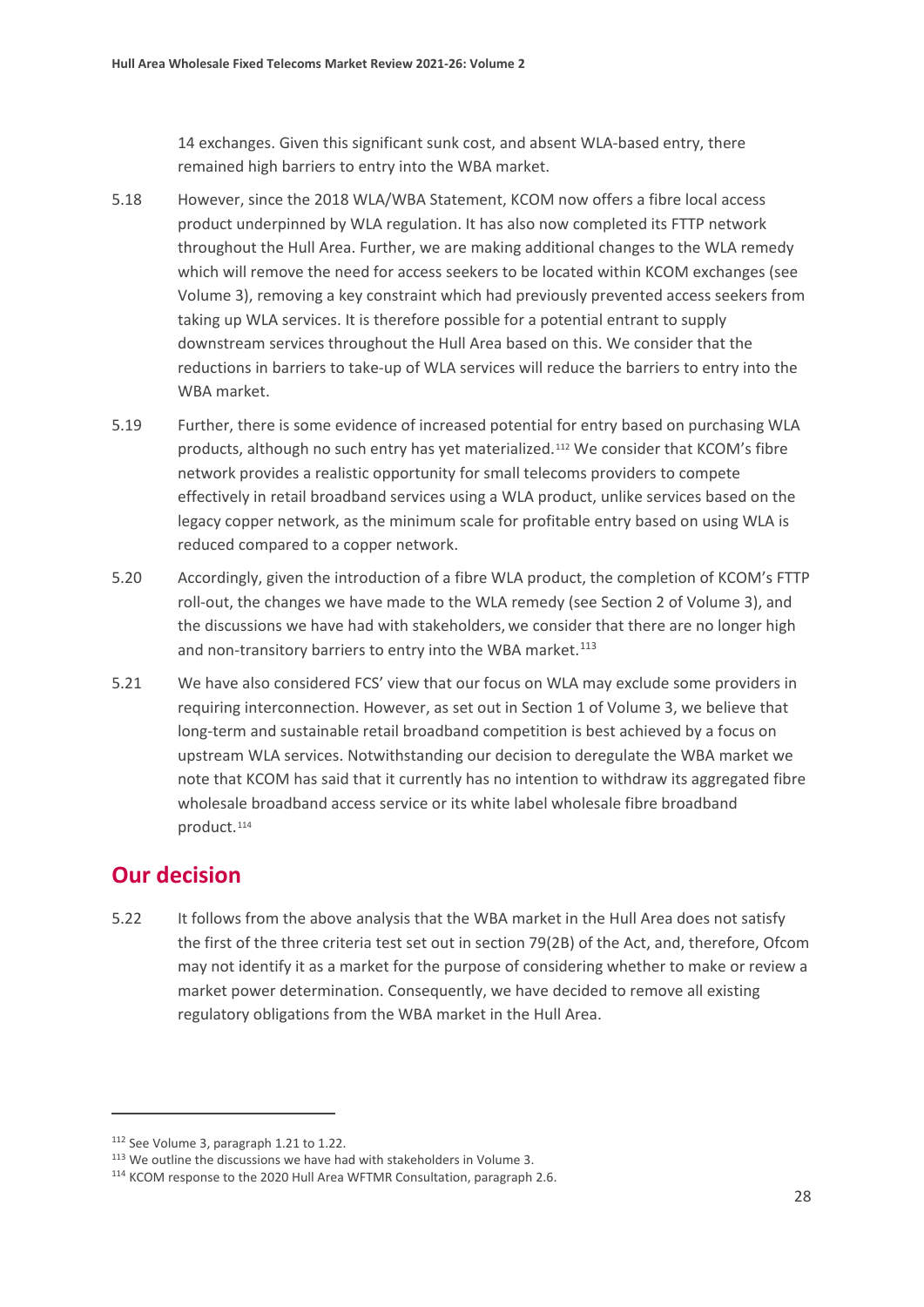5.23 We do not consider that transitional arrangements are necessary. KCOM's WBA product is not currently purchased by any provider.<sup>[115](#page-30-0)</sup>

<span id="page-30-0"></span><sup>115</sup> Other telecoms providers use white label products to provide retail broadband services over KCOM's network.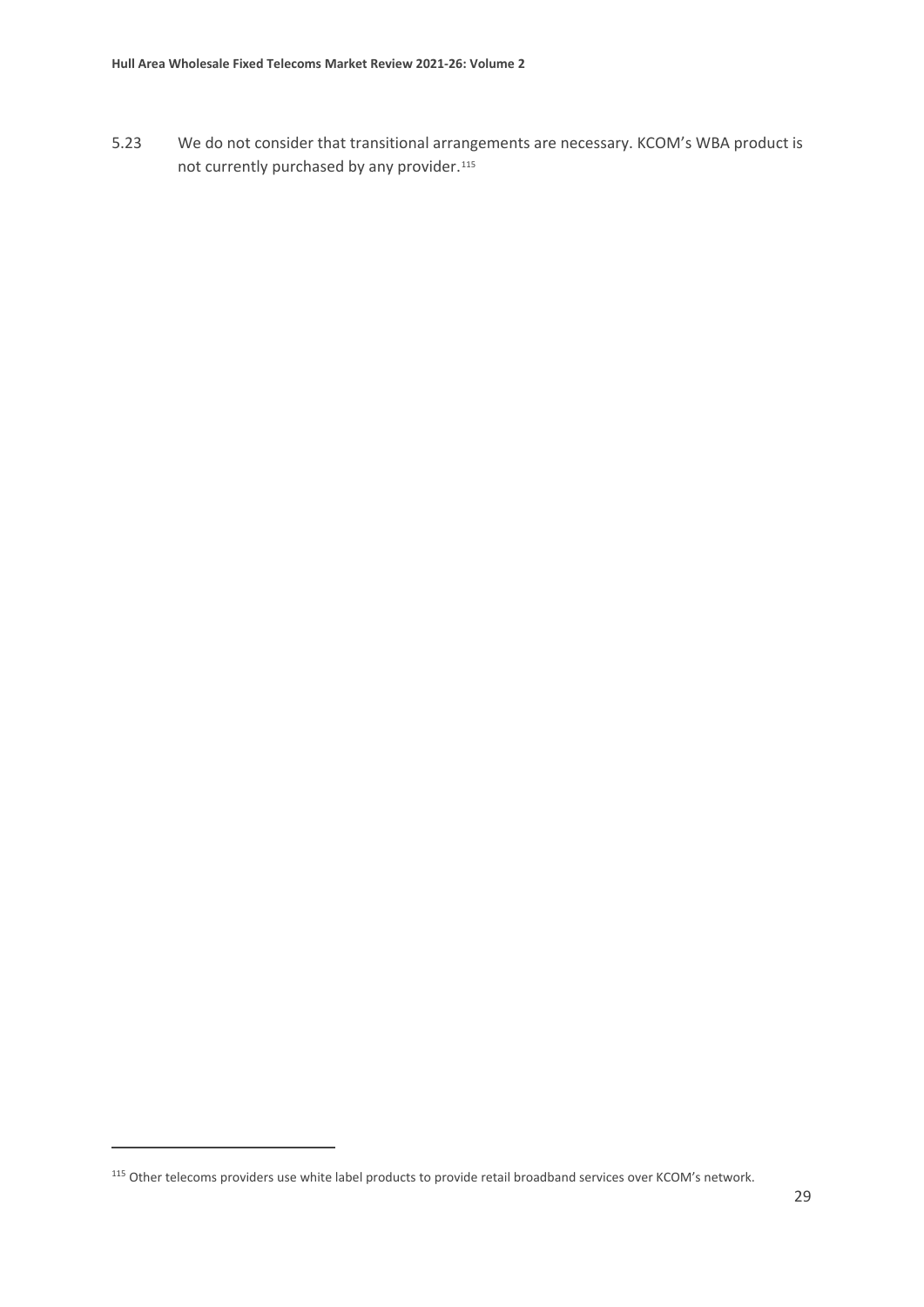# <span id="page-31-0"></span>6. Fixed voice services

6.1 This section describes the product and geographic markets in relation to wholesale fixed analogue exchange lines (WFAEL), wholesale ISDN2 and ISDN30, and wholesale call origination (WCO) in the Hull Area. We consider whether the three criteria test set out in subsection 79(2B) of the Act is met in relation to each of these markets respectively.

# **Market developments since consultation**

- 6.2 Since the 2020 Hull Area WFTMR Consultation, we have been made aware of KCOM's plans regarding its public switched telephone network (PSTN). PSTN is the traditional circuitswitch telephone network which underpins legacy fixed voice services such as WFAEL and ISDN. When KCOM's PSTN network closes, end users who currently make use of WFAEL or ISDN services will no longer be able to do so and will have to migrate to IP-based voice services.
- 6.3 KCOM has said that it will no longer be able to maintain PSTN services after 2025, in line with BT. This means that post-2025, it is likely that all end-users will have to migrate to IPbased voice services. KCOM has also said that, like BT, from September 2023 it will no longer install or add lines to existing ISDN or PSTN services and that it expects telecoms providers to continue to migrate customers to IP services. We have taken account of this new information in our market assessments below.

# **WFAEL**

6.4 WFAEL is a narrowband access connection between a customer's premises and a local exchange. Access connections included in the WFAEL market are used to provide voice calls.

## **Our proposals**

- 6.5 In the 2020 Hull Area WFTMR Consultation we provisionally considered that an appropriate frame of reference was a product market that includes the main fixed access technologies (copper lines, cable lines and voice-enabled fibre lines), and excludes voice over internet protocol (VoIP) services provided over fixed broadband. We proposed that the relevant geographic market is the Hull Area.
- 6.6 We provisionally concluded that the WFAEL market in the Hull Area does not satisfy the three criteria test as set out in the (then applicable) 2014 EC Recommendation and is therefore not suitable for *ex ante* regulation. Consequently, we proposed to remove all existing regulatory obligations from the WFAEL market in the Hull Area. However, we also proposed to maintain aspects of the existing regulation for a transitional period of 12 months which we discuss, along with stakeholder comments, in Section 5 of Volume 3.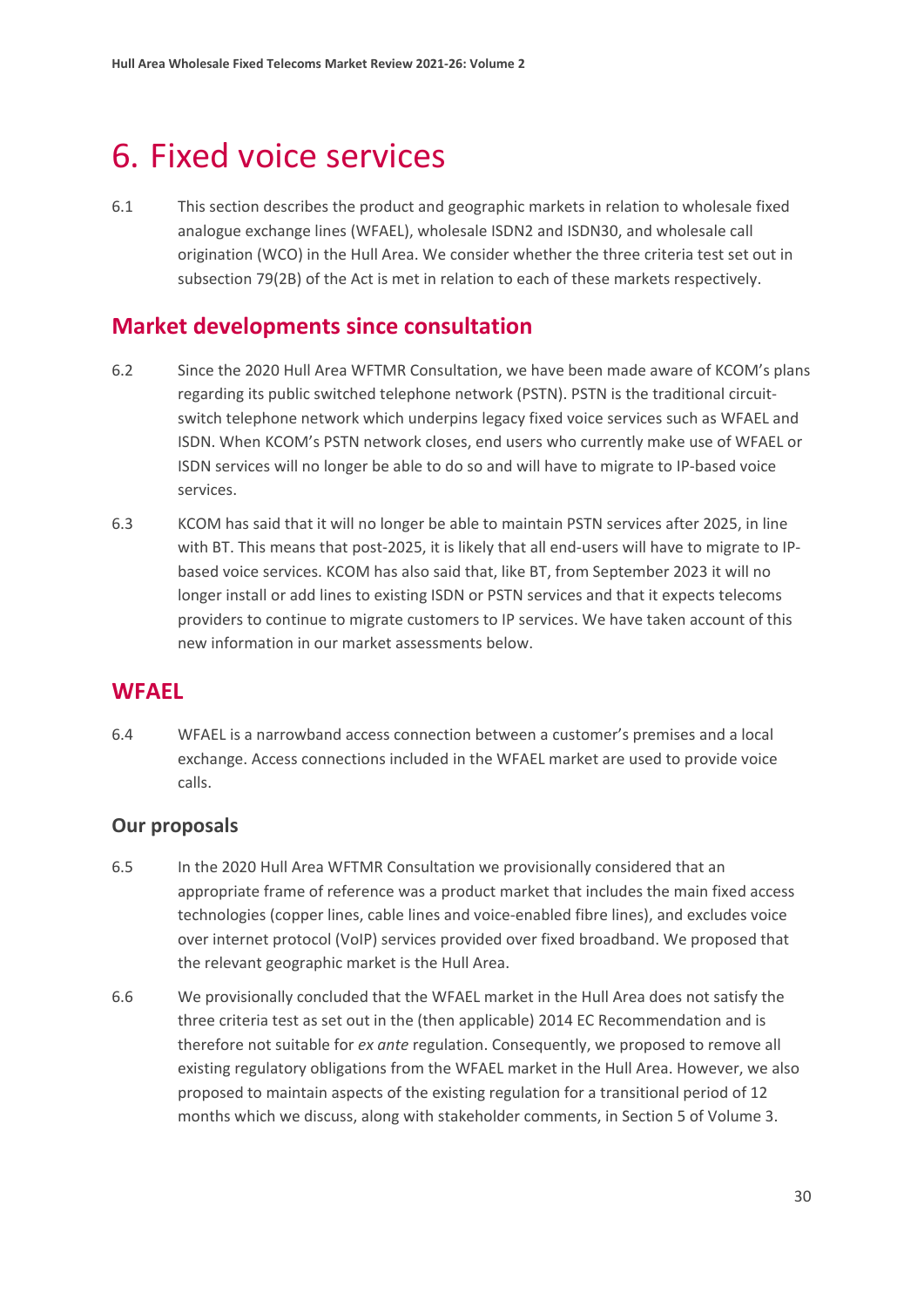- 6.7 KCOM, Purebroadband and Connexin agreed with our proposed deregulation of the WFAEL market in the Hull Area. KCOM noted that the number of voice-only customers is declining and there is little opportunity to differentiate in the selling of voice only services.
- 6.8 FCS said that it still wanted a 'Wholesale Access' arrangement like Openreach's WLR, based on that fact that there will still be a need for interconnection.

### **Our reasoning**

#### **Product market definition**

- 6.9 In previous reviews (most recently the 2017 NMR Statement) we have found that endusers have not been willing to give up their voice landline and substitute to mobile only or other alternatives, in part because for many of them this would mean giving up their broadband service. Consequently, we have defined product markets that include all of the main fixed access technologies (copper lines, cable lines and voice-enabled fibre lines).<sup>[116](#page-32-0)</sup>
- 6.10 The number of fixed analogue exchange lines (FAELs) is stable, at around 169,000 lines at the end 2019/20.[117](#page-32-1) However, telecoms providers can now use KCOM's data-only WLA product to provide FTTP broadband services to all premises in the Hull Area without the need to purchase a FAEL.<sup>[118](#page-32-2)</sup> We are also imposing further changes to KCOM's WLA reference offer (as set out in Section 2 of Volume 3) which we consider will reduce the barriers to take-up of this product.
- 6.11 The availability of KCOM's data-only WLA service increases the likelihood of broadbandonly packages being made available to customers from other telecoms providers. This may lead to a greater propensity for consumers to give up their analogue fixed line and rely on their mobiles for voice calls. However, it is difficult to predict in advance precisely how substitution patterns will be affected by these developments.
- 6.12 In addition, we now understand that KCOM will no longer be able to maintain PSTN services after 2025. Given FAEL rely on the traditional PSTN network, this change could lead to the withdrawal of these services within this market review period.<sup>[119](#page-32-3)</sup> Providers that currently use a FAEL to supply end-users with a fixed voice service may therefore need to migrate their customers to IP-based voice services. We expect that IP-based voice will provide an effective substitute for analogue voice services.
- 6.13 We have not repeated the detailed assessment of direct and indirect constraints that we undertook in the 2017 NMR Statement. Rather, we consider that a product market including those services as defined in the 2017 NMR Statement, as well as IP-based voice

<span id="page-32-0"></span> $116$  The market definition assessment in the 2017 NMR Statement stated that the situation in the Hull Area was similar to the rest of the UK. 2017 NMR Statement, Section 4.

<span id="page-32-1"></span><sup>117</sup> According to KCOM's Regulatory Financial Statements 2019/20, there were 168,669 WFAEL lines/circuits in 2019/20, decreasing slightly by 0.1% since 2018/19. KCOM, 2021. Regulatory Financial Statements for the year ended 31 March

<span id="page-32-2"></span>[<sup>2020,</sup>](https://www.kcom.com/media/q2enkulp/kcom-ofcom-statements-2020.pdf) page 22 [accessed 13 October 2021].<br><sup>118</sup> KCOM's Wholesale FibreLine Local Access Price List indicates that a 'data only end user' can purchase a WFLLA product without KLR, while a 'transition end user' would need to still purchase KLR in conjunction with WFLLA. KCOM, 2021. [Wholesale FibreLine Local Access Price List,](http://pricing.kcomhome.com/media/1573/p13-s27_wholesale_fibreline_local_access.pdf) page 2.<br><sup>119</sup> KCOM response dated 14 October 2021 to the s.135 notice dated 7 October 2021, slideset, page 20.

<span id="page-32-3"></span>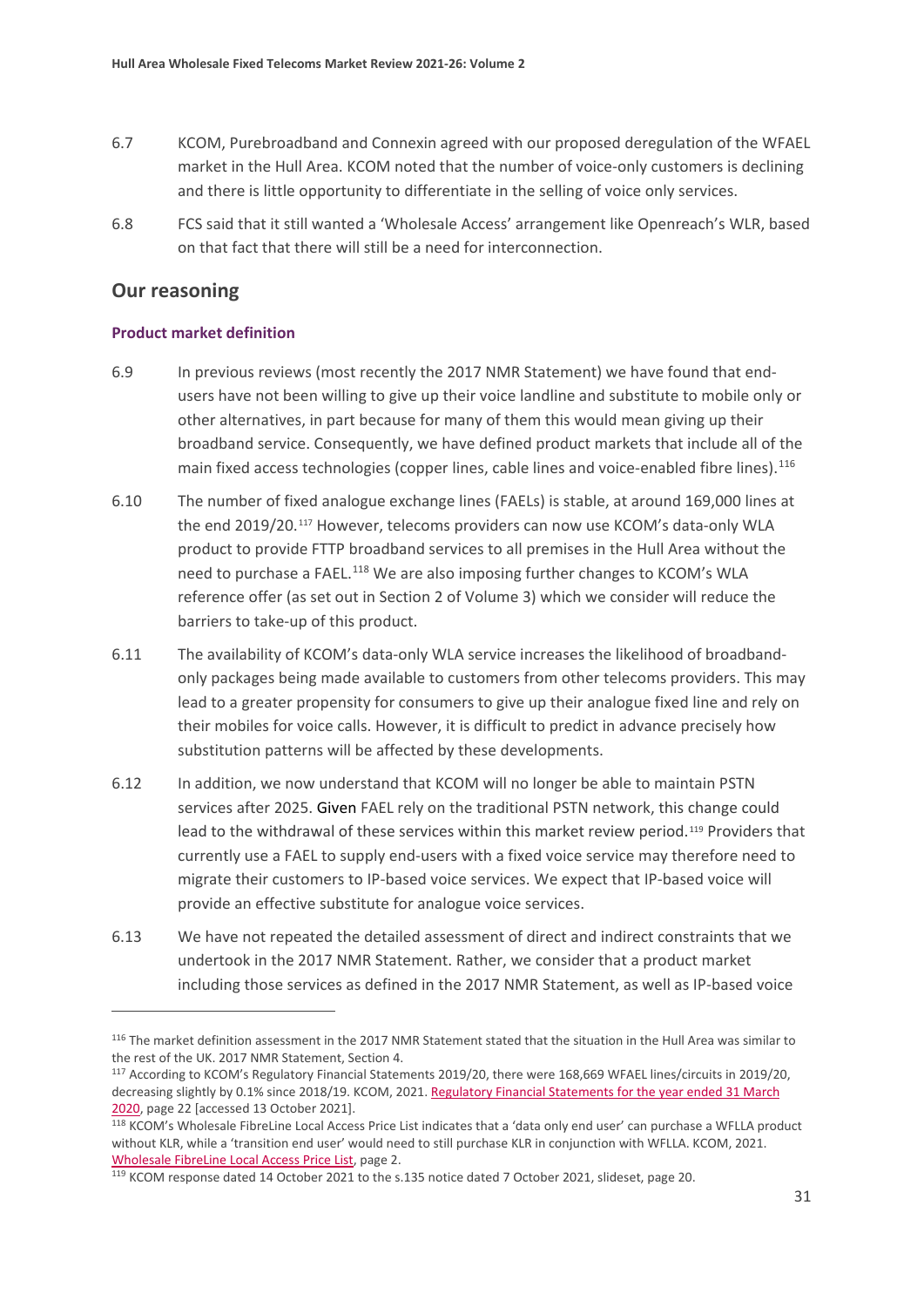services, is an appropriate frame of reference to assess whether WFAEL in the Hull Area still meets the three criteria test and should be subject to *ex ante* regulation.[120](#page-33-0)

#### **Geographic market definition**

6.14 We consider that the Hull Area is a distinct geographic market from the rest of the UK. KCOM has a market share of nearly 100% for the supply of WFAEL in the Hull Area, in which BT is absent. We therefore consider that the competitive conditions are not homogenous between the Hull Area and the rest of the UK. Furthermore, we do not consider that there are any material differences in competitive conditions within the Hull Area.

#### **Three criteria test for WFAEL**

- 6.15 In determining whether to identify a market for the purposes of making a market power determination, we must consider whether the three criteria set out in in subsection 79(2B) of the Act are met. Where we do not consider that the three criteria are met, we may not identify a market for this purpose.
- 6.16 In identifying a market, we may have regard to various recommendations or guidelines published by the European Commission, and guidelines published by BEREC, including the 2020 EC Recommendation. The WFAEL market is not listed in the Commission's 2014 EC Recommendation or in the 2020 EC Recommendation as a market in which *ex ante* regulation may be warranted.
- 6.17 Given the above, it is appropriate to consider whether the three criteria set out in subsection 79(2B) of the Act are met in relation to the WFAEL market.

#### **Presence of high and non-transitory barriers to entry**

- 6.18 As set out above in relation to the product market definition, telecoms providers can now use KCOM's data only WLA product to provide fibre broadband services to all premises in the Hull Area without the need to purchase a FAEL. Telecoms providers can use the WLA broadband connection to supply a voice service to consumers using managed VoIP, which means it will no longer be necessary to purchase a FAEL from KCOM in order to provide dual play services (and therefore fixed voice services) to all residential consumers in the Hull Area.
- 6.19 KCOM has said it will not be able to maintain PSTN services after 2025.[121](#page-33-1) WFAEL services rely on PSTN, so if KCOM were to entirely close this network it would no longer be able to provide some fixed voice services, such as KLR or other white-label services that are reliant on WFAEL. If this were the case, users of these services would need to transition to alternative methods of supply (i.e. IP-based voice) over the review period.

<span id="page-33-0"></span><sup>&</sup>lt;sup>120</sup> We note that where a narrower product market does not pass the three criteria test, a wider product market definition that included alternative services (such as mobile) would also not pass the three criteria test.

<span id="page-33-1"></span><sup>121</sup> KCOM response dated 14 October 2021 to the s.135 notice dated 7 October 2021, slideset, page 20.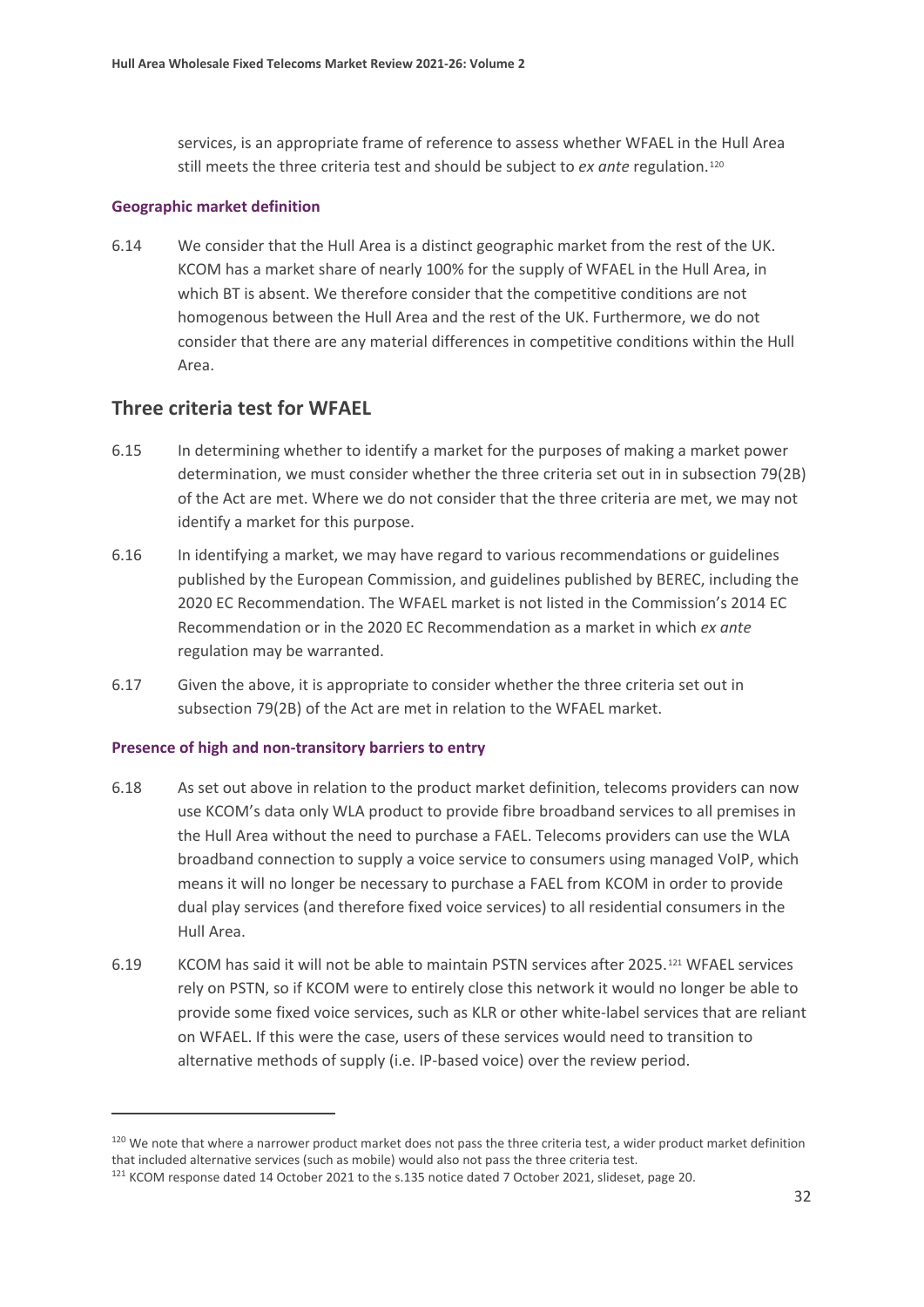- 6.20 As discussed in Section 2 of Volume 3, we are introducing measures relating to KCOM's reference offer that will improve the existing WLA access arrangements, which we consider will facilitate the use of KCOM's fibre network by access seekers. We consider that this will increase the likelihood that telecoms providers will be able to provide competing dual-play services in the Hull Area during the forthcoming review period. Consistent with the modified greenfield<sup>[122](#page-34-0)</sup> approach we adopt, a downstream market should only be subject to *ex ante* regulation if competition issues remain, despite the presence of regulation on the upstream market.
- 6.21 Should demand arise for a suitable WLA access product to support voice-only services, we would expect KCOM to consider that request as part of its obligation to provide fair and reasonable access in the WLA market as set out in our proposed SMP condition requiring WLA network access on reasonable request.<sup>[123](#page-34-1)</sup>
- 6.22 Given that we consider the WFAEL market will become contestable during the review period, our view is that there will no longer be high and non-transitory barriers to market entry.

## **Our decision**

6.23 It follows from the above analysis that WFAEL in the Hull Area does not satisfy the first of the three criteria test set out in section 79(2B) of the Act, and, therefore, Ofcom may not identify it as a market for the purpose of considering whether to make or review a market power determination. As a result, we have decided to remove all existing regulatory obligations from the WFAEL market in the Hull Area. However, we will maintain aspects of the existing regulation for a transitional period of 12 months, as set out in Section 5 of Volume 3.

# **Wholesale ISDN2 and Wholesale ISDN30**

6.24 ISDN2 and ISDN30 are narrowband access services, most commonly used by businesses to provide multiple lines for calls. ISDN2 services are appropriate for business sites requiring fewer than eight voice channels, whereas ISDN30 services are more appropriate when a larger number of channels is required.

## **Our proposals**

6.25 In the 2020 Hull Area WFTMR Consultation we proposed that the wholesale ISDN2 and ISDN30 exchange line services markets in the Hull Area do not satisfy the three criteria test and therefore we proposed to remove all existing regulatory obligations from these markets. However, we also proposed to maintain aspects of the existing regulation for a

<span id="page-34-0"></span><sup>&</sup>lt;sup>122</sup> The modified greenfield approach requires us to assess whether markets are effectively competitive from a forwardlooking perspective in the absence of any regulation that would result from a finding of SMP. However, it remains appropriate to take into account *ex ante* regulation arising from SMP findings in markets either upstream from, or horizontally related to, the services of interest.

<span id="page-34-1"></span><sup>&</sup>lt;sup>123</sup> See Volume 3 paragraphs 2.4 to 2.16.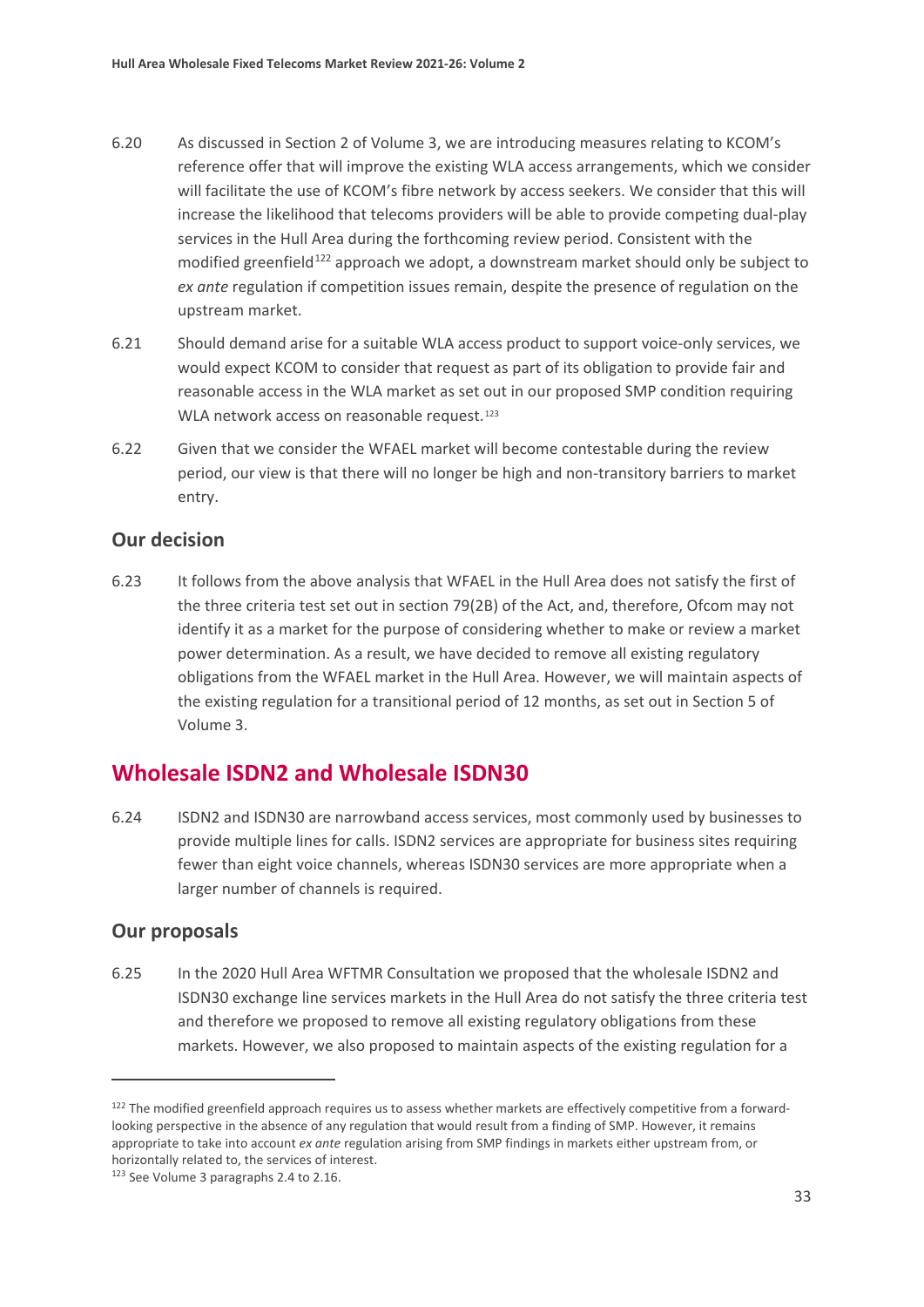transitional period of 12 months which we discuss, along with stakeholder comments, in Section 5 of Volume 3.

6.26 KCOM, Purebroadband and Connexin agreed with our proposed deregulation of the markets for wholesale ISDN2 exchange line services and wholesale ISDN30 exchange line services in the Hull Area. No stakeholder disagreed with provisional finding that these wholesale markets do not satisfy the three criteria test.

#### **Our reasoning**

#### **Product market definition**

- 6.27 In our 2017 NMR Statement, we found that wholesale ISDN2 exchange line services and wholesale ISDN30 exchange line services were each in separate product markets. We also found that IP-based services were not in the same market, despite these IP-based services typically offering the same or better functionality. We found that the lack of substitution from ISDN to IP-based services in response to a small but significant and non-transitory increase in price (SSNIP) was in large part due to the high migration costs that many firms would face in moving from ISDN services to more modern alternatives.<sup>[124](#page-35-0)</sup> Nevertheless, we considered that IP-based services were likely to increasingly provide some level of competitive constraint in the future, particularly for new ISDN line connections.
- 6.28 ISDN is an aging technology and is generally declining in use both in the Hull Area and in the rest of the UK.<sup>[125](#page-35-1)</sup> Given that there is a wider shift away from the use of ISDN services by the industry at large, it is possible that ISDN customers' propensity to switch to IP-based alternatives in response to a SSNIP will increase. If KCOM cannot maintain its ISDN network beyond 2025, as it has said, business will no longer have the option to delay switching to IP-based services. However, it is difficult to say in advance if there will be a sufficient increase in substitutability to widen the relevant market to include IP services. Given this, we have not repeated the detailed assessment of competitive constraints that we undertook in the 2017 NMR Statement. Rather, we consider that the market definitions set out in the 2017 NMR Statement are an appropriate frame of reference to assess whether the separate markets for wholesale ISDN2 exchange line services and wholesale ISDN30 exchange line services in the Hull Area each continue to meet the three criteria test and should be subject to *ex ante* regulation.

#### **Geographic market definition**

6.29 We consider that the Hull Area is distinct from the rest of the UK. KCOM has a market share of nearly 100% for the supply of wholesale ISDN2 or ISDN30 exchange lines services in the Hull Area, and BT is not present in the Hull Area. We also do not consider that there are any material differences in competitive conditions within the Hull Area.

<span id="page-35-0"></span><sup>124</sup> 2017 NMR Statement, paragraphs 5.20 to 5.44 and 5.92 to 5.112.

<span id="page-35-1"></span><sup>&</sup>lt;sup>125</sup> A comparison of [BT's Regulatory Financial Statements](https://www.bt.com/about/bt/policy-and-regulation/our-governance-and-strategy/regulatory-financial-statements#regulatory-financial-statements-2020) indicate that volumes for ISDN2 and ISDN30 have been in steady decline since at least 2016/17. As outlined above in the Figure 1.6, ISDN2 line volumes have declined by 13% and ISDN30 channel volumes have declined by 11% [accessed 19 October 2021].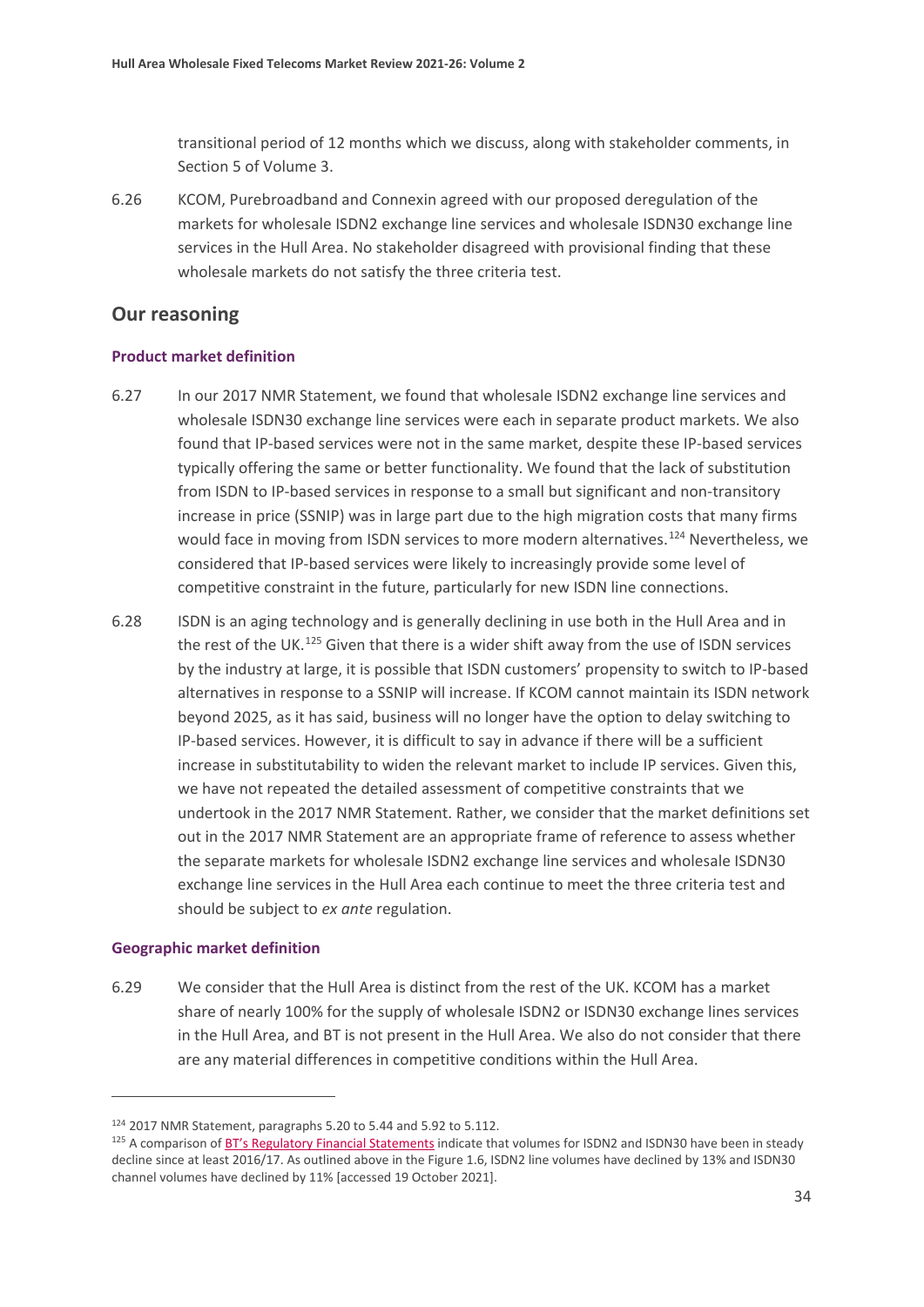## **Three criteria test for wholesale ISDN2/30 exchange line services markets**

- 6.30 In determining whether to identify a market for the purposes of making a market power determination, we must consider whether the three criteria set out in in subsection 79(2B) of the Act are met. Where we do not consider that the three criteria are met, we may not identify a market for this purpose.
- 6.31 In identifying a market, we may have regard to various recommendations or guidelines published by the European Commission, and guidelines published by BEREC, including the 2020 EC Recommendation. The wholesale ISDN2 exchange line services and wholesale ISDN30 exchange line services markets are not listed in the Commission's 2014 EC Recommendation or in the 2020 EC Recommendation as a market in which ex ante regulation may be warranted.
- 6.32 Given the above, it is appropriate to consider whether the three criteria set out in subsection 79(2B) of the Act are met in relation to the wholesale ISDN2/30 exchange line markets.
- 6.33 We have also had regard to our statutory duties, which include an obligation to carry out our functions with a view to securing that regulation does not involve the imposition or maintenance of regulatory burdens that are unnecessary.[126](#page-36-0)

#### **The insufficiency of competition law alone to adequately address the market failure(s) concerned**

- 6.34 In the 2017 NMR Statement we recognised that competition concerns were limited to existing users of ISDN2 and ISDN30, as new users did not face migration costs and were able to substitute to more modern alternatives based on IP. Consequently, current regulation only applies to ISDN exchange lines which were purchased or ordered before December 2018.<sup>[127](#page-36-1)</sup> We estimate that fewer than 15 ISDN lines<sup>[128](#page-36-2)</sup> are protected by our existing *ex ante* regulation. The impact of the existing *ex ante* regulation on the market is therefore likely to be limited.
- 6.35 Further, given KCOM's inability to maintain its PSTN network beyond 2025[129](#page-36-3), it is also possible that customers will need to migrate to more modern alternatives over the review period.
- 6.36 Taking the above into account, we consider that the need for frequent and timely intervention in these markets is no longer indispensable and we consider that in the specific circumstances of wholesale ISDN2 exchange line services and wholesale ISDN30

<span id="page-36-0"></span><sup>126</sup> [Communications Act 2003,](https://www.legislation.gov.uk/ukpga/2003/21/section/6) Section 6(1).

<span id="page-36-1"></span><sup>127</sup> In the 2017 NMR Statement we observed that there was a growing and significant indirect constraint from IP-based alternatives, which would be likely to limit the extent of KCOM's market power in wholesale ISDN markets. As a result, we tailored our remedies to remove most regulation for new ISDN lines and instead focus *ex ante* regulation on existing ISDN lines only. 2017 NMR Statement, paragraphs 7.94 to 7.98.

<span id="page-36-2"></span><sup>&</sup>lt;sup>128</sup> These are estimates based on the number of wholesale ISDN exchange lines sold by KCOM in Q2 2018/19. KCOM response dated 5 February 2020 to the s.135 notice dated 08 January 2020, question 5.

<span id="page-36-3"></span><sup>129</sup> KCOM response dated 14 October 2021 to the s.135 notice dated 7 October 2021, slideset, page 20.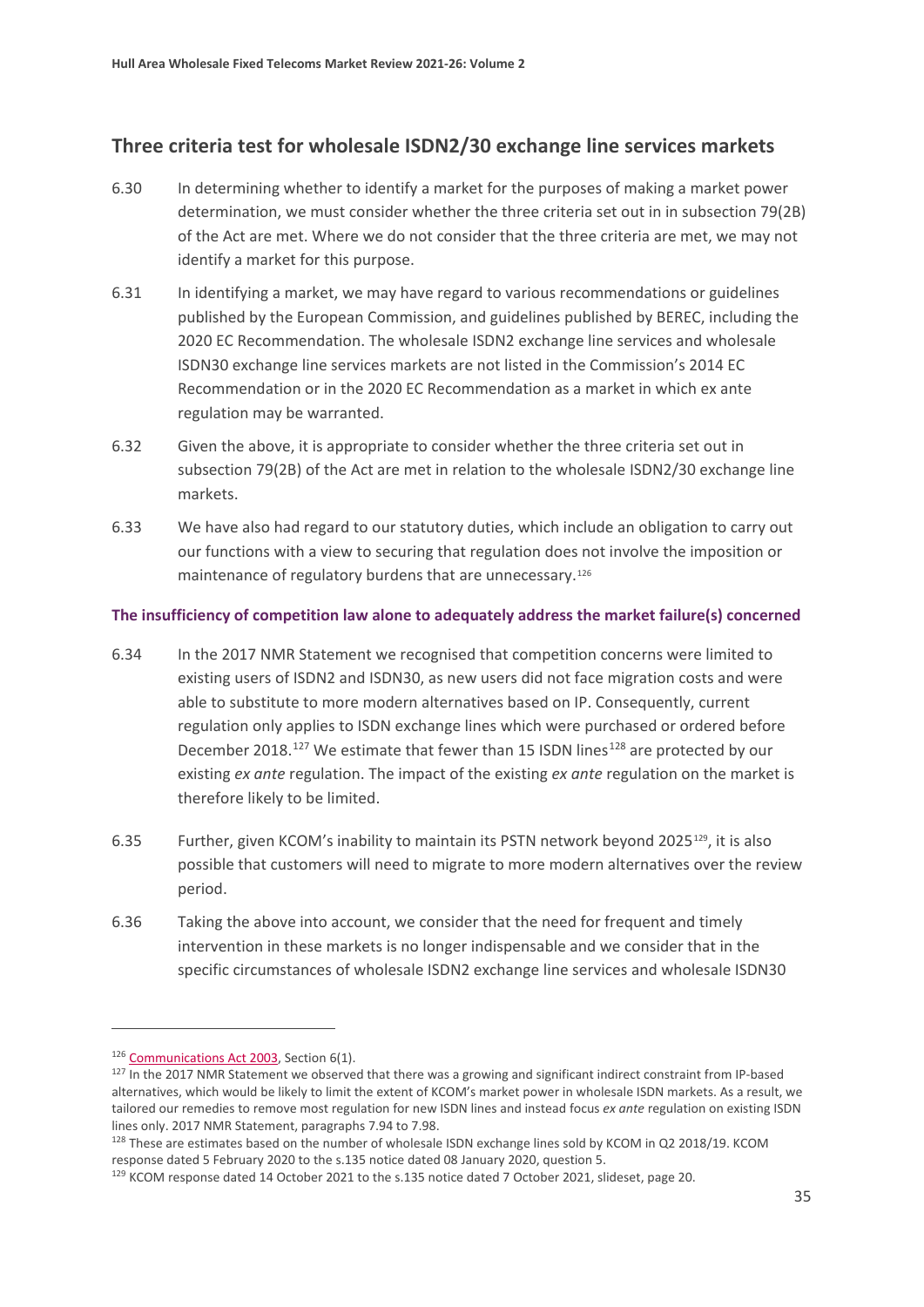exchange line services in the Hull Area, competition law will be sufficient as a means of addressing the market failures identified.

#### **Our decision**

6.37 It follows from the above analysis that the wholesale ISDN2 exchange line services and wholesale ISDN30 exchange line services markets in the Hull Area do not satisfy the three criteria test, and, therefore, are not suitable for ex-ante regulation. Consequently, we confirm our decision to remove all existing regulatory obligations from the wholesale ISDN2 exchange line services and wholesale ISDN30 exchange line services markets in the Hull Area. We will maintain aspects of the existing regulation for a transitional period of 12 months, as set out in Section 5 of Volume 3.

# **WCO**

## **Our proposals**

- 6.38 In the 2020 Hull Area WFTMR Consultation we proposed that the market definition that we set out in the 2017 NMR Statement is an appropriate frame of reference to consider whether the WCO market still meets the three criteria test and should be subject to *ex ante* regulation. We proposed that the relevant geographic market is the Hull Area.
- 6.39 We provisionally concluded that the WCO market in the Hull Area does not satisfy the three criteria test, and, therefore, is not suitable for *ex ante* regulation. Consequently, we proposed to remove all existing regulatory obligations from the WCO market in the Hull Area. However, we also proposed to maintain aspects of the existing regulation for a transitional period of 12 months which we discuss, along with stakeholder comments, in Section 5 of Volume 3.
- 6.40 KCOM, Purebroadband and Connexin agreed with our proposed deregulation of the WCO market in the Hull Area. No stakeholder disagreed with our provisional finding that this market does not satisfy the three criteria test.

## **Our reasoning**

#### **Product market definition**

- 6.41 In the 2017 NMR Statement, we concluded that the WCO product market contained voice calls originated over WFAEL (which includes lines using WLR, MPF, cable and FTTP with an analogue telephone adaptor (ATA))<sup>[130](#page-37-0)</sup>, as well as calls originated over ISDN lines.
- 6.42 In previous reviews we found that in response to a small but significant change in the price of fixed calls, consumers were not willing to substitute in sufficient numbers to

<span id="page-37-0"></span><sup>&</sup>lt;sup>130</sup> An ATA is a piece of equipment that allows standard analogue telephone equipment to be used with a VoIP network.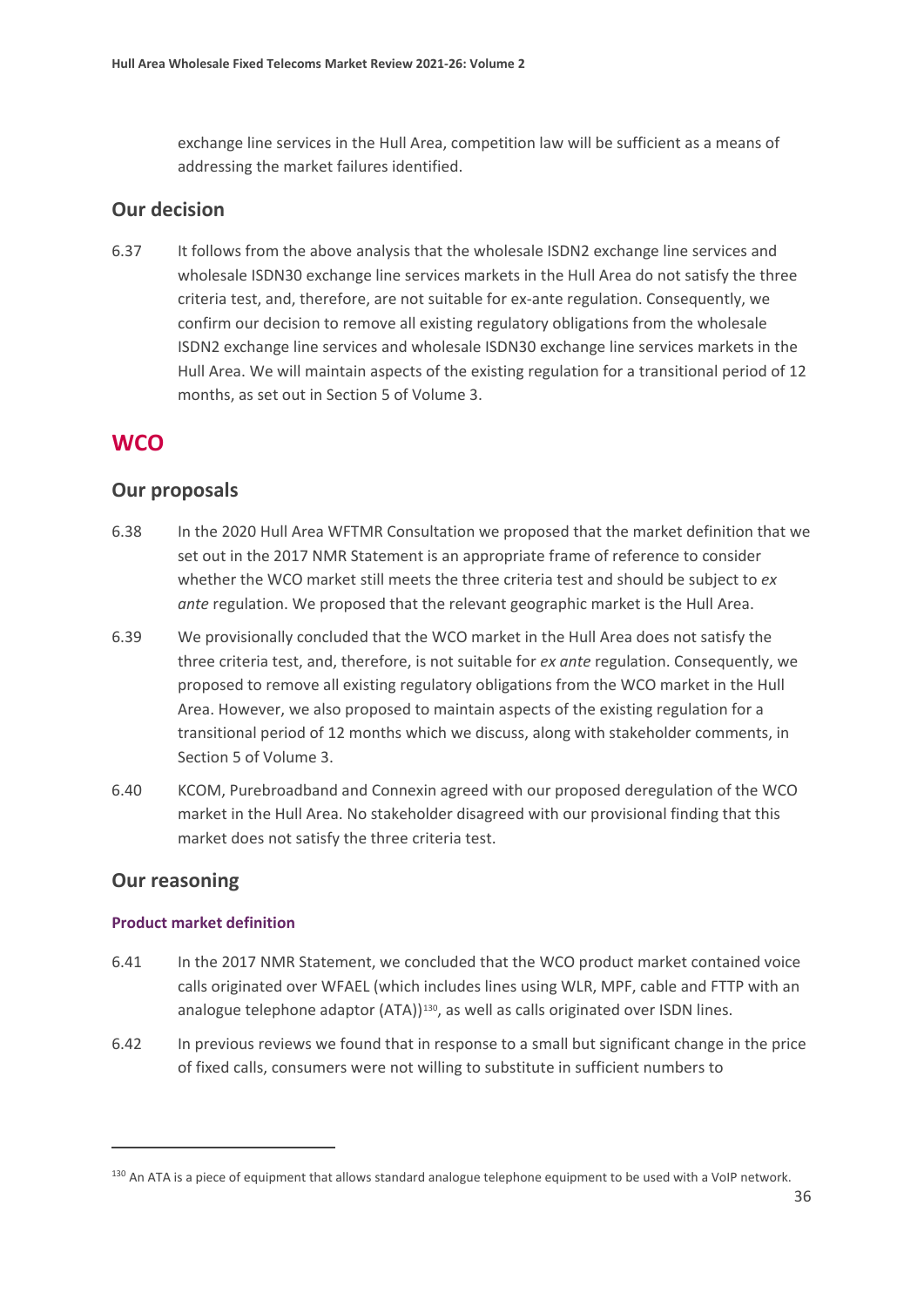alternatives, such as mobile or VoIP services provided over fixed broadband. Consequently, we defined narrow product markets that exclude these alternatives.<sup>[131](#page-38-0)</sup>

- 6.43 As noted above, WCO volumes in the Hull Area been in decline. There are signs that use of alternative methods of communication has continued to grow throughout the UK.<sup>[132](#page-38-1)</sup> The proportion of households that have a mobile, but no landline, increased from 18% in 2017 to 34% in 2021.<sup>[133](#page-38-2)</sup> The use of over-the-top (OTT) voice services has also been increasing over the last few years, with the percentage of people that use OTT voice services growing from 55% in 2017 to 89% in 2021.<sup>[134](#page-38-3)</sup>
- 6.44 In the longer term, it remains possible that substitution between fixed and mobile calls or between fixed calls and OTT calls will increase. However, it is difficult to predict in advance precisely how substitution patterns will be affected. We have therefore decided not to expand the product market frame of reference to include these services.
- 6.45 As set out above we now understand that KCOM cannot maintain its PSTN beyond 2025, which may lead to the withdrawal of fixed analogue voice services within this market review period.<sup>[135](#page-38-4)</sup> Providers which currently use FAEL to supply end users with a fixed voice service will need to replace that service with an IP-based voice service and migrate their customers to it. We expect that IP-based voice will provide an effective substitute for analogue voice services.
- 6.46 Given this, we consider that the product market definition that we set out in the 2017 NMR Statement (which includes lines using WLR, MPF, cable and voice-enabled fibre lines, as well as calls originated over ISDN lines), and IP-based voice services provided over broadband access lines, is an appropriate frame of reference to consider whether the WCO market still meets the three criteria test and should be subject to *ex ante* regulation.

#### **Geographic market definition**

6.47 We consider our assessment of geographic market definitions for WFAEL, ISDN2/IDSN30 are also relevant for the WCO market. We consider that the Hull Area is distinct from the rest of the UK due to KCOM facing little competition in the supply of WFAEL or ISDN2/30 services over which calls are originated by KCOM, and BT is not present in the Hull Area. We also do not consider that there are any material differences in competitive conditions within the Hull Area.

<span id="page-38-2"></span><span id="page-38-1"></span><span id="page-38-0"></span> $131$  2017 NMR Statement, paragraphs 4.143 to 4.148.<br> $132$  We look at trends in the UK generally to consider behaviours in the Hull Area. We expect that the behaviour of consumers in the Hull Area in regard to mobile and OTT use is broadly similar to those in the UK as a whole. 133 'Mobile only' responses to Tech Tracker Question QC1: "Is there a landline phone in your home that can be used to make and receive calls?"). Ofcom, 2017. [Ofcom Nations & Regions Technology Tracker –](https://www.ofcom.org.uk/__data/assets/pdf_file/0015/101292/technology-tracker-data-tables-h1-2017.pdf) H1 2017, table 21 and Ofcom, 2021. Ofcom, 2021. [Ofcom Technology Tracker 2021,](https://www.ofcom.org.uk/__data/assets/pdf_file/0015/219102/technology-tracker-2021-data-tables.pdf) table 69.

<span id="page-38-3"></span><sup>134</sup> 'Yes' responses to Tech Tracker Question QE30: "Have you or anyone in your household ever used one of these services to make voice calls using the internet at home?" ("these services" being explained as services such as Skype Facetime, WhatsApp and Facebook Messenger). Ofcom, 2017. Ofcom Nations & Regions Technology Tracker - H1 2017, table 103 and Ofcom, 2021. [Ofcom Technology Tracker 2021,](https://www.ofcom.org.uk/__data/assets/pdf_file/0015/219102/technology-tracker-2021-data-tables.pdf) table 69.

<span id="page-38-4"></span><sup>&</sup>lt;sup>135</sup> KCOM response dated 14 October 2021 to the s.135 notice dated 7 October 2021, slideset, page 20.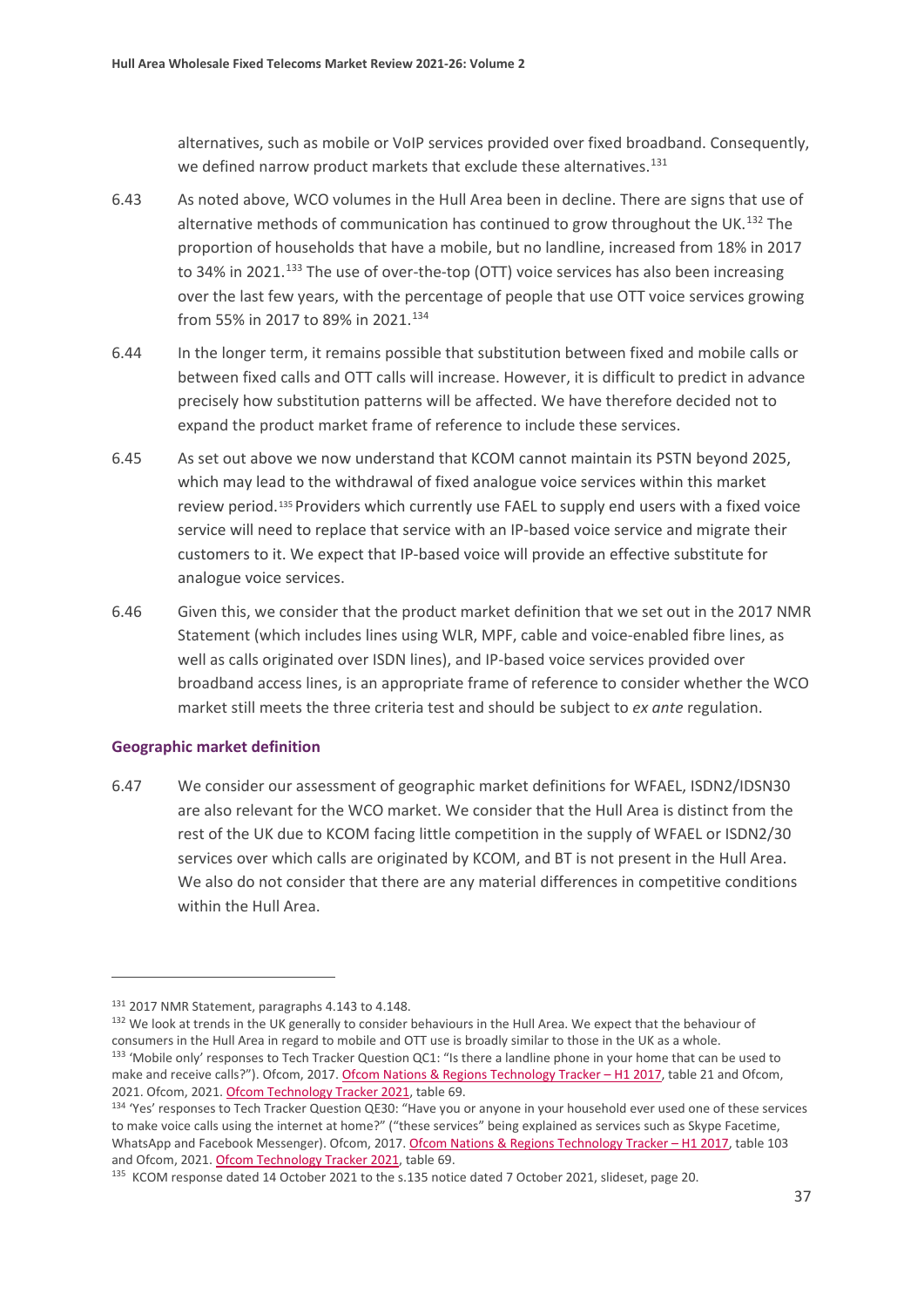## **Three criteria test for WCO**

- 6.48 In determining whether to identify a market for the purposes of making a market power determination, we must consider whether the three criteria set out in in subsection 79(2B) of the Act are met. Where we do not consider that the three criteria are met, we may not identify a market for this purpose.
- 6.49 In identifying a market, we may have regard to various recommendations or guidelines published by the European Commission, and guidelines published by BEREC, including the 2020 EC Recommendation. The WCO market is not listed in the 2020 EC Recommendation as a market in which *ex ante* regulation may be warranted.
- 6.50 Given the above, it is appropriate to consider whether the three criteria set out in subsection 79(2B) of the Act are met in relation to the WCO market.

#### **Presence of high and non-transitory barriers to entry**

- 6.51 As already noted above in relation to the application of the three criteria test in the WFAEL market, KCOM's provision of its data-only WFLLA service means it is no longer necessary to use a FAEL to provide a fixed voice service in the Hull Area. As other telecoms providers can provide a managed VoIP service over broadband, telecoms providers will be able to originate the calls themselves, instead of having to rely on KCOM to originate calls on its voice network.
- 6.52 Consistent with the modified greenfield approach<sup>136</sup>, we consequently consider that alternative providers of fixed voice services are unlikely to face high and non-transitory barriers to entry in the supply of WCO in the Hull Area by the end of the period of this review.
- 6.53 Should demand arise for a suitable WLA access product to support voice-only services, we would expect KCOM to consider that request as part of its obligation to provide fair and reasonable access in the WLA market as set out in our proposed SMP condition requiring WLA network access on reasonable request.<sup>[137](#page-39-1)</sup>
- 6.54 Given that we consider the WCO market will become contestable during the review period, our view is that there will no longer be high and non-transitory barriers to market entry. It follows that there is no need to consider the other two criteria in the three criteria test.

#### **Our decision**

6.55 It follows from the above analysis that the WCO market in the Hull Area does not satisfy the three criteria test set out in section 79(2B) of the Act and therefore Ofcom may not identify it as a market for the purpose of considering whether to make or review a market

<span id="page-39-0"></span><sup>136</sup> The modified greenfield approach requires us to assess whether markets are effectively competitive from a forwardlooking perspective in the absence of any regulation that would result from a finding of SMP. However, it remains appropriate to take into account *ex ante* regulation arising from SMP findings in markets either upstream from, or horizontally related to, the services of interest.

<span id="page-39-1"></span><sup>&</sup>lt;sup>137</sup> See Volume 3 paragraphs 2.4 to 2.16.